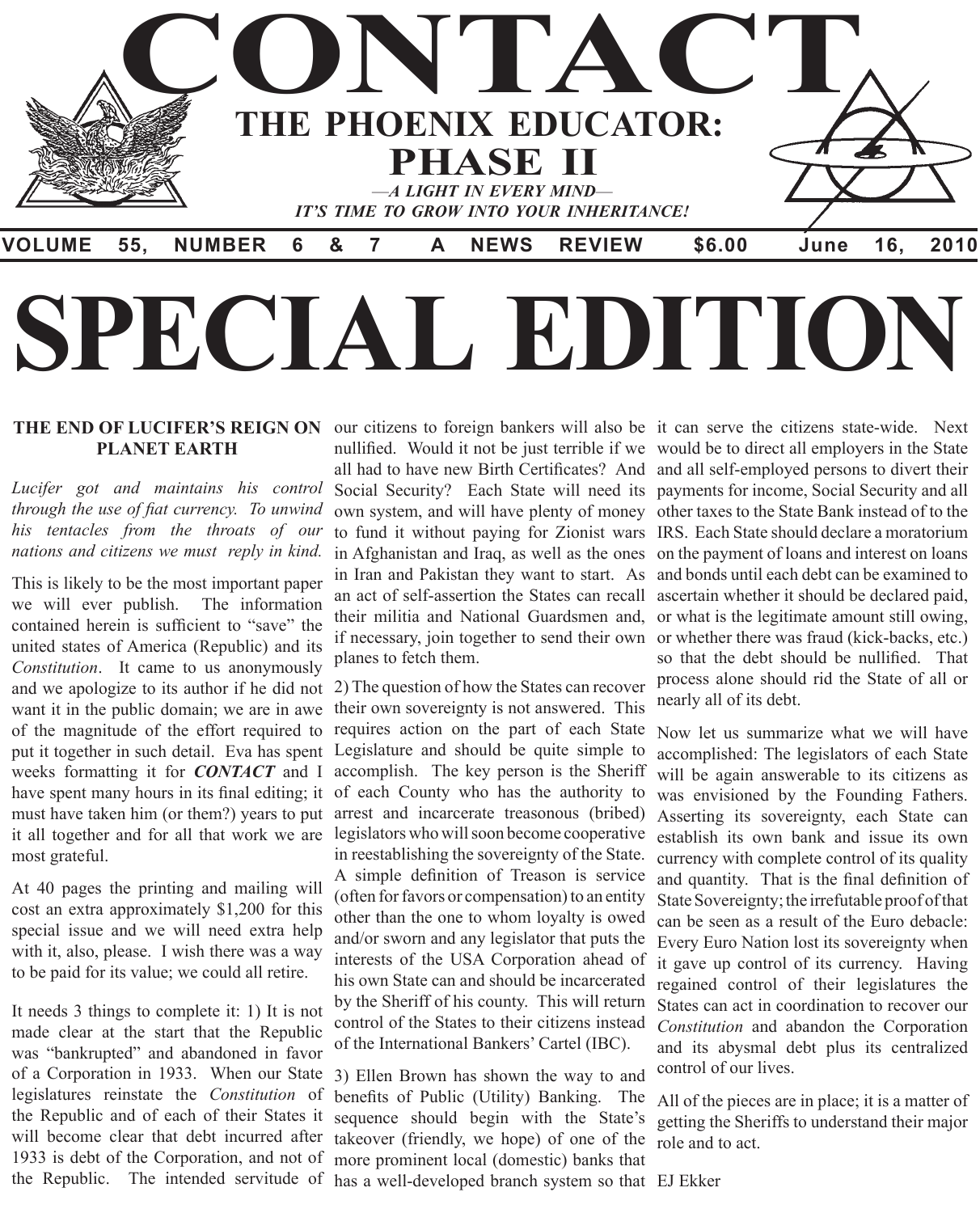|                                                                                                                                                                                                                                                                                                                                                              | <b>American Governance</b>                                                                                                                                                                                                                                                                               |
|--------------------------------------------------------------------------------------------------------------------------------------------------------------------------------------------------------------------------------------------------------------------------------------------------------------------------------------------------------------|----------------------------------------------------------------------------------------------------------------------------------------------------------------------------------------------------------------------------------------------------------------------------------------------------------|
| Both systems concurrently exist today. However, the corporate system has been gaining<br>predominance in the last 70 years. Many Sovereigns (We the people) have contracted with the<br>corporate system unknowingly, unintentionally, and or without full disclosure given.                                                                                 |                                                                                                                                                                                                                                                                                                          |
| Once you learn the difference, you may have to make a decision for yourself, family and posterity.<br>That decision may require changes in how you conduct yourself. You will have to undo what has<br>been done to make your Sovereign status known. This is not taught in the corporate government's<br>public school system, because you are not to know. |                                                                                                                                                                                                                                                                                                          |
|                                                                                                                                                                                                                                                                                                                                                              | The elite of the "One World government" corporate system want<br>and need to have power and control over the population (masses)<br>they call "Human Resources."                                                                                                                                         |
| Original                                                                                                                                                                                                                                                                                                                                                     | <b>CORPORATE</b>                                                                                                                                                                                                                                                                                         |
| <b>Description</b>                                                                                                                                                                                                                                                                                                                                           | <b>DESCRIPTION</b>                                                                                                                                                                                                                                                                                       |
| union of the several states                                                                                                                                                                                                                                                                                                                                  | The UNITED STATES                                                                                                                                                                                                                                                                                        |
| the states united                                                                                                                                                                                                                                                                                                                                            | the UNITED STATES OF AMERICA                                                                                                                                                                                                                                                                             |
| united states in Congress assembled                                                                                                                                                                                                                                                                                                                          | THE UNITED STATES OF AMERICA                                                                                                                                                                                                                                                                             |
| these united States of America                                                                                                                                                                                                                                                                                                                               | (all capital letters-a fiction-a corporation)                                                                                                                                                                                                                                                            |
| The united states of America                                                                                                                                                                                                                                                                                                                                 | the United States of America                                                                                                                                                                                                                                                                             |
| The United States of America                                                                                                                                                                                                                                                                                                                                 | the United States                                                                                                                                                                                                                                                                                        |
|                                                                                                                                                                                                                                                                                                                                                              | (intent or defined to be the corporate US)                                                                                                                                                                                                                                                               |
| The United States                                                                                                                                                                                                                                                                                                                                            |                                                                                                                                                                                                                                                                                                          |
| (intent or defined to be the original or organic)                                                                                                                                                                                                                                                                                                            | Started with:                                                                                                                                                                                                                                                                                            |
| Started with:                                                                                                                                                                                                                                                                                                                                                | Gettysburgh Address in 1864,                                                                                                                                                                                                                                                                             |
| <b>Declaration of Independence</b> in 1776                                                                                                                                                                                                                                                                                                                   | and the Incorporation of                                                                                                                                                                                                                                                                                 |
| <b>Articles of Confederation in 1778</b>                                                                                                                                                                                                                                                                                                                     | District of Columbia by (Presidential) Legislative Act of                                                                                                                                                                                                                                                |
| And the Constitution in 1787                                                                                                                                                                                                                                                                                                                                 | February 21, 1871, under the Emergency War Powers<br>Act and the Reconstruction Acts.                                                                                                                                                                                                                    |
|                                                                                                                                                                                                                                                                                                                                                              | Then reorganized June11, 1878                                                                                                                                                                                                                                                                            |
|                                                                                                                                                                                                                                                                                                                                                              | -16 Stat. 419 Chapter 62                                                                                                                                                                                                                                                                                 |
| a "Republic"                                                                                                                                                                                                                                                                                                                                                 | a "Corporation"                                                                                                                                                                                                                                                                                          |
| Having its beginning with the colonial resistance<br>against England's tyrannical government.<br>Major opposition against British control began with                                                                                                                                                                                                         | With a legislature was established, with all the apparatus<br>of a distinct government created (Incorporated) by<br>(Presidential) Legislative Act, February 21, 1871.                                                                                                                                   |
| The Stamp Act, established by British parliament on                                                                                                                                                                                                                                                                                                          | Forty-first Congress, Session III,                                                                                                                                                                                                                                                                       |
| March 22, 1765—Taxation without representation,                                                                                                                                                                                                                                                                                                              | Chapter 62, page 419                                                                                                                                                                                                                                                                                     |
| followed by the Declaratory Act, the Boston<br>Massacre of 1770, and the Tea Act passed by<br>Parliament on May 10, 1773 to save the East Indian                                                                                                                                                                                                             | On June 20, 1874, the President with advice of Senate<br>abolished and replaced the 1871 government with a<br>commission consisting of three persons.                                                                                                                                                    |
| Company from bankruptcy.                                                                                                                                                                                                                                                                                                                                     | 18 stat. at L. 116, Chap. 337                                                                                                                                                                                                                                                                            |
| Resistance continued with the Quartering Act<br>established by Parliament on June 2, 1774, requiring<br>American colonists to provide shelter to British<br>troops and horses when requested.                                                                                                                                                                | A subsequent act approved June 11, 1878 (20 Stat. at L.<br>102, chap. 180) was enacted stating that the District of<br>Columbia should 'remain and continue a municipal<br>corporation,' as provided in 2 of the Revised Statutes<br>relating to said District (brought forward from the act of<br>1871) |
| From September 5 to October 25, 1774 twelve                                                                                                                                                                                                                                                                                                                  |                                                                                                                                                                                                                                                                                                          |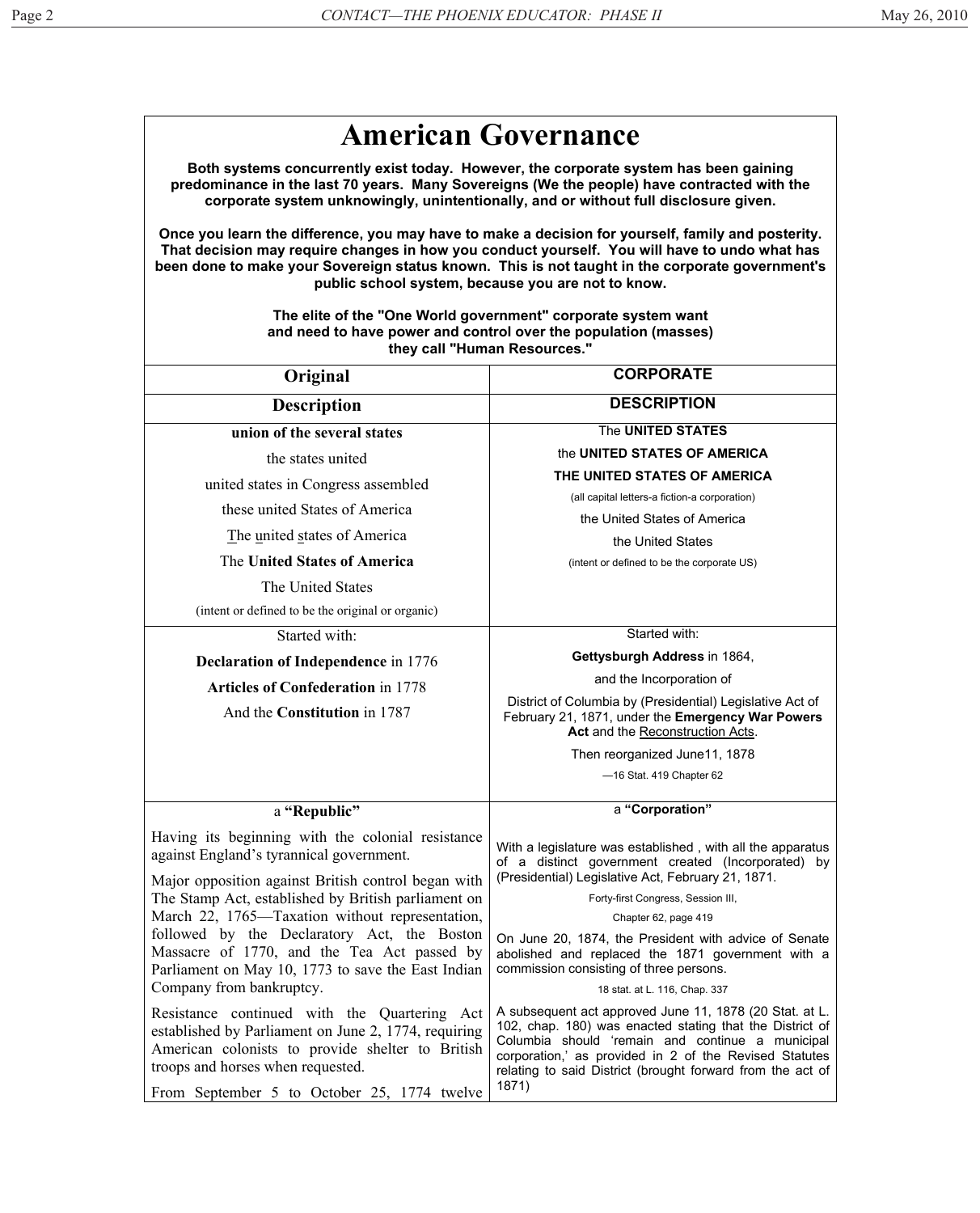colonies, all but Georgia, sent 56 delegates to Philadelphia to participate in the First Continental Congress. The purpose of the First Continental Congress was to debate and plan a unified response to British policy and actions.

On March 25, 1775, Patrick Henry delivered his "give me liberty or give me death" speech to the Virginia Assembly in Richmond.

Various conflicts took place and blood continued to be shed.

On May 10, 1775, the Second Continental Congress convened in Philadelphia. Delegates from all thirteen colonies were present.

After signing the **Declaration of Independence** on July 4, 1776, and winning the revolutionary war which ended with the Paris Peace Treaty signed September 3, 1783, all American colonists became free, Sovereign people, endowed with the same rights that the King of England had.

"…at the Revolution; the sovereignty devolved on the people, and they are truly the sovereigns of the country, but they are sovereigns without subjects, and have none to govern but themselves; the citizens of America are equal as fellow citizens, and as joint tenants in the sovereignty….

Sovereignty is the right to govern; a nation or State sovereign is the person or persons in whom that resides. In Europe, the sovereignty is generally ascribed to the Prince; here, it rests with the people; there, the sovereign actually administers the government; here, never in a single instance; our Governors are the agents of the people, and, at most, stand in the same relation to their sovereign in which regents in Europe stand to their sovereigns. Their Princes have personal powers, dignities, and preeminences; our rulers have none but official; nor do they partake in the sovereignty otherwise, or in any other capacity, than as private citizens."

## DISTRICT OF COLUMBIA v. CAMDEN IRON WORKS,

181 u.s. 453 (1901)

http://supreme.justia.com/us/181/453/case.html

## **Corporate Officers**

"…But by the Act of June 11, 1878 (20 stat. chap. 180), a permanent form of government for the District was established. It provided … and that the commissioners therein provided for should be deemed and taken as officers of such corporation."

The District of Columbia v. Henry E. Woodbury

136 U.S. 472 (1890)

http://www.supremelaw.org/decs/dccases/woodbury/htm

In UNITED STATES CODE, Title 28, in Section 3002 Definitions, it states the following: (15) "United States" means— (A) **a Federal corporation;** 

To incorporate means to become A part of something bigger

Some people believe It is incorporated with England Or the crown And the paperwork Is filed in Puerto Rico.

This so-called government is

## **an imposter**

posing and/or masquerading as the original government.

"As Charles Evans Hughes, Governor of New York and twice appointed Justice of the Supreme Court said. 'The Constitution is whatever the Supreme Court says it is.' This is as frank an assessment of the true situation as you will ever get from a government official. George Bush said practically the same thing when he declared 'The Constitution is just a piece of paper.' …The Northwest Ordinance shows why the Federal government has no legal jurisdiction over any territory but that which is owned by the United States of America. …the fact is, the Constitution, for all practical purposes, annuls the Declaration of Independence." —Lawrence Berg

| —Supreme Court of the United States<br>2 US 419 (February 1794)                                       |                                                                                                                                                                                                                                                                   |
|-------------------------------------------------------------------------------------------------------|-------------------------------------------------------------------------------------------------------------------------------------------------------------------------------------------------------------------------------------------------------------------|
| Chisholm v. Georgia                                                                                   |                                                                                                                                                                                                                                                                   |
| Chief Justice: Jay, John<br>Argued: February 5, 1793                                                  |                                                                                                                                                                                                                                                                   |
| Decided: February 18, 1793                                                                            |                                                                                                                                                                                                                                                                   |
|                                                                                                       |                                                                                                                                                                                                                                                                   |
| having a <i>de jure</i> form of government                                                            | a de facto government                                                                                                                                                                                                                                             |
| Of right; legitimate; lawful; by right and just title;<br>"by law"—Black's Law Dictionary 6th edition | In fact, indeed, actually; a state of affairs; but is illegal or<br>illegitimate; "by equity" and not "by law"; is not<br>constitutional. Thus an officer, king or government de<br>facto is in actual possession, but by usurpation, or without<br>lawful title. |
|                                                                                                       | - Black's Law Dictionary 6th edition                                                                                                                                                                                                                              |
|                                                                                                       |                                                                                                                                                                                                                                                                   |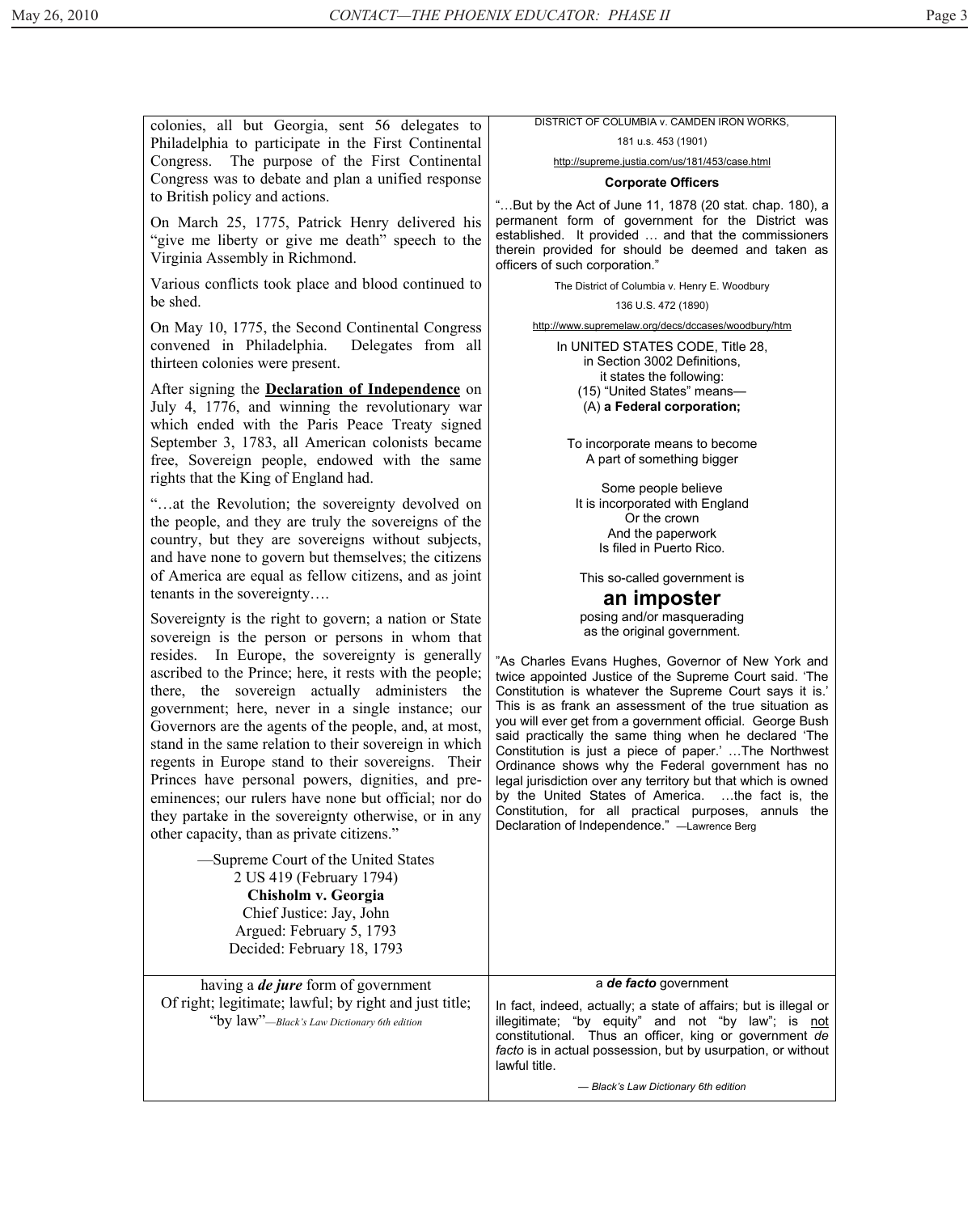| <b>Created by Sovereigns</b>                                                                                                                                                                                                                                                                                                                           | Created by merchants, bankers, and their cohorts by<br>acts of treason.                                                                                                                                                                                                                                                                                                                                                                                                                |
|--------------------------------------------------------------------------------------------------------------------------------------------------------------------------------------------------------------------------------------------------------------------------------------------------------------------------------------------------------|----------------------------------------------------------------------------------------------------------------------------------------------------------------------------------------------------------------------------------------------------------------------------------------------------------------------------------------------------------------------------------------------------------------------------------------------------------------------------------------|
|                                                                                                                                                                                                                                                                                                                                                        | They also forced the South and other states to secede.                                                                                                                                                                                                                                                                                                                                                                                                                                 |
|                                                                                                                                                                                                                                                                                                                                                        | Pres. Lincoln fell into their scheme and went along for<br>awhile.                                                                                                                                                                                                                                                                                                                                                                                                                     |
|                                                                                                                                                                                                                                                                                                                                                        | This Martial Law government [actually: "Martial Rule"] is a<br>fiction managing civil affairs.                                                                                                                                                                                                                                                                                                                                                                                         |
| <b>Introduction</b>                                                                                                                                                                                                                                                                                                                                    | <b>INTRODUCTION</b>                                                                                                                                                                                                                                                                                                                                                                                                                                                                    |
| Philadelphia is the Capitol                                                                                                                                                                                                                                                                                                                            | Certain members of Congress created the District of                                                                                                                                                                                                                                                                                                                                                                                                                                    |
| The Articles of Confederation were agreed to by<br>the united states in Congress assembled on<br>November 15, 1777 and were ratified March 1,                                                                                                                                                                                                          | Columbia (DC) from portions of two states; Virginia<br>(Virgin) and Maryland (Mary). Physically united together<br>they are "Virgin Mary", to form a more perfect union as a<br>new "United States".                                                                                                                                                                                                                                                                                   |
| 1781. From the time of the Declaration of<br>Independence, July 4, 1776, to the time of the                                                                                                                                                                                                                                                            | US Titles and Codes, in their awkward definitions, call<br>"DC" the "United States".                                                                                                                                                                                                                                                                                                                                                                                                   |
| Articles of Confederation there was a space of time<br>of sixteen months and eleven days. During this<br>period of time, the several nations, states, countries<br>were sovereign unto themselves as relates to foreign                                                                                                                                | The new "United States" includes States such as District<br>of Columbia, Puerto Rico, Guam, American Samoa, the<br>Virgin Islands, and the Northern Mariana Islands. It does<br>not include the 50 states united.                                                                                                                                                                                                                                                                      |
| earthly powers.<br>There was an <b>outstanding debt</b> of 17 million silver                                                                                                                                                                                                                                                                           | i.e. Title 26 Section 7701 Definitions (a) (9) and (10) 42<br>U.S.C. 405 (2)(c)(vii)                                                                                                                                                                                                                                                                                                                                                                                                   |
| Lira from French banks over 21 separate occasions<br>all due on December 1, 1789.                                                                                                                                                                                                                                                                      | All Titles of the United States Code (USC) are strictly<br>meant for the United States and none of the 50 states of<br>the Union. Each of the 50 states has its own constitutions                                                                                                                                                                                                                                                                                                      |
| Therefore, a <b>bankruptcy Charter</b> had to be drafted.<br>On September 17, 1787, twelve State delegates<br>approved the Constitution. The States have now<br>become Constitutors.                                                                                                                                                                   | and laws. See Hepburn v. Ellzey, 2 Cranch, 445, 452,<br>and John Barron v The Mayor and City of Baltimore 32<br>U.S. 243 (1833). These last two cases clearly state that<br>the United States is not the 50 states of the Union.                                                                                                                                                                                                                                                       |
| "Constitutor: In the civil law, one who, by simple<br>agreement, becomes responsible for the payment of                                                                                                                                                                                                                                                | All Rule comes from "District of Columbia" which is run<br>by the Gnostic Priesthood of the undisclosed mystery<br>Babylon.                                                                                                                                                                                                                                                                                                                                                            |
| another's debt."                                                                                                                                                                                                                                                                                                                                       | "Masonic Rule"                                                                                                                                                                                                                                                                                                                                                                                                                                                                         |
| -Black's Law Dictionary $6th Ed$ .<br>The States were now liable for the debt owed to the<br>King, but the people of America were not.<br>The<br>people are not a party to the Constitution because                                                                                                                                                    | Some of the Masonic symbolism is found in the layout of<br>the District's streets, the Washington monument<br>(Obelisk), the Pentagon, and on the back of the One<br>Dollar Federal Reserve Note.                                                                                                                                                                                                                                                                                      |
| it was never put to them for a vote.                                                                                                                                                                                                                                                                                                                   | "The best place to hide something is in full view"                                                                                                                                                                                                                                                                                                                                                                                                                                     |
| The judge in the <b>Padelford case</b> stated; "But,<br>indeed, no private person has a right to complain, by<br>suit in court, on the ground of a breach of the                                                                                                                                                                                       | "Columbia" is a name for "Goddess of Creation, War,<br>and Destruction" more known as the goddess of death<br>and pain. She is derived from the imagery of Semiramis,<br>wife of Nimrod, and Queen of Babylon.                                                                                                                                                                                                                                                                         |
| The Constitution, it is true, is a<br>Constitution.<br>compact, but he is not a party to it. The States are<br>the parties to it. And they may complain. If they do,<br>they are entitled to redress. Or they may waive the<br>right to complain."<br>-Padelford, Fay & Co. vs. The Mayor and Aldermen of the City of Savannah.<br>14 Georgia 438, 520 | The statue on top of the Capitol building called the Statue<br>of Freedom is actually Persephone, meaning "She who<br>Destroys the Light". She is the queen of the underworld.<br>She is crowned with pentacles (pentagrams-stars with<br>five points). When someone stands on something, it is<br>usually an indication of ownership. Therefore, she owns<br>the facility she stands upon. Although the dome on top of<br>the Capitol building was not finished until 1868, the final |
| "Articles" establish a sovereign nation of people,<br>but all "Constitutions" are bankruptcy charters or<br>compacts.                                                                                                                                                                                                                                  | installation of this statue on top of the dome took place on<br>December 2, 1863. The original Capitol building, without<br>the dome, was completed in 1826.                                                                                                                                                                                                                                                                                                                           |
|                                                                                                                                                                                                                                                                                                                                                        | Columbia and Persephone are seen as other statues<br>around Washington D.C. area.                                                                                                                                                                                                                                                                                                                                                                                                      |
| President Andrew Jackson paid the debt in the<br>1830's. In 1832, while discussing the Bank Renewal<br>Bill to a delegation of bankers, he said, "You are a                                                                                                                                                                                            | Some of the Gnostic Priesthood include: Illuminati, Skull<br>& Bones Society, Hospitaliers, Knights of Malta, Knights<br>of Columbus, Knights of the Round Table, Oddfellows,                                                                                                                                                                                                                                                                                                          |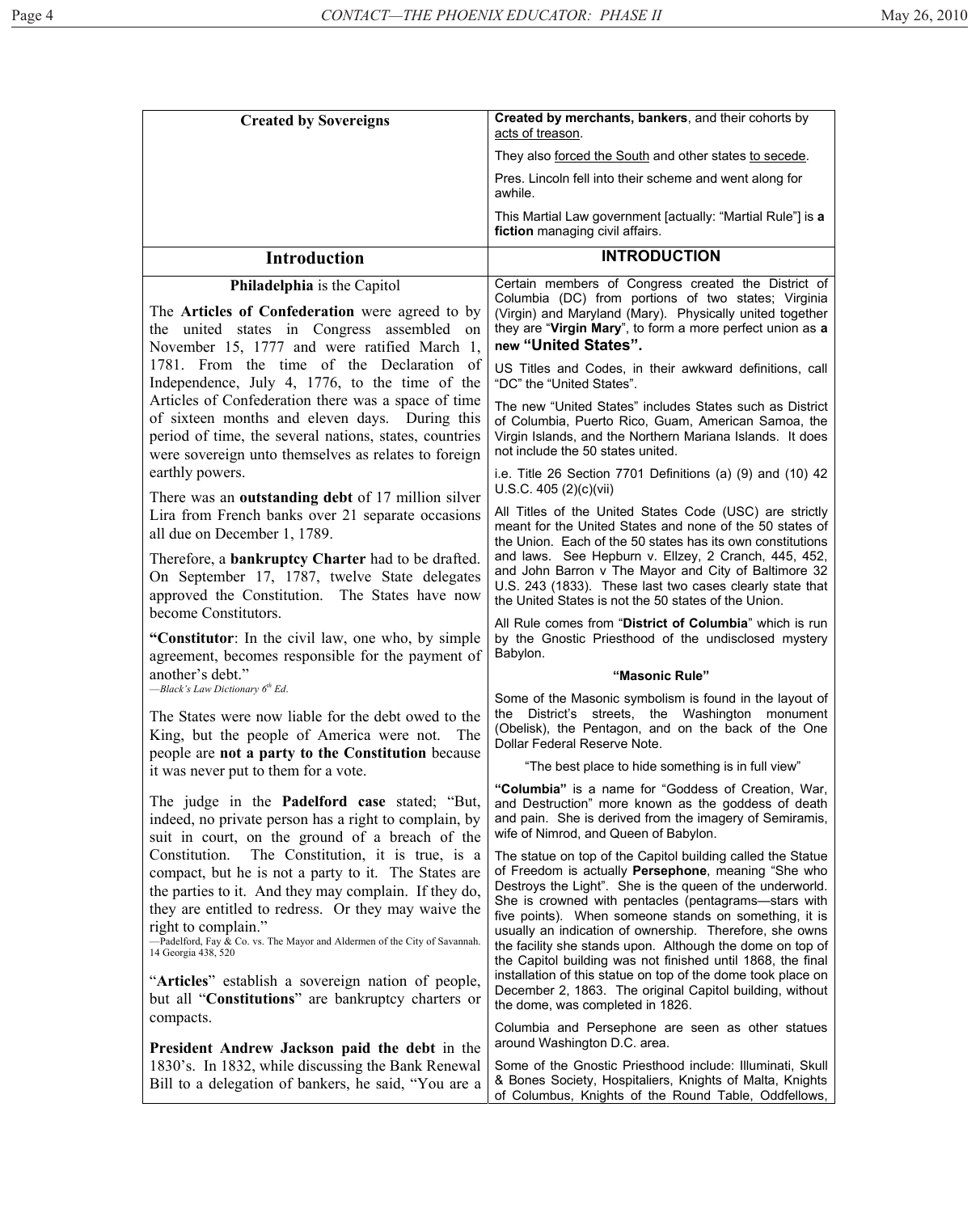| den of vipers and thieves. I intend to rout you out,<br>and by the Eternal God, I will rout you out."<br>The Articles of Confederation are still in operation.<br>"He [Patrick Henry] boycotted the Constitutional<br>Convention of 1787 because, as he so eloquently put<br>it, "I smell a rat" and suspected the worst: that the<br>independent colonies that had thrived for over a<br>century were to be herded under one consolidated<br>government, a vast government apparatus founded<br>not on liberty, but on the bureaucratic dreams of<br>and mercantilists like Alexander<br>monarchists<br>Hamilton."<br>-Ryan McMaken, columnist for LewRockwell.com<br>We hold these truths to be self-evident, that all<br>men are created equal, that they are endowed by<br>their Creator with certain unalienable Rights, that<br>among these are Life, Liberty and the pursuit of<br>Happiness.—That to<br>secure<br>these<br>rights,<br>Governments are instituted among Men, deriving<br>their just powers from the consent of the<br>of<br>governed,—That whenever<br>Form<br>any<br>Government becomes destructive of these ends, it is<br>the Right of the People to alter or to abolish it,<br>and to institute new Government<br>-Declaration of Independence<br>Samuel Adams said, 'When the people fear the | Society of Jesus, Jesuit Priesthood, Club of Rome,<br>Knights Templar, Freemasons, Scottish Rite Temple,<br>York Rite Temple, Shriners, Inner Temple<br>Bar.<br>International Temple Bar Association, Barrister's Inn,<br>Zionists, Jesuits, Jesuit Brotherhood, Milner group (a.k.a.<br>Milner's Kindergarten, Round Table Group, Rhodes<br>crowd, Rhodes Scholars, The Times crowd, All Souls<br>group, Cliveden set, The Society of the Elect, The<br>Association of Helpers, Junta of Three, The Secret<br>Society of Cecil Rhodes, Chatham House crowd,<br>Commonwealth of Nations, Royal Institute of International<br>Affairs), Tri-lateral Commission, Bilderberg Group,<br>Council on Foreign Relations (CFR), Magistrates, Bar<br>Attorneys.<br>"Since 1873, the Global Elite has held Secret Meetings in<br>the Ancient Redwood Forest of Northern California.<br>Members of the so-called "Bohemian Club" include former<br>Presidents Eisenhower, Nixon and Reagan. The Bush<br>Family maintains a strong involvement. Each year at<br>Bohemian Grove, members of this All-Male "Club" put on<br>Red, Black and Silver Robes and conduct an Occult<br>Ritual Wherein They Worship a Giant Stone Owl,<br>Sacrificing a Human Being in Effigy to What They Call the<br>'Great Owl of Bohemia.""-Alex Jones; Infowars.com<br>There is a small owl just to the left of the "1" which<br>appears on the upper right hand corner of the One Dollar<br>Bill. |
|---------------------------------------------------------------------------------------------------------------------------------------------------------------------------------------------------------------------------------------------------------------------------------------------------------------------------------------------------------------------------------------------------------------------------------------------------------------------------------------------------------------------------------------------------------------------------------------------------------------------------------------------------------------------------------------------------------------------------------------------------------------------------------------------------------------------------------------------------------------------------------------------------------------------------------------------------------------------------------------------------------------------------------------------------------------------------------------------------------------------------------------------------------------------------------------------------------------------------------------------------------------------------------------------------------------------------|--------------------------------------------------------------------------------------------------------------------------------------------------------------------------------------------------------------------------------------------------------------------------------------------------------------------------------------------------------------------------------------------------------------------------------------------------------------------------------------------------------------------------------------------------------------------------------------------------------------------------------------------------------------------------------------------------------------------------------------------------------------------------------------------------------------------------------------------------------------------------------------------------------------------------------------------------------------------------------------------------------------------------------------------------------------------------------------------------------------------------------------------------------------------------------------------------------------------------------------------------------------------------------------------------------------------------------------------------------------------------------------------------------------------------------------------------------------------|
| government they have tyranny, when the government<br><i>fears the people they have <b>freedom</b></i> .'<br>Many governments are established by good people<br>having good intentions. But, certain men with bad<br>intentions or another agenda get into government<br>office by some means, lawful or otherwise, find<br>loopholes, revise government and its laws to suit<br>their needs and agenda, and build an empire within<br>government itself. Through deceit and lies and<br>through the absence of truth, they gain power and<br>control over the people, extracting the people's well<br>earned money from the people's labor to finance and<br>increase the empire to such an extent that it would<br>seem difficult for people to rise up against it.<br>"Apathetic and dependant Americans today are<br>unsuspectingly going into bondage unless America<br>wakes up."<br>-Jack Slevkoff 2006                                                                                                                                                                                                                                                                                                                                                                                                             |                                                                                                                                                                                                                                                                                                                                                                                                                                                                                                                                                                                                                                                                                                                                                                                                                                                                                                                                                                                                                                                                                                                                                                                                                                                                                                                                                                                                                                                                    |
| <b>The Constitution</b>                                                                                                                                                                                                                                                                                                                                                                                                                                                                                                                                                                                                                                                                                                                                                                                                                                                                                                                                                                                                                                                                                                                                                                                                                                                                                                   | <b>The Constitution</b>                                                                                                                                                                                                                                                                                                                                                                                                                                                                                                                                                                                                                                                                                                                                                                                                                                                                                                                                                                                                                                                                                                                                                                                                                                                                                                                                                                                                                                            |
| for the United States of America                                                                                                                                                                                                                                                                                                                                                                                                                                                                                                                                                                                                                                                                                                                                                                                                                                                                                                                                                                                                                                                                                                                                                                                                                                                                                          | of the United States                                                                                                                                                                                                                                                                                                                                                                                                                                                                                                                                                                                                                                                                                                                                                                                                                                                                                                                                                                                                                                                                                                                                                                                                                                                                                                                                                                                                                                               |
| known or referred to as the <u>organic</u>                                                                                                                                                                                                                                                                                                                                                                                                                                                                                                                                                                                                                                                                                                                                                                                                                                                                                                                                                                                                                                                                                                                                                                                                                                                                                | The original organic Constitution was adopted by the                                                                                                                                                                                                                                                                                                                                                                                                                                                                                                                                                                                                                                                                                                                                                                                                                                                                                                                                                                                                                                                                                                                                                                                                                                                                                                                                                                                                               |
| Now                                                                                                                                                                                                                                                                                                                                                                                                                                                                                                                                                                                                                                                                                                                                                                                                                                                                                                                                                                                                                                                                                                                                                                                                                                                                                                                       | corporation as its "By-laws".                                                                                                                                                                                                                                                                                                                                                                                                                                                                                                                                                                                                                                                                                                                                                                                                                                                                                                                                                                                                                                                                                                                                                                                                                                                                                                                                                                                                                                      |
| constitution. This Constitution established a central                                                                                                                                                                                                                                                                                                                                                                                                                                                                                                                                                                                                                                                                                                                                                                                                                                                                                                                                                                                                                                                                                                                                                                                                                                                                     | The original Thirteenth                                                                                                                                                                                                                                                                                                                                                                                                                                                                                                                                                                                                                                                                                                                                                                                                                                                                                                                                                                                                                                                                                                                                                                                                                                                                                                                                                                                                                                            |
| government with limited powers to do the will of the                                                                                                                                                                                                                                                                                                                                                                                                                                                                                                                                                                                                                                                                                                                                                                                                                                                                                                                                                                                                                                                                                                                                                                                                                                                                      | Amendment was replaced, and other amendments                                                                                                                                                                                                                                                                                                                                                                                                                                                                                                                                                                                                                                                                                                                                                                                                                                                                                                                                                                                                                                                                                                                                                                                                                                                                                                                                                                                                                       |
| people. Its purpose was to form a more perfect                                                                                                                                                                                                                                                                                                                                                                                                                                                                                                                                                                                                                                                                                                                                                                                                                                                                                                                                                                                                                                                                                                                                                                                                                                                                            | added, some by fraud.                                                                                                                                                                                                                                                                                                                                                                                                                                                                                                                                                                                                                                                                                                                                                                                                                                                                                                                                                                                                                                                                                                                                                                                                                                                                                                                                                                                                                                              |
| Union, establish Justice, insure domestic Tranquility,                                                                                                                                                                                                                                                                                                                                                                                                                                                                                                                                                                                                                                                                                                                                                                                                                                                                                                                                                                                                                                                                                                                                                                                                                                                                    | The 14 <sup>th</sup> Amendment was not ratified.                                                                                                                                                                                                                                                                                                                                                                                                                                                                                                                                                                                                                                                                                                                                                                                                                                                                                                                                                                                                                                                                                                                                                                                                                                                                                                                                                                                                                   |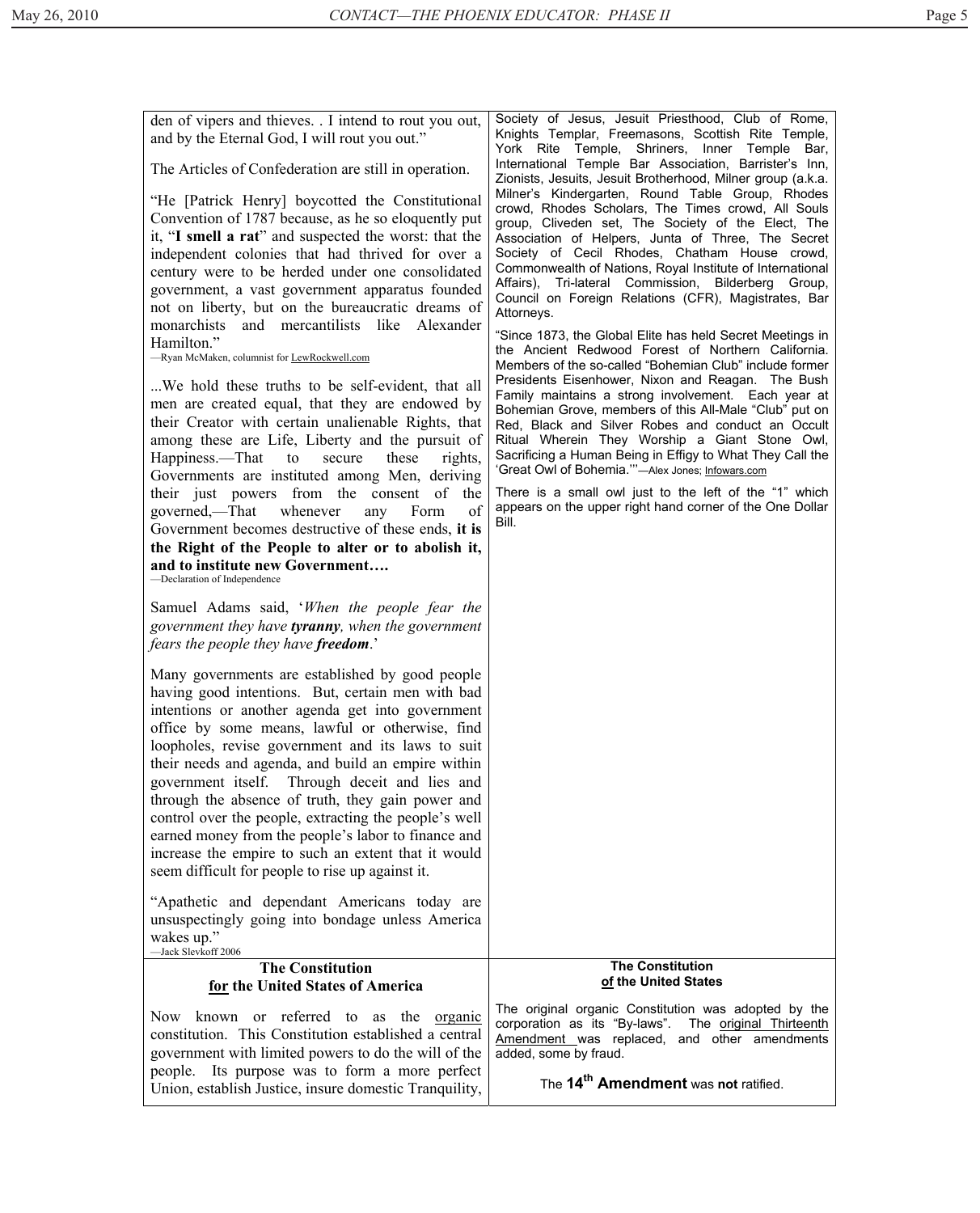| provide for the common defense, promote the<br>general Welfare, and secure the Blessings of Liberty<br>to ourselves and our Posterity.<br>The<br><b>Constitution</b><br>(a<br>bankruptcy<br>compact)<br>designates and limits the powers of the newly<br>established central government and restricts its<br>venue to a district not exceeding 10 miles square and<br>areas purchased for forts, magazines, arsenals,<br>dockyards, and other needful buildings.<br>The <b>organic</b> Constitution was created in 1787,<br>adopted in 1789, and amended in 1791.<br>"The Constitution is not an instrument for the<br>government to restrain the people, it is an instrument<br>for the people to restrain the government."—Patrick Henry | Utah Supreme Court Cases, Dyett v turner, (1968) 439<br>P2d 266, 267; State v Phillips, (1975) 540 P2d 936; as<br>well as Coleman v. Miller, 307 U.S. 448, 59 S. Ct. 972; 28<br>Tulane Law Review, 22; 11 South Carolina Law<br>Quarterly484; Congressional Record, June 13, 1967, pp.<br>15641-15646)<br>The 14 <sup>th</sup> Amendment Never Passed<br>The 16 <sup>th</sup> Amendment was not ratified by the states.<br>-documented research in THE LAW THAT NEVER WAS<br>by Bill Benson and "Red" Beckman                                                                                                                                                                                                                                                                                                      |
|--------------------------------------------------------------------------------------------------------------------------------------------------------------------------------------------------------------------------------------------------------------------------------------------------------------------------------------------------------------------------------------------------------------------------------------------------------------------------------------------------------------------------------------------------------------------------------------------------------------------------------------------------------------------------------------------------------------------------------------------|--------------------------------------------------------------------------------------------------------------------------------------------------------------------------------------------------------------------------------------------------------------------------------------------------------------------------------------------------------------------------------------------------------------------------------------------------------------------------------------------------------------------------------------------------------------------------------------------------------------------------------------------------------------------------------------------------------------------------------------------------------------------------------------------------------------------|
| <b>Republic</b>                                                                                                                                                                                                                                                                                                                                                                                                                                                                                                                                                                                                                                                                                                                            | <b>Democracy</b>                                                                                                                                                                                                                                                                                                                                                                                                                                                                                                                                                                                                                                                                                                                                                                                                   |
| I pledge allegiance to The United States of<br>America, and to the Republic for which it stands,<br>One nation under God"                                                                                                                                                                                                                                                                                                                                                                                                                                                                                                                                                                                                                  | Emphasizes "Democracy" which is the next thing<br>to "Socialism" which is another form of "Communism".<br>Did you say Communism?<br>Can't happen here? Check it out!                                                                                                                                                                                                                                                                                                                                                                                                                                                                                                                                                                                                                                               |
| "Republican"                                                                                                                                                                                                                                                                                                                                                                                                                                                                                                                                                                                                                                                                                                                               | <b>Communist Manifesto</b><br><b>Democracy</b>                                                                                                                                                                                                                                                                                                                                                                                                                                                                                                                                                                                                                                                                                                                                                                     |
|                                                                                                                                                                                                                                                                                                                                                                                                                                                                                                                                                                                                                                                                                                                                            | (means "Priest rule")                                                                                                                                                                                                                                                                                                                                                                                                                                                                                                                                                                                                                                                                                                                                                                                              |
| (means "common rights"                                                                                                                                                                                                                                                                                                                                                                                                                                                                                                                                                                                                                                                                                                                     |                                                                                                                                                                                                                                                                                                                                                                                                                                                                                                                                                                                                                                                                                                                                                                                                                    |
| form of government<br>"Government of the people<br>and by the people"                                                                                                                                                                                                                                                                                                                                                                                                                                                                                                                                                                                                                                                                      | "A democracy cannot exist as a permanent form of<br>government. It can only exist until the voters discover<br>that they can vote themselves generous gifts from the<br>public treasury. From that moment on, the majority<br>always votes for the candidates promising the most                                                                                                                                                                                                                                                                                                                                                                                                                                                                                                                                   |
| A republic is a self governing forum wherein a free,<br>sovereign, moral, and enlightened people guarantee<br>to one another and to all minorities the right and<br>obligation to have, retain, and protect each other's<br>God given common Rights to Life, Freedom, Liberty<br>and the Pursuit of Happiness in their separate<br>capacities as free inhabitants and/or as free<br>Sovereign people within a nation, state (nation state),<br>and/or a country, all by positively accepting the<br>Oaths as recipients of the oaths of their servants<br>holding public office.                                                                                                                                                           | benefits from the public treasury with the result that a<br>democracy always collapses over loose fiscal policy,<br>always followed by a dictatorship. The average age of<br>the world's greatest civilizations from the beginning of<br>history, has been about 200 years. During those 200<br>years, these nations always progressed through the<br>following sequence: from bondage to spiritual faith; from<br>spiritual faith to great courage; from courage to liberty;<br>from liberty to abundance; from abundance to selfishness;<br>from selfishness to complacency; from complacency to<br>apathy; from apathy to dependency; from dependency<br>back again to bondage."<br>-Attributed to Scottish History Professor at University of Edinburgh Sir<br>Alexander Fraser Tytler (1747-1813) and others. |
| The people created a republican form of government<br>with limitations on their servants.                                                                                                                                                                                                                                                                                                                                                                                                                                                                                                                                                                                                                                                  | " often the most tyrannical government on earth."<br>-Noah Webster                                                                                                                                                                                                                                                                                                                                                                                                                                                                                                                                                                                                                                                                                                                                                 |
| The people are the government, not their servants.                                                                                                                                                                                                                                                                                                                                                                                                                                                                                                                                                                                                                                                                                         | Democracy can be explained as "two wolves and a lamb,<br>voting on what to have for dinner" or "A political system                                                                                                                                                                                                                                                                                                                                                                                                                                                                                                                                                                                                                                                                                                 |
| "shall guarantee to every state in this union a<br>republican form of government"-Constitution, Art.<br>IV Sec 4                                                                                                                                                                                                                                                                                                                                                                                                                                                                                                                                                                                                                           | calculated to make an intelligent minority subject to the<br>will of the stupid."<br>-Friedrich Nietzsche (1844-1900)                                                                                                                                                                                                                                                                                                                                                                                                                                                                                                                                                                                                                                                                                              |
| At the close of the Constitutional Convention in<br>Philadelphia on September 18, 1787, a Mrs Powel<br>anxiously awaited the results, and as Benjamin                                                                                                                                                                                                                                                                                                                                                                                                                                                                                                                                                                                      | A "Mob Rule" form of government giving the impression<br>of representation and rule by its citizens. But, today, if<br>one follows the paper trail one will come to believe that it<br>is Rule by: Crown of England, Crown Templar, and the<br>Vatican together pulling the strings in Washington D.C.<br>as well as utilizing the "Mob Rule" principle.<br>Some                                                                                                                                                                                                                                                                                                                                                                                                                                                   |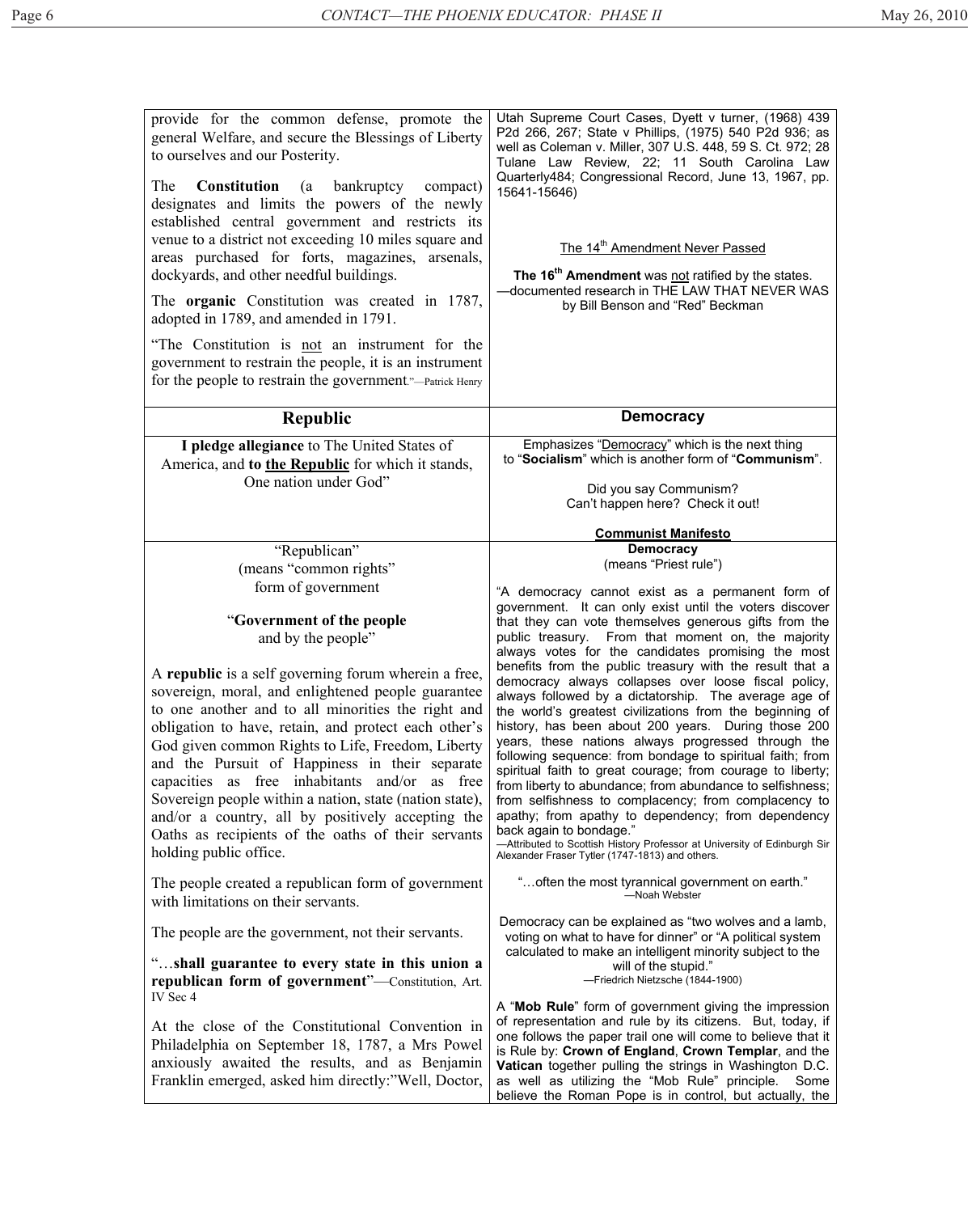| what have we got, a republic or a monarchy?" "A<br>republic if you can keep it" responded Franklin.<br>James Madison, the fourth president, known as "The<br>Father of Our Constitution" made the following<br>statement: "We have staked the whole of all our<br>political institutions upon the capacity of each and<br>all of us to govern ourselves, to control ourselves, to<br>ourselves<br>according<br>Ten<br>sustain<br>to<br>the<br><b>Commandments of God."</b>                                                                                                                                                                                                                                                                                                                                                                                                                                                                                                                                                                                                                                                                                                                                                                                                                                                                                                                                                                                                                                                                                                          | unseen, behind the scenes, "Black Pope" is the one in<br>power; the one most people never hear about or know<br>exists. The other Pope is just a figure head for the people<br>to see and relate to.<br>"One must admire the craft of the priests, spawn of Satan,<br>[known as] Esquires, members of the Court of Saint<br>James of the Middle Temple BAR of the Knights Templar<br>which is headquartered in "The Crown" which is inside of<br>the ancient walled City of London and is a sovereign<br>nation just like the Vatican and Washington, D.C., i.e.: the<br>triad that controls the world."-Author unknown.                                                                                                                                                                                                                                                                                                                                                                                                                                                                                                                                                                                                                                                                                                         |
|-------------------------------------------------------------------------------------------------------------------------------------------------------------------------------------------------------------------------------------------------------------------------------------------------------------------------------------------------------------------------------------------------------------------------------------------------------------------------------------------------------------------------------------------------------------------------------------------------------------------------------------------------------------------------------------------------------------------------------------------------------------------------------------------------------------------------------------------------------------------------------------------------------------------------------------------------------------------------------------------------------------------------------------------------------------------------------------------------------------------------------------------------------------------------------------------------------------------------------------------------------------------------------------------------------------------------------------------------------------------------------------------------------------------------------------------------------------------------------------------------------------------------------------------------------------------------------------|----------------------------------------------------------------------------------------------------------------------------------------------------------------------------------------------------------------------------------------------------------------------------------------------------------------------------------------------------------------------------------------------------------------------------------------------------------------------------------------------------------------------------------------------------------------------------------------------------------------------------------------------------------------------------------------------------------------------------------------------------------------------------------------------------------------------------------------------------------------------------------------------------------------------------------------------------------------------------------------------------------------------------------------------------------------------------------------------------------------------------------------------------------------------------------------------------------------------------------------------------------------------------------------------------------------------------------|
| "The Constitution is not an instrument for the<br>government to restrain the people, it is an instrument<br>for the people to restrain the government."—Patrick Henry<br>The Tenth Amendment clearly states: "The powers<br>not delegated to the united states by the<br>Constitution, nor prohibited by it to the states, are<br>reserved to the states respectively, or to the<br>people."—ratified December 15, 1791<br>Article I, Section 8 of the original Constitution<br>allowed the creation of certain federal areas and a<br>district for certain limited purposes: "To exercise<br>exclusive Legislation in all Cases whatsoever, over<br>such District (not exceeding ten Miles square) as<br>may, by Cession of particular States, and the<br>Acceptance of Congress, become the Seat of the<br>Government of the United States, and to exercise like<br>Authority over all Places purchased by the Consent<br>of the Legislature of the State in which the Same<br>shall be, for the Erection of Forts, Magazines,<br><b>Arsenals, dock-Yards,</b> and<br>other<br>needful<br><b>buildings.</b> "-Wikipedia<br>It is very important to know that Congress has<br>exclusive Legislative power and authority only<br>over certain specified areas purchased for certain<br>reasons by consent of the state in which they lie.<br>These are the <b>only</b> areas whereby a democracy is<br>allowed to exist. Outside of these areas, a republican<br>form of government is guaranteed.<br>The Residence Act of 1790 established the actual<br>location of the district. | A large Egyptian symbol called the obelisque (obelisk)<br>can be found in each of the three locations: The London<br>financial area, the Vatican, and Washington D.C.<br>(Washington Monument: 555 feet 5.5 inches). These<br>three have been ruling the world and setting up the One<br>World government system. These three places are NOT<br>in UK, Italy or USA.<br>The Rockefeller grave site has an obelisque.<br>Many<br>national cemeteries have an obelisque. New York City<br>has one that is 70 feet tall and weighs 193 tons.<br>The obelisk symbolizes the sun god Amon Re (Ra) as a<br>petrified ray of the Aten, the sundisk.-- Wikipedia<br>There are two entities known as the "Crown". One is the<br>king's corporation, setup to do the king's business and<br>protect the king of England from liability. The other is the<br>"Knights Templar" (Temple) a.k.a. "Crown Templar", a<br>secret society.<br>Those in power behind the scenes dress up their<br>candidates for office, help them get elected, and then<br>control them while in office. Supposedly giving you a<br>choice when both major Political parties are controlled by<br>them. Their controlled major media is used to control and<br>direct public opinion. So, you wonder who is really in<br>control- it's definitely not the people. |
| "Republican government" is defined as one in<br>which the powers of sovereignty are vested in the<br>people and are exercised by the people, either<br>directly, or through representatives chosen by the<br>people, to whom those powers are specifically<br>delegated.—Black's Law dictionary, $6th$ edition, pg 695                                                                                                                                                                                                                                                                                                                                                                                                                                                                                                                                                                                                                                                                                                                                                                                                                                                                                                                                                                                                                                                                                                                                                                                                                                                              | "Democracy" is defined as that form of government in<br>which the sovereign power resides in and is exercised by<br>the whole body of free citizens directly or indirectly<br>through a system of representatives.-Black's Law Dictionary,<br>$6th$ edition, pg 432                                                                                                                                                                                                                                                                                                                                                                                                                                                                                                                                                                                                                                                                                                                                                                                                                                                                                                                                                                                                                                                              |
| The rights of the people and the protection of the<br>people of America are its main concern and<br>maintain that all states shall be <b>guaranteed a</b><br>Republican form of government.                                                                                                                                                                                                                                                                                                                                                                                                                                                                                                                                                                                                                                                                                                                                                                                                                                                                                                                                                                                                                                                                                                                                                                                                                                                                                                                                                                                         | Expands and conquers by <b>deceit</b> and <b>fraud</b> and uses<br>"words of art" to deceive. Convinces Americans to utilize<br>such words and terms as "Residence", "Reside", and<br>"US citizen", regional designations (fictional outlays) such<br>as "CA", "NV", "TX" etc. in addresses to expand its venue                                                                                                                                                                                                                                                                                                                                                                                                                                                                                                                                                                                                                                                                                                                                                                                                                                                                                                                                                                                                                  |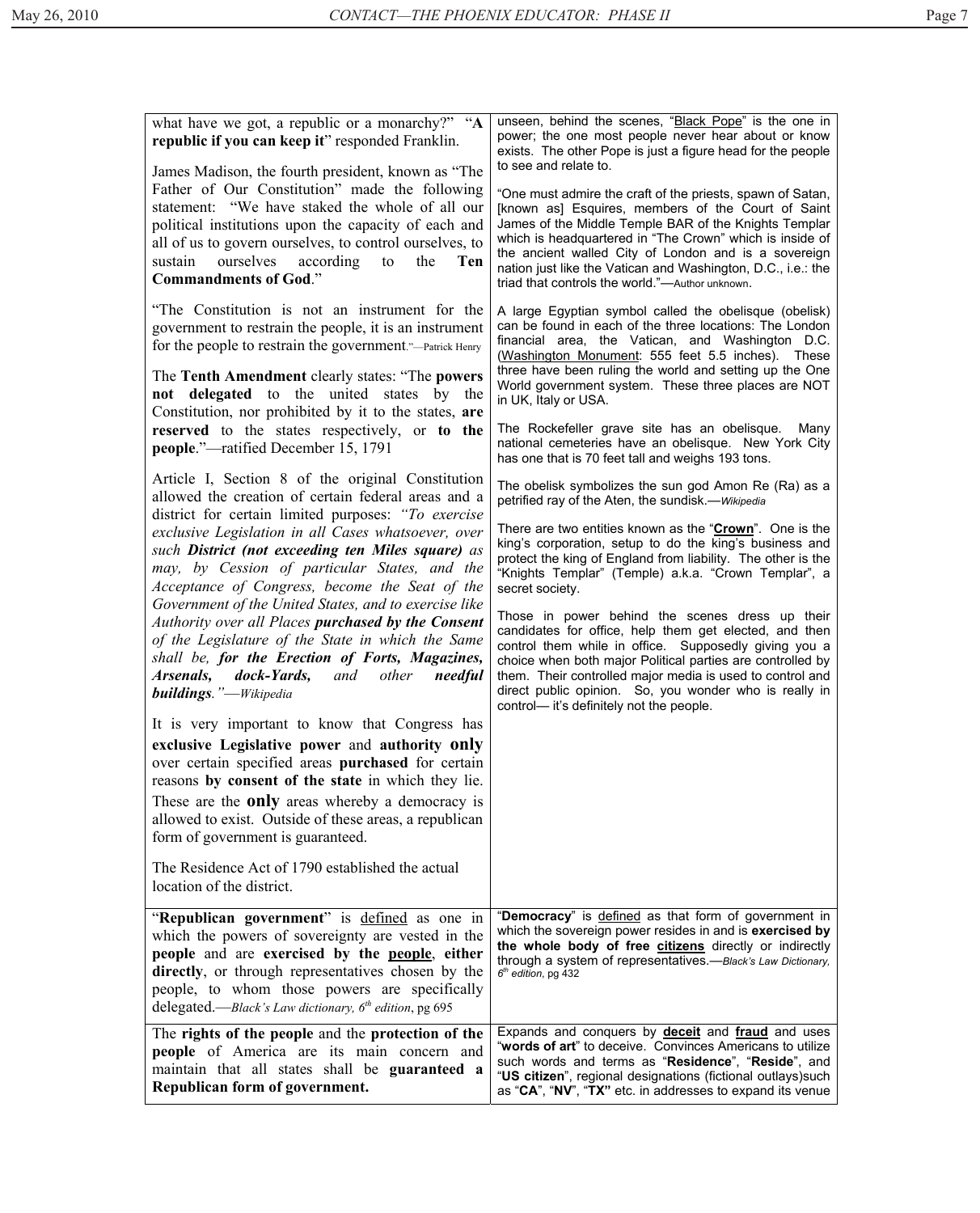|                                                                                                                                                                                                                                                                                                                                                                                                                                                                                                                                                         | and control, and to obtain "Certificates of Birth" and to<br>sign up for "Social Security" to gain and maintain<br>jurisdiction.                                                                                                                                                                                                                                                                                                                                                                                                                                                                                                                                                                                                                                                                                                                                                                                                                                                                    |
|---------------------------------------------------------------------------------------------------------------------------------------------------------------------------------------------------------------------------------------------------------------------------------------------------------------------------------------------------------------------------------------------------------------------------------------------------------------------------------------------------------------------------------------------------------|-----------------------------------------------------------------------------------------------------------------------------------------------------------------------------------------------------------------------------------------------------------------------------------------------------------------------------------------------------------------------------------------------------------------------------------------------------------------------------------------------------------------------------------------------------------------------------------------------------------------------------------------------------------------------------------------------------------------------------------------------------------------------------------------------------------------------------------------------------------------------------------------------------------------------------------------------------------------------------------------------------|
| The central government is limited in power and<br>ability and its venue is restricted by the Constitution<br>to the 10 miles square district now called<br>"Washington, D.C." and its enclaves for forts and<br>arsenals.                                                                                                                                                                                                                                                                                                                               | Gives away American rights, land, parks, and streams<br>over to a foreign government such as the United Nations<br>by Executive Orders or by decree and calling them<br>"Biospheres", "Biosphere Reserves", "World Heritage<br>Sites" or some other designated name. As planned<br>according to Article 4 of UNESCO's Statutory Framework<br>for U.N. Biosphere Reserves.                                                                                                                                                                                                                                                                                                                                                                                                                                                                                                                                                                                                                           |
| Represents "We the People" and the "state<br>Republics" among nations.                                                                                                                                                                                                                                                                                                                                                                                                                                                                                  | Represents its own supposed sovereignty among nations.                                                                                                                                                                                                                                                                                                                                                                                                                                                                                                                                                                                                                                                                                                                                                                                                                                                                                                                                              |
| Living souls are created by God and are answerable                                                                                                                                                                                                                                                                                                                                                                                                                                                                                                      | This corporate so-called government                                                                                                                                                                                                                                                                                                                                                                                                                                                                                                                                                                                                                                                                                                                                                                                                                                                                                                                                                                 |
| to their Maker who is Omnipotent.                                                                                                                                                                                                                                                                                                                                                                                                                                                                                                                       | sees itself as god.                                                                                                                                                                                                                                                                                                                                                                                                                                                                                                                                                                                                                                                                                                                                                                                                                                                                                                                                                                                 |
| "one nation under God"                                                                                                                                                                                                                                                                                                                                                                                                                                                                                                                                  | It sets morals and values of those in its jurisdiction without<br>any basis. These values are ever changing at their whim<br>and are influenced by opinion and the media.                                                                                                                                                                                                                                                                                                                                                                                                                                                                                                                                                                                                                                                                                                                                                                                                                           |
| The Bible is the Basis of all Law and moral                                                                                                                                                                                                                                                                                                                                                                                                                                                                                                             | Emphasizes<br>religious<br>social<br>tolerance<br>and<br>but                                                                                                                                                                                                                                                                                                                                                                                                                                                                                                                                                                                                                                                                                                                                                                                                                                                                                                                                        |
| standards. In 1820, the USA government purchased<br>20,000 bibles for distribution. Also take note of                                                                                                                                                                                                                                                                                                                                                                                                                                                   | discourages Christianity.                                                                                                                                                                                                                                                                                                                                                                                                                                                                                                                                                                                                                                                                                                                                                                                                                                                                                                                                                                           |
| PUBLIC LAW 97-280 approved October 4, 1982                                                                                                                                                                                                                                                                                                                                                                                                                                                                                                              |                                                                                                                                                                                                                                                                                                                                                                                                                                                                                                                                                                                                                                                                                                                                                                                                                                                                                                                                                                                                     |
|                                                                                                                                                                                                                                                                                                                                                                                                                                                                                                                                                         | It provokes the godly to give up their stand and to go with<br>the crowd.                                                                                                                                                                                                                                                                                                                                                                                                                                                                                                                                                                                                                                                                                                                                                                                                                                                                                                                           |
| <b>Separation of God and state?</b>                                                                                                                                                                                                                                                                                                                                                                                                                                                                                                                     |                                                                                                                                                                                                                                                                                                                                                                                                                                                                                                                                                                                                                                                                                                                                                                                                                                                                                                                                                                                                     |
| "We recognize no Sovereign but God, and no<br>King but Jesus!"                                                                                                                                                                                                                                                                                                                                                                                                                                                                                          | Homosexuality<br>abortions<br>and<br>longer<br>are<br>no<br>discouraged, but are now protected.                                                                                                                                                                                                                                                                                                                                                                                                                                                                                                                                                                                                                                                                                                                                                                                                                                                                                                     |
| John Adams and John Hancock gave this response to<br>a British major who ordered them and those with<br>them to disperse in the name of George the<br>sovereign King of England on April 18 1775.—<br>American History<br>"It cannot be emphasized too strongly or too often<br>that this great nation was founded not by religionists<br>but by Christians, not on religions but on the Gospel<br>of Jesus Christ."-Patrick Henry<br>"Americans should select and prefer Christians as<br>their rulers." — John Jay (very first Supreme Court Justice) | "Thus it is easy to understand how law, instead of<br>checking injustice, becomes the invincible weapon of<br>injustice. It is easy to understand why the law is used by<br>the legislator to destroy in varying degrees among the<br>rest of the people, their personal independence by<br>slavery, their liberty by oppression, and their property by<br>plunder. This is done for the benefit of the person who<br>makes the law, and in proportion to the power he holds."<br>"it erases from everyone's conscience the distinction<br>between justice and injustice. No society can exist unless<br>the laws are respected to a certain degree. The safest<br>way to make laws respected is to make them respectable.<br>When law and morality contradict each other, the citizen<br>has the cruel alternative of either losing his moral sense<br>or losing his respect for the law."<br>-1848 THE LAW by Claude Frederic Bastiat, a French economist,<br>statesman, author, and philosopher. |
| No state of Emergency                                                                                                                                                                                                                                                                                                                                                                                                                                                                                                                                   | US continues to be in a permanent state of national                                                                                                                                                                                                                                                                                                                                                                                                                                                                                                                                                                                                                                                                                                                                                                                                                                                                                                                                                 |
| and is not at war                                                                                                                                                                                                                                                                                                                                                                                                                                                                                                                                       | emergency since March 9, 1933, and possibly as far<br>back as the Civil War<br>-Senate report 93-549 (1973)                                                                                                                                                                                                                                                                                                                                                                                                                                                                                                                                                                                                                                                                                                                                                                                                                                                                                         |
| <b>Adjournment of Congress</b>                                                                                                                                                                                                                                                                                                                                                                                                                                                                                                                          | On April 15, 1861,                                                                                                                                                                                                                                                                                                                                                                                                                                                                                                                                                                                                                                                                                                                                                                                                                                                                                                                                                                                  |
| sine die                                                                                                                                                                                                                                                                                                                                                                                                                                                                                                                                                | President Lincoln reconvened Congress under the                                                                                                                                                                                                                                                                                                                                                                                                                                                                                                                                                                                                                                                                                                                                                                                                                                                                                                                                                     |
| a Latin term meaning                                                                                                                                                                                                                                                                                                                                                                                                                                                                                                                                    | Executive branch by proclamation (number 1):<br>"I do hereby, in virtue of the power in me vested by the                                                                                                                                                                                                                                                                                                                                                                                                                                                                                                                                                                                                                                                                                                                                                                                                                                                                                            |
| "without [fixed] day";                                                                                                                                                                                                                                                                                                                                                                                                                                                                                                                                  | Constitution, convene both Houses of Congress."                                                                                                                                                                                                                                                                                                                                                                                                                                                                                                                                                                                                                                                                                                                                                                                                                                                                                                                                                     |
| (No day is set for reconvening)                                                                                                                                                                                                                                                                                                                                                                                                                                                                                                                         | Caesar (President) is now in full control even over the                                                                                                                                                                                                                                                                                                                                                                                                                                                                                                                                                                                                                                                                                                                                                                                                                                                                                                                                             |
| Seven southern nation States of America walked out                                                                                                                                                                                                                                                                                                                                                                                                                                                                                                      | Senate (Congress).                                                                                                                                                                                                                                                                                                                                                                                                                                                                                                                                                                                                                                                                                                                                                                                                                                                                                                                                                                                  |
| of the Second Session of the Thirty-sixth Congress                                                                                                                                                                                                                                                                                                                                                                                                                                                                                                      |                                                                                                                                                                                                                                                                                                                                                                                                                                                                                                                                                                                                                                                                                                                                                                                                                                                                                                                                                                                                     |
| on March 27, 1861.                                                                                                                                                                                                                                                                                                                                                                                                                                                                                                                                      | A Presidential dictatorship has been imposed on U.S.                                                                                                                                                                                                                                                                                                                                                                                                                                                                                                                                                                                                                                                                                                                                                                                                                                                                                                                                                |
|                                                                                                                                                                                                                                                                                                                                                                                                                                                                                                                                                         | citizens. The sad thing is, "Most American people do not                                                                                                                                                                                                                                                                                                                                                                                                                                                                                                                                                                                                                                                                                                                                                                                                                                                                                                                                            |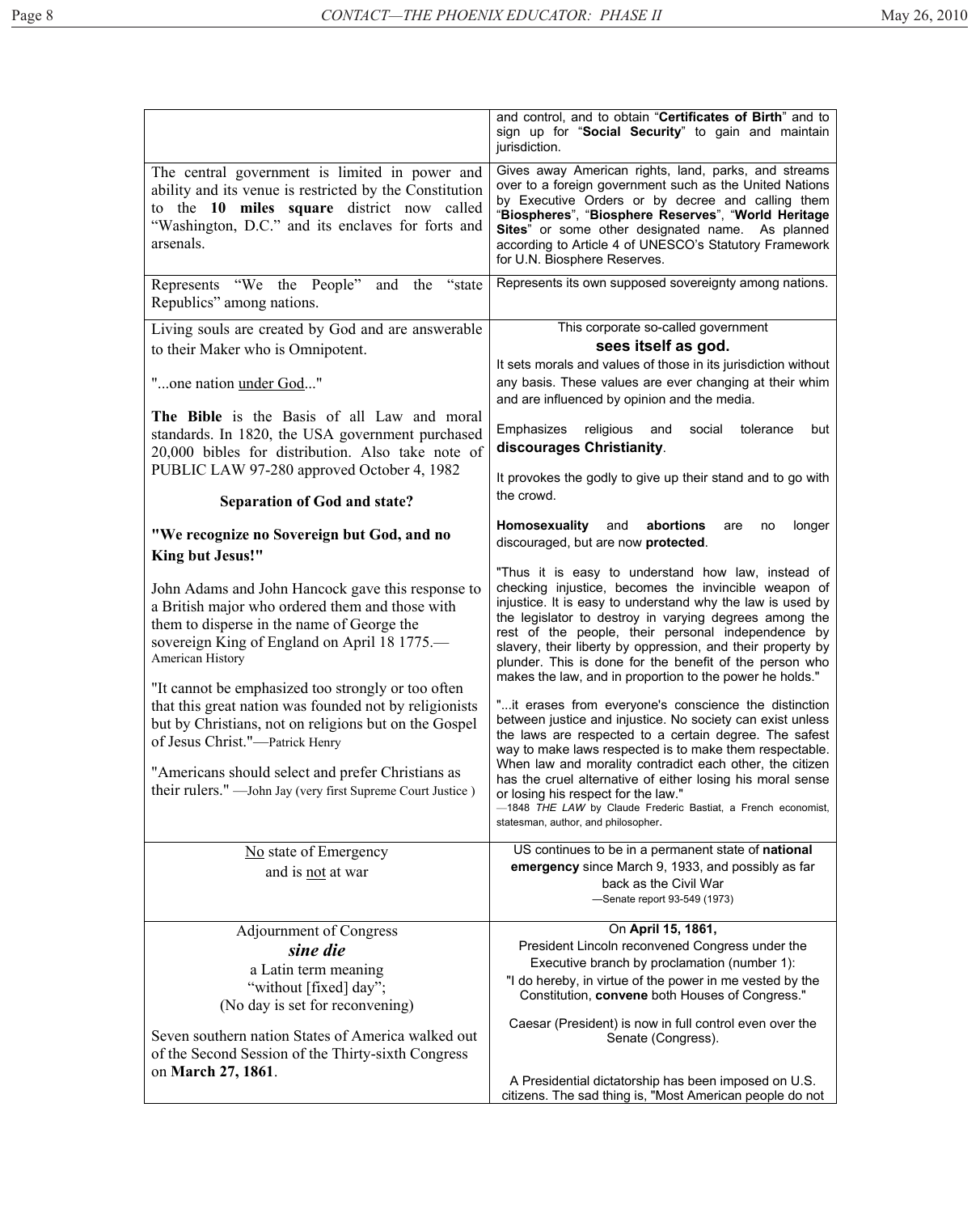|                                                                                                                                                                                                                                                                                                                                                                                                                                                                                                                                                                                                                                                                                                                                                                                                                                                                                                                                                                                                                                                                                                                                                                                                                                                                                                                                                                                                                                                                                                                                                                                                                                                                                                             | realize it yet."                                                                                                                                                                                                                                                                                                                                                                                                                                                                                                                                                                                                                                                                                                                                                                                                                                                                                                                                                                                                                                                 |
|-------------------------------------------------------------------------------------------------------------------------------------------------------------------------------------------------------------------------------------------------------------------------------------------------------------------------------------------------------------------------------------------------------------------------------------------------------------------------------------------------------------------------------------------------------------------------------------------------------------------------------------------------------------------------------------------------------------------------------------------------------------------------------------------------------------------------------------------------------------------------------------------------------------------------------------------------------------------------------------------------------------------------------------------------------------------------------------------------------------------------------------------------------------------------------------------------------------------------------------------------------------------------------------------------------------------------------------------------------------------------------------------------------------------------------------------------------------------------------------------------------------------------------------------------------------------------------------------------------------------------------------------------------------------------------------------------------------|------------------------------------------------------------------------------------------------------------------------------------------------------------------------------------------------------------------------------------------------------------------------------------------------------------------------------------------------------------------------------------------------------------------------------------------------------------------------------------------------------------------------------------------------------------------------------------------------------------------------------------------------------------------------------------------------------------------------------------------------------------------------------------------------------------------------------------------------------------------------------------------------------------------------------------------------------------------------------------------------------------------------------------------------------------------|
| In so doing, the Constitutional due process quorum<br>necessary for Congress to vote was (temporarily)<br>lost and Congress was adjourned sine die, or<br>"without day." To some, this meant that there was<br>no lawful quorum to set a specific day and time to<br>reconvene. Some say that according to Robert's<br>Rules of Order, Congress automatically dissolved<br>because there are no provisions within the<br>allowing<br>the<br>Constitution<br>of<br>passage<br>any<br>Congressional vote without a quorum of the States.<br>Keep in mind that Robert's Rules of Order was<br>created and published by Henry Martyn Robert who<br>was born in South Carolina in 1837. He sold a half<br>million copies of his rules by 1914. Those rules were<br>not made a part of the Constitution or any<br>Amendment to the Constitution. According to The<br>Constitution, Congress was only required to meet at<br>least once in every year on a specific date unless<br>changed by law and a smaller number may adjourn<br>from day to day. Therefore, because there were no<br>other provisions, dissolution does not take place<br>unless "the people", the creators thereof, or the<br>posterity thereof, the sovereigns of the states, say so.<br>Because the King's men did not attend a meeting<br>required by Him does not constitute a loss of the<br>King's kingdom or His government. It just means<br>that such men may lose their heads for not obeying<br>the King.<br>The King in this case is the people<br>or "We, the people"<br>to prevent abuses in our government, we will<br>assemble in Convention, recall our delegated<br>powers, and punish our servants for abusing the trust | The corporate government created in 1871 will continue<br>to exist as long as:<br>1. "state of war" or "emergency" exists (War on<br>Drugs, War on Poverty, War on Terrorism, War<br>on Iraq, etc.),<br>the President does not terminate "martial" or<br>2.<br>"emergency" powers by Executive Order or<br>decree, or<br>3.<br>the people do not resist submission and<br>terminate by restoring lawful civil courts,<br>processes and procedures under authority of the<br>"inherent political powers" of the people.<br>The Fourteenth Amendment for all intents and purposes<br>does not exist. On March 28, 1861 Congress adjourned<br>sine die and never has reconvened de jure.<br>The original Thirteenth Amendment (no title of nobility),<br>approved by 13 of the 17 states March 12, 1819 and<br>thereby ratified, is the last proper draft of a de jure<br>Amendment but is not recognized by the corporate (de<br>facto) UNITED STATES.<br>The original 13th Amendment prohibits "Esquires"<br>(Attorneys) from holding positions of public office. |
| reposed to them."<br>-paraphrased by Patrick Henry, June 1788                                                                                                                                                                                                                                                                                                                                                                                                                                                                                                                                                                                                                                                                                                                                                                                                                                                                                                                                                                                                                                                                                                                                                                                                                                                                                                                                                                                                                                                                                                                                                                                                                                               |                                                                                                                                                                                                                                                                                                                                                                                                                                                                                                                                                                                                                                                                                                                                                                                                                                                                                                                                                                                                                                                                  |
|                                                                                                                                                                                                                                                                                                                                                                                                                                                                                                                                                                                                                                                                                                                                                                                                                                                                                                                                                                                                                                                                                                                                                                                                                                                                                                                                                                                                                                                                                                                                                                                                                                                                                                             |                                                                                                                                                                                                                                                                                                                                                                                                                                                                                                                                                                                                                                                                                                                                                                                                                                                                                                                                                                                                                                                                  |
| Flag                                                                                                                                                                                                                                                                                                                                                                                                                                                                                                                                                                                                                                                                                                                                                                                                                                                                                                                                                                                                                                                                                                                                                                                                                                                                                                                                                                                                                                                                                                                                                                                                                                                                                                        | <b>FLAG</b>                                                                                                                                                                                                                                                                                                                                                                                                                                                                                                                                                                                                                                                                                                                                                                                                                                                                                                                                                                                                                                                      |
| The United States of America Military Flag                                                                                                                                                                                                                                                                                                                                                                                                                                                                                                                                                                                                                                                                                                                                                                                                                                                                                                                                                                                                                                                                                                                                                                                                                                                                                                                                                                                                                                                                                                                                                                                                                                                                  | Not the original USA Military flag.                                                                                                                                                                                                                                                                                                                                                                                                                                                                                                                                                                                                                                                                                                                                                                                                                                                                                                                                                                                                                              |
| Plain and simple—no gold fringe or other ornament<br>and symbolism attached.                                                                                                                                                                                                                                                                                                                                                                                                                                                                                                                                                                                                                                                                                                                                                                                                                                                                                                                                                                                                                                                                                                                                                                                                                                                                                                                                                                                                                                                                                                                                                                                                                                | Some say it is a flag of Admiralty/Maritime type<br>jurisdiction and is not supposed to be used on Land.<br>Others say it's not a flag at all, but fiction.                                                                                                                                                                                                                                                                                                                                                                                                                                                                                                                                                                                                                                                                                                                                                                                                                                                                                                      |
|                                                                                                                                                                                                                                                                                                                                                                                                                                                                                                                                                                                                                                                                                                                                                                                                                                                                                                                                                                                                                                                                                                                                                                                                                                                                                                                                                                                                                                                                                                                                                                                                                                                                                                             | However, the gold fringe which surrounds the flag gives<br>notice that the American flag has been captured and is<br>now being used by the corporate so-called government to<br>give notice of its jurisdiction.                                                                                                                                                                                                                                                                                                                                                                                                                                                                                                                                                                                                                                                                                                                                                                                                                                                 |
| Prior to the 1950's, state republic flags were mostly<br>flown, but when a USA flag was flown, usually only<br>at USA facilities, it was one of the following:<br>Military flag-Horizontal stripes, white stars on<br>1.<br>blue background<br>Has no fringe, braid (tassel), eagle, ball, spear,<br>etc.                                                                                                                                                                                                                                                                                                                                                                                                                                                                                                                                                                                                                                                                                                                                                                                                                                                                                                                                                                                                                                                                                                                                                                                                                                                                                                                                                                                                   | The flag shown above appears to be a "USA flag" but has<br>one or more of the following:<br>1. Gold fringe along its borders (called "a badge")<br>2. Gold braided cord (tassel) hanging from pole<br><b>Ball</b> on top of pole (last cannon ball fired)<br>3.<br>Mainly used at induction centers.<br>Eagle on top of pole<br>4.                                                                                                                                                                                                                                                                                                                                                                                                                                                                                                                                                                                                                                                                                                                               |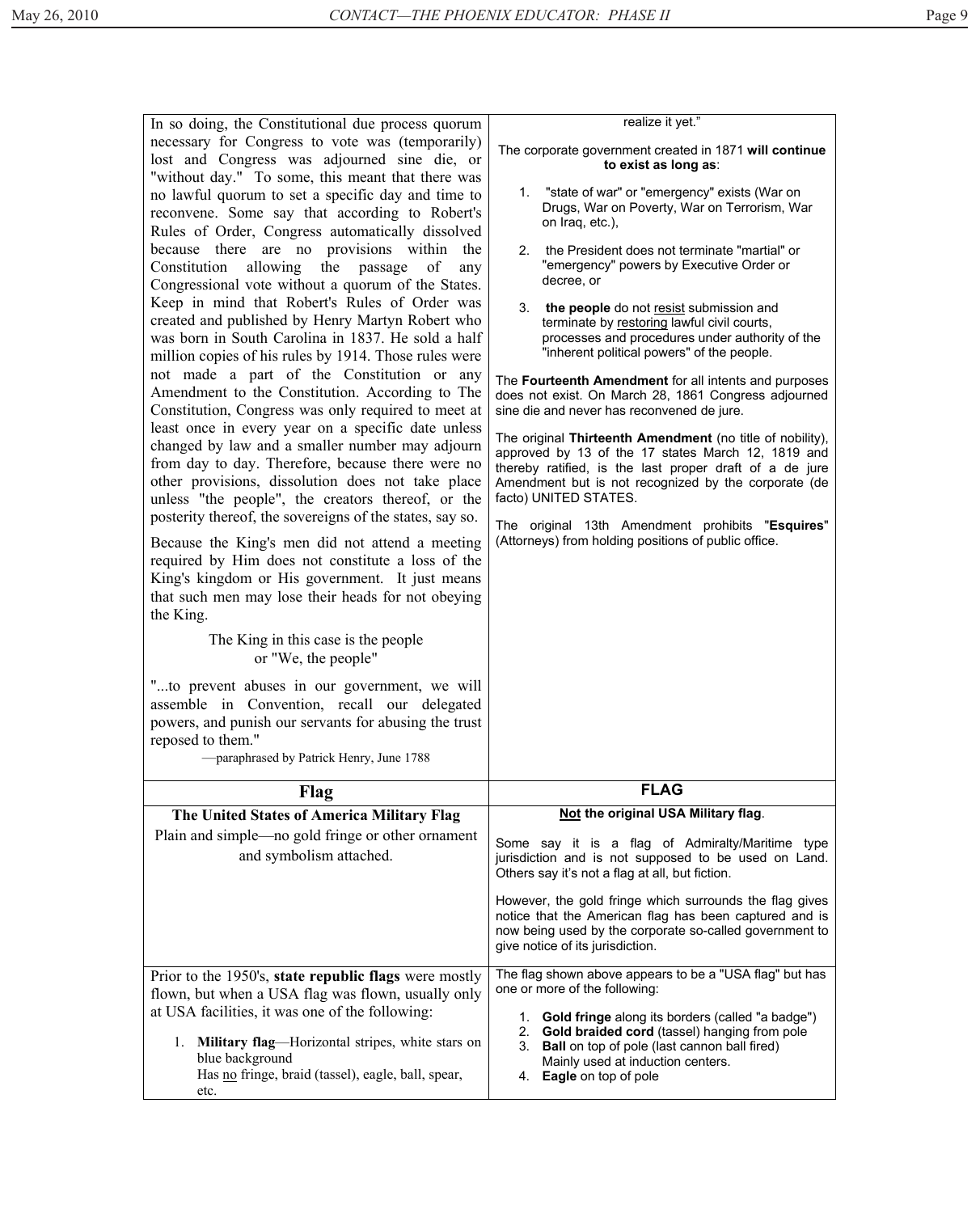| Some say the correct size ratio is 1 x 1.9                                                                                                                                                    | 5. Spear on top of pole                                                                                                                                                                                                                                                                                                                                                                                              |
|-----------------------------------------------------------------------------------------------------------------------------------------------------------------------------------------------|----------------------------------------------------------------------------------------------------------------------------------------------------------------------------------------------------------------------------------------------------------------------------------------------------------------------------------------------------------------------------------------------------------------------|
| Civil Flag—Created in 1799 by Secretary of the<br>2.<br>Treasury Oliver Wolcott. Intended for peace time                                                                                      | Some people see them as ornaments but all symbols<br>have a meaning and purpose.                                                                                                                                                                                                                                                                                                                                     |
| usage, denoting civil jurisdiction under the<br>Constitution and common law.<br>Has vertical<br>stripes, blue stars on white background-last<br>flown before Civil War with a few exceptions. | The flag shown above is Not described in Title 4 of USC<br>and therefore is illegal on land except for maybe (1) the<br>President since he is in charge of Naval Forces on high<br>seas, and (2) naval offices and yards.                                                                                                                                                                                            |
| Another example of the vertical stripes:                                                                                                                                                      | President Eisenhower settled the debate on the width of<br>the fringe.                                                                                                                                                                                                                                                                                                                                               |
| "The Coast Guard Ensign (flag) was first flown by<br>the Revenue Cutter Service in 1799 to distinguish<br>revenue cutters from merchant ships."— <i>Wikipedia</i>                             | The so-called justification for a Naval/Maritime flag to be<br>on land is that all land was under the high water mark at<br>one time even if it was eons ago.                                                                                                                                                                                                                                                        |
|                                                                                                                                                                                               | Flags on poles flying at the same height as other flags<br>have equal status. A flag flying higher than the flag below<br>indicates superiority over the flag below. Note that<br>corporate state flags fly below the US flag.                                                                                                                                                                                       |
|                                                                                                                                                                                               | Keep in mind that the states were originally Sovereign<br>over the central government and only the state flags were<br>flown except in the District of Columbia not exceeding 10<br>miles square, its territories, forts, dockyards, arsenals,<br>and other needful buildings, such as Post Offices,<br>purchased with the consent of the legislature of the<br>affected state. (Constitution, Section 8, Clause 17) |
|                                                                                                                                                                                               | The people in the geographic continental USA are at<br>peace but the corporate government continues to be at<br>war to exist, to increase and perpetuate debt, and to                                                                                                                                                                                                                                                |
|                                                                                                                                                                                               | enrich others through Defense contracts.                                                                                                                                                                                                                                                                                                                                                                             |
| <b>Governing Body</b>                                                                                                                                                                         | <b>GOVERNING BODY</b>                                                                                                                                                                                                                                                                                                                                                                                                |
| separate and distinct Branches<br>Having three<br><sub>or</sub><br>Departments equal to each other as to power and control<br>of a segment of government while being on the same              | The President (a Caesar)<br>rules by Executive Order<br>(Unconstitutional)                                                                                                                                                                                                                                                                                                                                           |
| playing field laterally in position to each other.<br>Legislature<br>$\bullet$<br>(Constitution; Article I)                                                                                   | Congress and the Courts are under the President.<br>Did you ever wonder why Congress is ignored by the<br>President?                                                                                                                                                                                                                                                                                                 |
| -can enact positive law<br>Executive<br>$\bullet$<br>(Constitution; Article II)<br>$\bullet$                                                                                                  | The President is the Chief Executive Officer (C.E.O.) of<br>the government corporation. Impeachment today is nearly<br>impossible, unless it is in the best interest of the<br>controlling bankers and the one-world government elite.                                                                                                                                                                               |
| Judicial<br>(Constitution; Article III)<br>-known as article III courts                                                                                                                       | Also, what most people do not realize is that most courts<br>today are legislative Courts and not Judicial.                                                                                                                                                                                                                                                                                                          |
| The purpose of having three separate and distinct                                                                                                                                             | The so-called (corporate) Congress sits by resolution not<br>by positive law.                                                                                                                                                                                                                                                                                                                                        |
| branches at the same level is for checks and balances<br>so that no one man or branch of government has<br>complete power.                                                                    | Therefore, the position of power is as follows:                                                                                                                                                                                                                                                                                                                                                                      |
| The legislative Branch consists of the Senate and<br>Congress.                                                                                                                                | 1. President (C.E.O of the corporation sits as<br>Caesar-does not need congressional approval)<br>2. Legislature (The new Congress and Senate<br>voices Public Opinion)                                                                                                                                                                                                                                              |
| The purpose of the Senate was originally designed to<br>voice states' rights while Congress voiced the<br>people's rights.                                                                    | 3. so-called Judicial (Legislative, Article I courts)<br>Non-existent Judicial (Article III courts) except for<br>4.<br>Special circumstances that benefit the elite                                                                                                                                                                                                                                                 |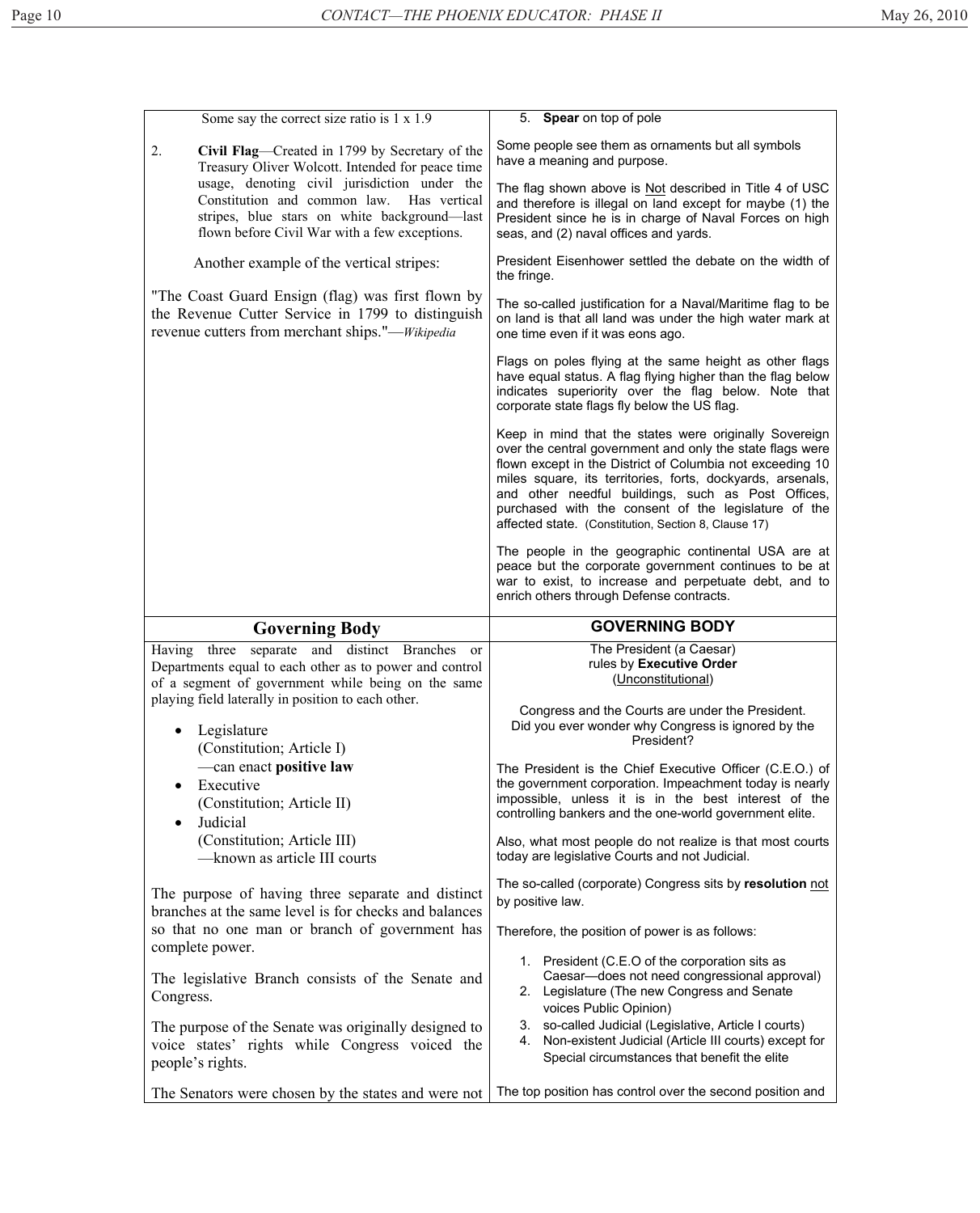| elected by the people.                                                                                                                                                                                                                                                                                                                                                                                                                                                                                                                                                                                                                                                                                                              | the second position has control over the last position<br>vertically and not laterally.                                                                                                                                                                                                                                                                                                                                                                                                                                                                                                                                      |
|-------------------------------------------------------------------------------------------------------------------------------------------------------------------------------------------------------------------------------------------------------------------------------------------------------------------------------------------------------------------------------------------------------------------------------------------------------------------------------------------------------------------------------------------------------------------------------------------------------------------------------------------------------------------------------------------------------------------------------------|------------------------------------------------------------------------------------------------------------------------------------------------------------------------------------------------------------------------------------------------------------------------------------------------------------------------------------------------------------------------------------------------------------------------------------------------------------------------------------------------------------------------------------------------------------------------------------------------------------------------------|
| Together, they can come to a conclusion that meets<br>the rights, interests, and benefit of both the state and<br>the people.                                                                                                                                                                                                                                                                                                                                                                                                                                                                                                                                                                                                       | There are no checks and balances unless the President is<br>concerned with a potential revolution based on the outcry<br>of its citizens.                                                                                                                                                                                                                                                                                                                                                                                                                                                                                    |
| <b>Separation of Powers</b>                                                                                                                                                                                                                                                                                                                                                                                                                                                                                                                                                                                                                                                                                                         | Each puppet that comes into office wears a different                                                                                                                                                                                                                                                                                                                                                                                                                                                                                                                                                                         |
| "To announce that there must be no criticism of the<br>President, or that we are to stand by the President,<br>right or wrong, is not only unpatriotic and servile,<br>but is morally treasonable to the American public."<br>-Theodore Roosevelt, 1912                                                                                                                                                                                                                                                                                                                                                                                                                                                                             | costume but ends up serving the same master. (The<br>Masters are the Elite and Bankers operating behind the<br>scenes).                                                                                                                                                                                                                                                                                                                                                                                                                                                                                                      |
| <b>Medium of Exchange</b>                                                                                                                                                                                                                                                                                                                                                                                                                                                                                                                                                                                                                                                                                                           | <b>MEDIUM OF EXCHANGE</b>                                                                                                                                                                                                                                                                                                                                                                                                                                                                                                                                                                                                    |
| <b>Lawful Money</b>                                                                                                                                                                                                                                                                                                                                                                                                                                                                                                                                                                                                                                                                                                                 | <b>Legal Tender</b><br>Units of Monetized Debt                                                                                                                                                                                                                                                                                                                                                                                                                                                                                                                                                                               |
| Has substance                                                                                                                                                                                                                                                                                                                                                                                                                                                                                                                                                                                                                                                                                                                       | Has no substance-Built on credit                                                                                                                                                                                                                                                                                                                                                                                                                                                                                                                                                                                             |
| Controlled by<br>Treasury of the united States of America                                                                                                                                                                                                                                                                                                                                                                                                                                                                                                                                                                                                                                                                           | Controlled by US Treasury                                                                                                                                                                                                                                                                                                                                                                                                                                                                                                                                                                                                    |
| <b>Real Money</b><br>Assets of value such as gold or silver<br>or can be exchanged for same.<br>Many of the older generations of the American<br>people were taught to write the "S" with two lines<br>through it. The two lines was a derivative of the "U"<br>inside the "S" signifying "Units of Silver". The<br>United States of America silver dollar is the<br>accepted and approved uniform monetary unit (coin<br>standard). The United States of America did not<br>issue paper money until 85 years after its<br>independence from Britain, and when it did, it was<br>backed by silver or gold. Even at that, early<br>Californians refused to accept and use paper<br>currency, especially the people in San Francisco. | <b>Phoney Money</b><br>Not backed by assets<br>But thrives on faith alone.<br>Today, all computer programs, stock certificates, financial<br>accounting records,<br>balance<br>paper,<br>sheets<br>and<br>summaries, bills, bonds, Promissory notes, bank paper<br>such as checks, et cetera use the familiar symbol $\sqrt{\$}$<br>having only one line through it to denote the amount of<br>debt considered.<br>All Notes are "I Owe You's" (IOU's) including Federal<br>Reserve Notes (FRN's) All Notes represent debt. The<br>corporate UNITED STATES is in bankruptcy and has no<br>assets but can only monetize debt. |
|                                                                                                                                                                                                                                                                                                                                                                                                                                                                                                                                                                                                                                                                                                                                     |                                                                                                                                                                                                                                                                                                                                                                                                                                                                                                                                                                                                                              |
| <b>Lawful Money</b>                                                                                                                                                                                                                                                                                                                                                                                                                                                                                                                                                                                                                                                                                                                 | <b>Legal Tender</b>                                                                                                                                                                                                                                                                                                                                                                                                                                                                                                                                                                                                          |
| <b>Consists of:</b>                                                                                                                                                                                                                                                                                                                                                                                                                                                                                                                                                                                                                                                                                                                 | <b>Consists of:</b>                                                                                                                                                                                                                                                                                                                                                                                                                                                                                                                                                                                                          |
| 1. Silver coins* (Silver Specie)<br>Silver dollar--standard unit of value containing<br>90% silver<br>Gold Coins* containing 90% gold<br>2.<br>Spanish milled dollar called the "real." and its<br>3.<br>fractional parts such as the "medio" (half-real).<br>4. Warehouse receipts or certificates redeemable in<br>gold or silver* such as "Silver Certificates" and<br>"Gold Certificates" are not in itself money but is<br>an exchange for a specified amount of lawful<br>money.<br>*Issued by the Treasurer of the United States of America.                                                                                                                                                                                 | 1. Federal Reserve Notes (FRN's)***<br>2.<br><b>Bonds</b><br>Other Notes--evidences of debt.<br>3.<br>Tokens--clad coinage having no inherent asset<br>4.<br>value.<br>"A unit of debt" in a cashless society--Electronic<br>5.<br>banking.<br>*** Issued by the Federal Reserve Bank (FRB)--A private<br>corporation created by the Bank of England in 1913 and<br>is owned by foreign bankers/investors<br>The<br>Federal<br>Reserve<br>is a continuation of<br>the<br>"Exchequer" of the Crown of England.<br><b>Edward Mandell House was instrumental in setting up the</b>                                              |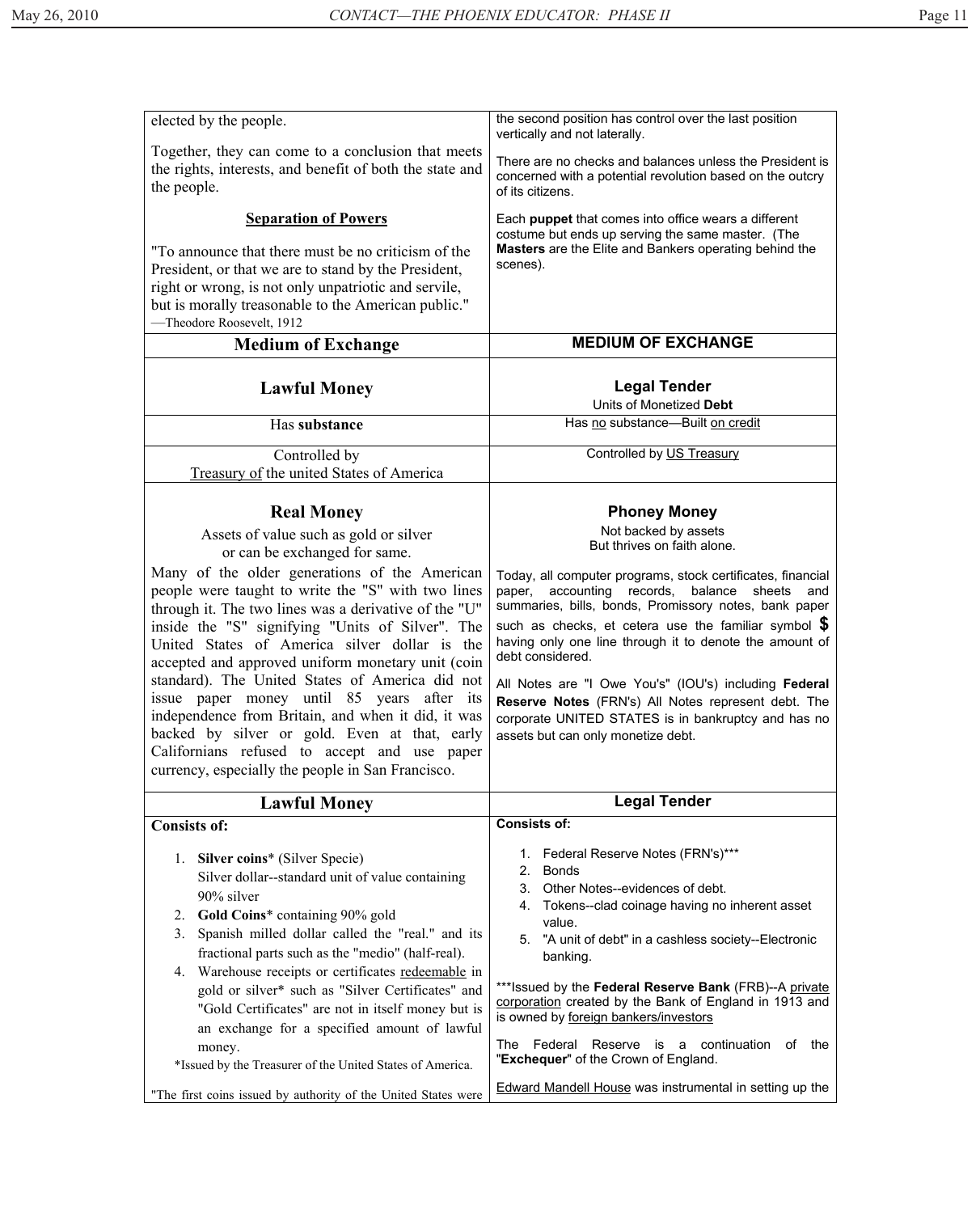| the "Fugio" cents. Entries in the Journal of Congress"<br>"Saturday, April 21, 1787"<br>"That the board of treasury be authorized to contract for three<br>hundred tons of copper coin of the federal standard, agreeable<br>to the proposition of Mr. James Jarvis,  That it be coined at<br>the expense of the contractor, etc." "On Friday, July 6, 1787,<br>there was "Resolved, that the board of treasury direct the<br>contractor for the copper coinage to stamp on one side of each<br>piece the following device, viz: thirteen circles linked together,<br>a small circle in the middle, with the words 'United States,'<br>around it; and in the center, the words 'We are one'; on the<br>other side of the same piece the following device, viz: a dial<br>with the hours expressed on the face of it; a meridian sun above<br>on one side of which is the word 'Fugio,' (The meaning is, 'time<br>flies') and on the other the year in figures '1787', below the dial,<br>the words 'Mind Your Business.' The legends have been<br>credited to Benjamin Franklin by many, and the coin, as a<br>consequence, has been referred to as the Franklin Cent."<br>"These cents were coined in New Haven, Conn., and possibly<br>elsewhere. Most of the copper used in this coinage came from<br>military stores. It is believed to have been the copper bands<br>which held together the powder kegs sent to us by the French."<br>-A GUIDE BOOK of UNITED STATES COINS 35th Edition<br>Did you ever wonder where the words "bank" and<br>"currency" come from? Keep in mind that a river has two<br>banks that control a current of water running between<br>them. Therefore, that is what the bankers do; they control<br>the current or flow of money called currency. | Federal Reserve.<br>"Some people think the Federal Reserve Banks are U.S.<br>government institutions.<br>They are not government<br>They are private credit monopolies which<br>institutions.<br>prey upon the people of the U.S. for the benefit of<br>themselves and their foreign and domestic swindlers and<br>rich and predatory money lenders." Chairman Louis T.<br>McFadden, House Banking and Currency Committee,<br>June 10, 1932.<br>Federal Reserve is not listed under the Federal<br>Government. They are in the white pages, along with<br>Federal Express, Federal Deposit Insurance Corp.<br>(FDIC), and any other business. Find out for yourself if all<br>this is true. And then, go to your local law library and look<br>up the case of Lewis vs. US, case #80-5905, 9th Circuit,<br>June 24, 1982. It reads in part: "Examining the<br>organization and function of the Federal Reserve Banks<br>and applying the relevant factors, we conclude that the<br>federal reserve are NOT federal instrumentalities, but are<br>independent and privately owned and<br>controlled<br>corporations-federal reserve banks are listed neither as<br>'wholly-owned' government corporations [under 31 USC<br>Section 846] nor as 'mixed ownership' corporations [under<br>31 USC Section 856] 28 USC Sections 1346(b),<br>2671." |
|------------------------------------------------------------------------------------------------------------------------------------------------------------------------------------------------------------------------------------------------------------------------------------------------------------------------------------------------------------------------------------------------------------------------------------------------------------------------------------------------------------------------------------------------------------------------------------------------------------------------------------------------------------------------------------------------------------------------------------------------------------------------------------------------------------------------------------------------------------------------------------------------------------------------------------------------------------------------------------------------------------------------------------------------------------------------------------------------------------------------------------------------------------------------------------------------------------------------------------------------------------------------------------------------------------------------------------------------------------------------------------------------------------------------------------------------------------------------------------------------------------------------------------------------------------------------------------------------------------------------------------------------------------------------------------------------------------------------------------------------------------------------------------|-----------------------------------------------------------------------------------------------------------------------------------------------------------------------------------------------------------------------------------------------------------------------------------------------------------------------------------------------------------------------------------------------------------------------------------------------------------------------------------------------------------------------------------------------------------------------------------------------------------------------------------------------------------------------------------------------------------------------------------------------------------------------------------------------------------------------------------------------------------------------------------------------------------------------------------------------------------------------------------------------------------------------------------------------------------------------------------------------------------------------------------------------------------------------------------------------------------------------------------------------------------------------------------------------------------------------------------------------|
| Payable, in Specie<br>Means "In coin"<br>from Latin, in kind<br>The "Dollar"<br>"The dollar, or "Thaler" (which did not originate<br>for<br>the<br>with the Spaniards),<br>short<br>is<br>Joachimsthaler" of Joachimsthal, a mining town in<br>the Joachims Valley in Bohemia, where the coins                                                                                                                                                                                                                                                                                                                                                                                                                                                                                                                                                                                                                                                                                                                                                                                                                                                                                                                                                                                                                                                                                                                                                                                                                                                                                                                                                                                                                                                                                     | The amount of FRN's printed is based upon the corporate<br>government's borrowing or appetite for debt.<br>For<br>example: If the corporate government prints \$100 billion<br>in interest-bearing U.S. bonds and takes them to the<br>Federal Reserve, the Federal Reserve places the \$100<br>billion in a checking account and the government writes<br>checks or prints debt currency against the balance. In<br>other words, this private banking system creates so-<br>called money out of thin air and the bankers get<br>interest on it forever. In addition, new debt and debt<br>currency has to be created just to cover the compounding<br>interest. An ideal "Ponzi scheme."                                                                                                                                                                                                                                                                                                                                                                                                                                                                                                                                                                                                                                                     |
| were first struck in the sixteenth century."<br>"Thomas Jefferson recommended on September 2,<br>1776, to the Continental Congress, that the United<br>States adopt the silver "Spanish Milled Dollar"<br>called "Pillar Pieces of Eight", as our monetary unit<br>of value, since daily trade was transacted in that<br>coin."-The United States Mint                                                                                                                                                                                                                                                                                                                                                                                                                                                                                                                                                                                                                                                                                                                                                                                                                                                                                                                                                                                                                                                                                                                                                                                                                                                                                                                                                                                                                             | Keep in mind that bonds are IOU's and are to be paid<br>back by the people through their future labor or the labor<br>of their posterity. That is why wars are created and<br>perpetuated, government bureaucracy and empire<br>building increases, and superfluous spending continues.<br>They create an ongoing and ever increasing debt to<br>enslave the people and their posterity. Debt must be<br>continually created to feed the debt-credit economy                                                                                                                                                                                                                                                                                                                                                                                                                                                                                                                                                                                                                                                                                                                                                                                                                                                                                  |

A "**dollar**" was defined by law (Act of April 1792) as 371.25 grains of pure silver, which was the amount contained in a One-Dollar silver coin.

The **gold eagle** was equivalent to Ten silver dollars and had 247.50 grains of pure gold.

Therefore, 371.25 grains of pure silver was equivalent to 24.75 grains of pure gold; a **15:1** ratio.

Coinage started in **1783**. The first gold coins were

system.

The so-called expanding economy always needs new debt notes (FRN's) and therefore more debt must be created. Budgets can never be balanced in this type of system. If the budget is balanced, the economy will collapse because no new FRN's can be printed and no new debt credit created.

The FRB pays  $2\frac{1}{2}$  ¢ per FRN note printed whether \$1 or \$1000. The US in-turn pays FRB interest indefinitely for each outstanding note or representation of a note. With electronic banking FRNs are created out of nothing and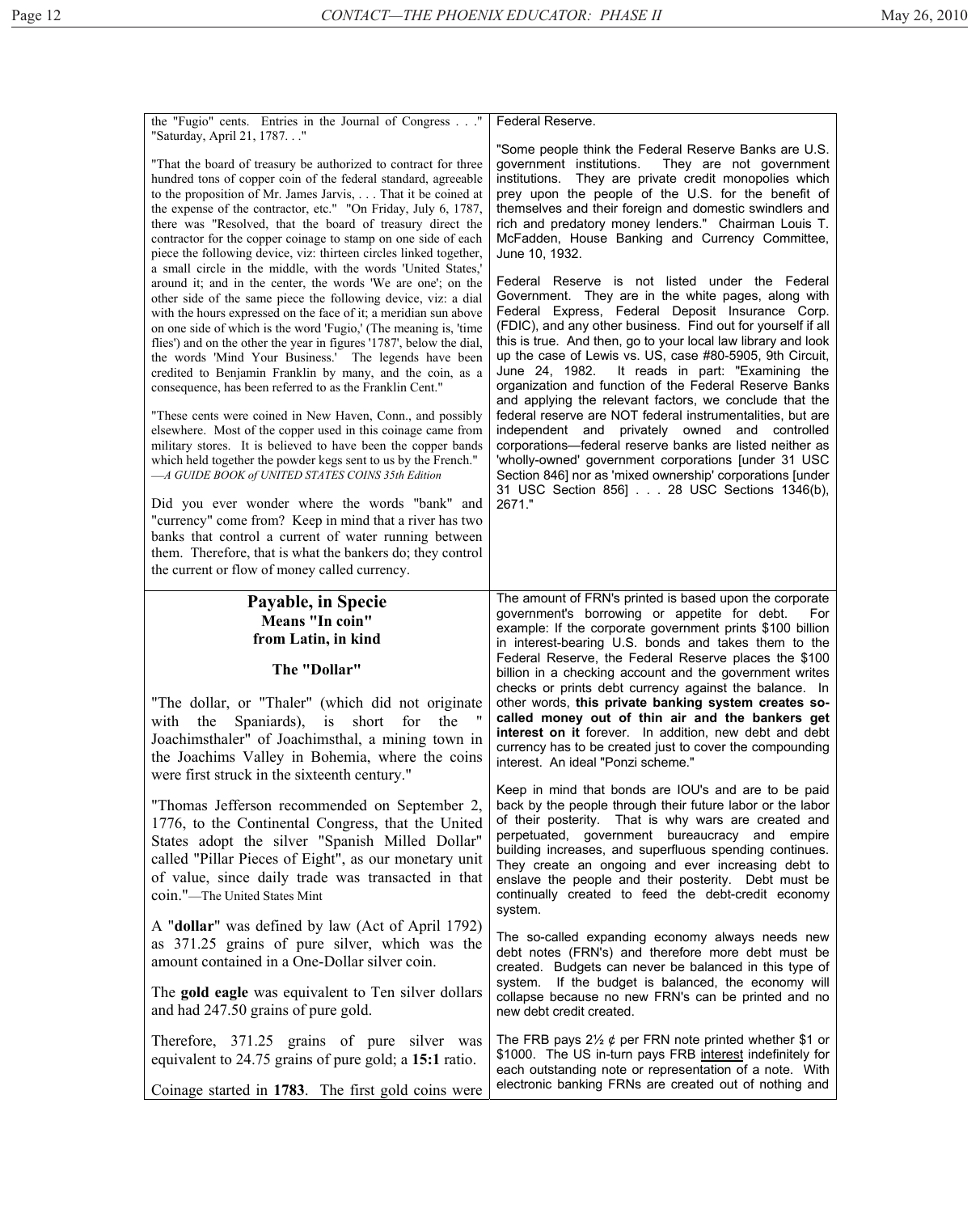| made July 31, 1795 and consisted of 744 half eagles.                                                                                                                                                                                                                                                                                                                                                                                                                             | nothing is being printed. What a deal!                                                                                                                                                                                                                                                                                                                                                                                  |
|----------------------------------------------------------------------------------------------------------------------------------------------------------------------------------------------------------------------------------------------------------------------------------------------------------------------------------------------------------------------------------------------------------------------------------------------------------------------------------|-------------------------------------------------------------------------------------------------------------------------------------------------------------------------------------------------------------------------------------------------------------------------------------------------------------------------------------------------------------------------------------------------------------------------|
| Coinage of Silver coins for circulation ended with                                                                                                                                                                                                                                                                                                                                                                                                                               | <b>Central Banking and Credit</b>                                                                                                                                                                                                                                                                                                                                                                                       |
| the 1964 coins.<br>Under the "free coinage" provision, no charge was<br>to be made for converting gold or silver bullion into                                                                                                                                                                                                                                                                                                                                                    | Beginning in 1963, the words "redeemable in lawful<br>money" and "will pay to the bearer on demand" were<br>removed from future issues of Federal Reserve Notes.                                                                                                                                                                                                                                                        |
| coins "weight for weight." At the depositor's option,<br>however, he could demand an immediate exchange<br>of coins for his bullion, for which privilege a<br>deduction of one-half of one percent was to be<br>imposed.                                                                                                                                                                                                                                                         | Public Law 88-36, approved June 4, 1963 made Silver<br>certificates redeemable for silver bullion in the form of<br>pellets or granulations and not in silver dollars.<br>The<br>exchange could only take place at the U.S. Assay Office<br>in San Francisco up to June 24, 1968. After that, Silver<br>certificates were no longer redeemable and are only legal<br>tender having same value as Federal Reserve Notes. |
| <b>Redeemable Certificates</b>                                                                                                                                                                                                                                                                                                                                                                                                                                                   | The silver content of the dimes and quarters was                                                                                                                                                                                                                                                                                                                                                                        |
| Although the first paper currency was issued in<br>1862, redeemable certificates were not issued until<br>1886.                                                                                                                                                                                                                                                                                                                                                                  | completely eliminated under the Coinage Act of 1965 and<br>the silver content of the half dollars was greatly reduced<br>and or eliminated since then. Coins that no longer have<br>silver content are called "Copper-nickel clad coins" or just<br>"clad coins" and have no intrinsic value.                                                                                                                           |
| Silver Certificates were<br>contracts initially<br>redeemable in face value silver coin or silver bullion.<br>Silver Certificates were released into circulation in<br>1878, redemption in silver dollars ceased in 1934,                                                                                                                                                                                                                                                        | In 1982, the Cent was changed from being 95 percent<br>copper and 5 percent zinc to copper plated zinc weighing<br>20 percent less. The Cent is now just like a token.                                                                                                                                                                                                                                                  |
| last printed in 1957, and redemption in all forms<br>ceased on June 24, 1968.                                                                                                                                                                                                                                                                                                                                                                                                    | "In My opinion, the purchasing power of the debased<br>coinage and the increasingly inflationary currency system                                                                                                                                                                                                                                                                                                        |
| Gold<br><b>Certificates</b> were<br>initially<br>contracts<br>redeemable in face value Gold coin or Gold bullion.<br>Gold Certificates were released into circulation in                                                                                                                                                                                                                                                                                                         | is undeniable proof to substantiate extortion and<br>embezzlement by the banking industry and those who<br>hold office in the corporate government system."<br>-Jack Slevkoff 2008                                                                                                                                                                                                                                      |
| 1882 and ended in 1928.                                                                                                                                                                                                                                                                                                                                                                                                                                                          | In my opinion, it is impossible to pay the entire US debt<br>because there is not enough money in circulation and not                                                                                                                                                                                                                                                                                                   |
| <b>Banker's Currency</b><br><b>Mints</b>                                                                                                                                                                                                                                                                                                                                                                                                                                         | enough money created to cover the principal let alone the<br>interest being created and accumulated.<br>-Jack Slevkoff 2008                                                                                                                                                                                                                                                                                             |
| Although a government mint was approved<br>February 21, 1782, no immediate action was taken.<br>The first mint building was erected in 1792 on<br>Seventh Street near Arch in Philadelphia. The first<br>coin struck was the half disme (half-dime). Fifteen<br>hundred were produced during the month of July<br>1792 before the mint was completed. File marks on<br>early coins was a mint process of weight adjustment.<br>-A GUIDE BOOK of UNITED STATES COINS 35th Edition | A Maxim of Law:<br>"One is not required to do the impossible."                                                                                                                                                                                                                                                                                                                                                          |
| The Mint was initially a part of the Department of<br>State, became an independent agency in 1799, and<br>became part of the Department of the Treasury in<br>1873 when the Mint's administrative headquarters<br>moved from Philadelphia to Washington, D.C.                                                                                                                                                                                                                    |                                                                                                                                                                                                                                                                                                                                                                                                                         |
| America's wealth<br>would be like a "Pot of Gold"<br><b>Fore warned:</b>                                                                                                                                                                                                                                                                                                                                                                                                         | The Greenback Acts of 1861 allowed the Union (during<br>the Civil War) to print and issue paper currency in 1862<br>for the first time in US history. Prior to that, the federal<br>government restricted itself to coins. The paper money<br>was not backed with gold or silver but simply with the full                                                                                                               |
| "If the American people ever allow private banks"<br>(the Federal Reserve Banks) to control the issue of                                                                                                                                                                                                                                                                                                                                                                         | faith and credit of the Union government. The ink chosen<br>for the back side was a peculiar green; thereby<br>nicknamed "greenbacks".                                                                                                                                                                                                                                                                                  |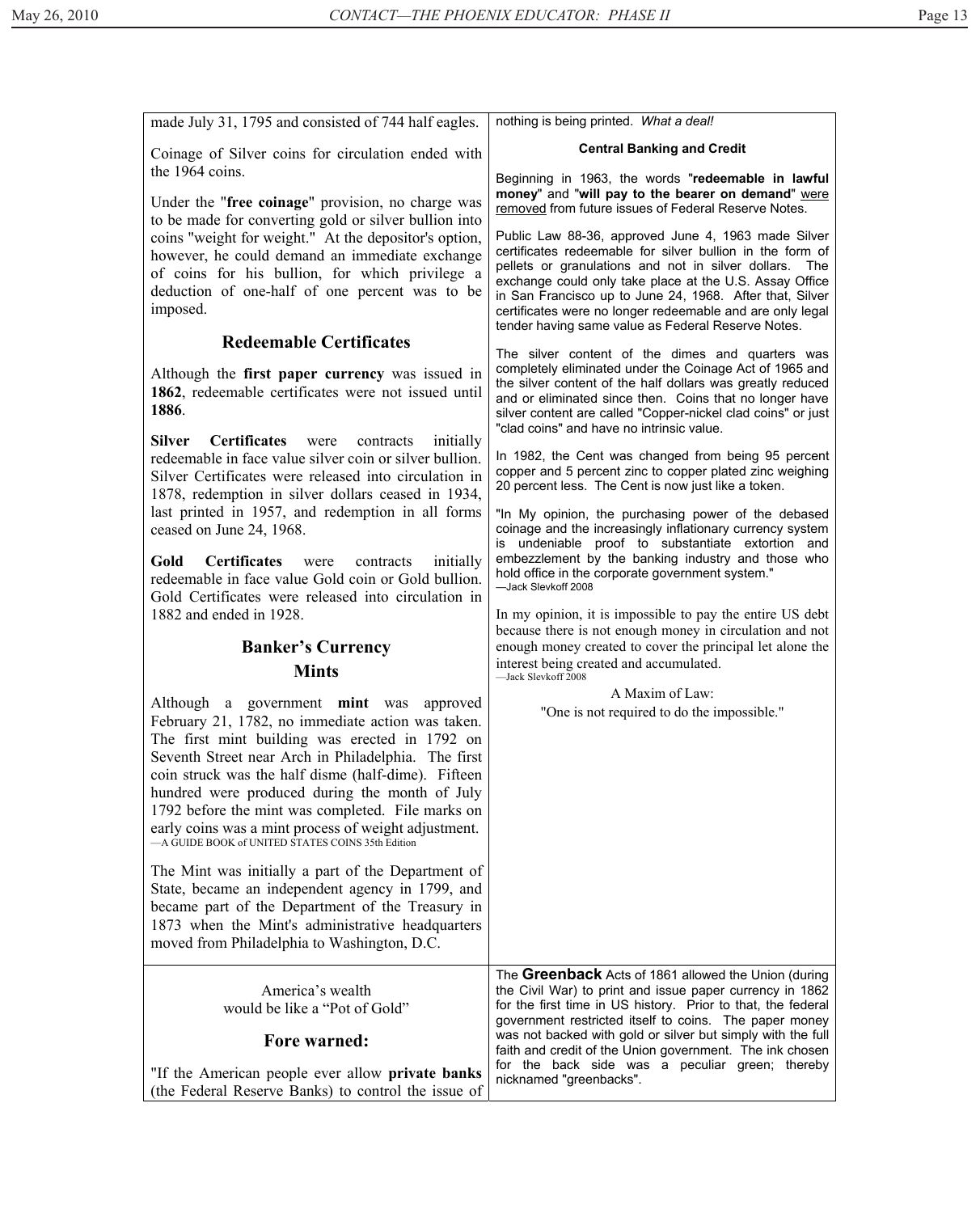| their currency, first by inflation and then by<br>deflation, the banks and corporations that will grow                                                                                                                                                                           | The confederate states did the same thing and their<br>currency was called "bluebacks" and "graybacks."                                                                                                                                                                                                |
|----------------------------------------------------------------------------------------------------------------------------------------------------------------------------------------------------------------------------------------------------------------------------------|--------------------------------------------------------------------------------------------------------------------------------------------------------------------------------------------------------------------------------------------------------------------------------------------------------|
| up around them will deprive the people of all<br>property until their children wake up homeless on<br>the continent their fathers conquered."—Thomas<br>Jefferson                                                                                                                | One year later, the 1861 Acts were revoked and replaced<br>with the National Banking Act in 1863. An Act passed<br>on April 12, 1866 authorized the sale of bonds to retire<br>currency called greenbacks.                                                                                             |
| The Law, which still stands, stated:                                                                                                                                                                                                                                             | FRN's were first issued in 1914.                                                                                                                                                                                                                                                                       |
| Individual states are "not allowed to make any things<br>but gold and silver coin a tender in payment of<br>debts." The Constitution also stated: "Congress has<br>the power to <b>COIN</b> money and regulate the value<br>thereof." - Article I Section 10 of the Constitution | The Independent Treasury Act of 1921 suspended the<br>de jure Treasury Department of the United States<br>government and turned it over to a private corporation<br>called the Federal Reserve (de jure means "by right of<br>lawful establishment").                                                  |
| Notice that it states the word "coin" and not "print<br>paper currency."                                                                                                                                                                                                         | Just prior to the Stock Market crash of 1929, millions of<br>dollars of gold was taken out of this Country and<br>transferred to England.                                                                                                                                                              |
| Our Founding Fathers knew how a central bank's<br>printing paper money would collapse our economy.                                                                                                                                                                               | All of the remaining assets of the US citizens, including<br>their person, are held by the Depository Trust Corporation<br>(DTC), the central securities depository, at 55 Water<br>Street, New York, NY-secured by Uniform Commercial                                                                 |
| "And to preserve their independence, we must not<br>let our rulers [leaders] load us with perpetual                                                                                                                                                                              | Code (UCC) Commercial Liens, which are then<br>monetized as "debt money" by the Federal Reserve.<br>Under the umbrella of the DTC lies the CEDE Corporation, the Federal                                                                                                                               |
| debt."-Thomas Jefferson                                                                                                                                                                                                                                                          | Reserve Corporation and the American Bar Association, the "legal arm"<br>of the banking interests.                                                                                                                                                                                                     |
| "Until we realize that our money power is our<br>sovereign power we cannot act as sovereigns."—E.C.<br>Riegel                                                                                                                                                                    | <b>Return Money To The People</b>                                                                                                                                                                                                                                                                      |
| "Gold will always remain the ultimate form of                                                                                                                                                                                                                                    | Today, the popularity of the dollar has fallen behind the<br>Euro.                                                                                                                                                                                                                                     |
|                                                                                                                                                                                                                                                                                  |                                                                                                                                                                                                                                                                                                        |
| payment in the world."                                                                                                                                                                                                                                                           |                                                                                                                                                                                                                                                                                                        |
| -Alan Greenspan, Testimony before US House Banking<br>Committee, May 1999.                                                                                                                                                                                                       | "the Euro is the currency with the highest combined value<br>of cash in circulation in the world, having surpassed the<br>U.S. dollar (USD)."-Wikipedia                                                                                                                                                |
|                                                                                                                                                                                                                                                                                  |                                                                                                                                                                                                                                                                                                        |
| <b>Sovereigns</b>                                                                                                                                                                                                                                                                | <b>SUBJECTS</b>                                                                                                                                                                                                                                                                                        |
| Living Souls coming out of mother's womb onto the<br>land of one of the several states of America are                                                                                                                                                                            | US citizens (Chattel Property) are belligerents in the field<br>and are "subject to its jurisdiction"<br>(Washington DC)                                                                                                                                                                               |
| "Sovereign", "Freemen", and "Freeborn" unless that<br>right is given up knowingly, intentionally, and<br>voluntarily upon full disclosure.                                                                                                                                       | U.S. citizens are 14th Amendment citizens implemented<br>by the Civil Rights Act of 1866 originally established for<br>the newly freed slaves.                                                                                                                                                         |
| <b>Amendment X</b><br>"The powers not delegated to the United States by                                                                                                                                                                                                          | That is to say: "Now slaves of the corporate<br>government plantation"                                                                                                                                                                                                                                 |
| the Constitution,  are reserved to  the people."                                                                                                                                                                                                                                 | Today, almost all mothers, black or white, unknowingly                                                                                                                                                                                                                                                 |
| The people are Sovereign<br>"at the Revolution, the sovereignty devolved on<br>the people; and they are truly the sovereigns of the<br>country, but they are sovereigns without subjects                                                                                         | inform on their own babies. Take a look at the so-called<br>"Birth Certificate" CERTIFICATE OF LIVE BIRTH where<br>the mother signs and you will see the title of the box<br>stating in small print:                                                                                                   |
| with none to govern but themselves; the citizens of                                                                                                                                                                                                                              | "MOTHER OR OTHER INFORMANT".                                                                                                                                                                                                                                                                           |
| America are equal as fellow citizens, and as joint<br>tenants in the sovereignty."                                                                                                                                                                                               | The word "OTHER" makes the mother "an informant."                                                                                                                                                                                                                                                      |
| -Chisholm v. Georgia (US) 2 Dall 419, 454, 1 L Ed 440, 455<br>@Dall 1793 pp471-472                                                                                                                                                                                               | By signing the "Birth Certificate" as an informer, she<br>contracts with the government putting her child and her<br>child's future labor as collateral for the national debt<br>(servitude--slavery). The father or mother can rescind the<br>contract within three business days (Truth-in-Lending). |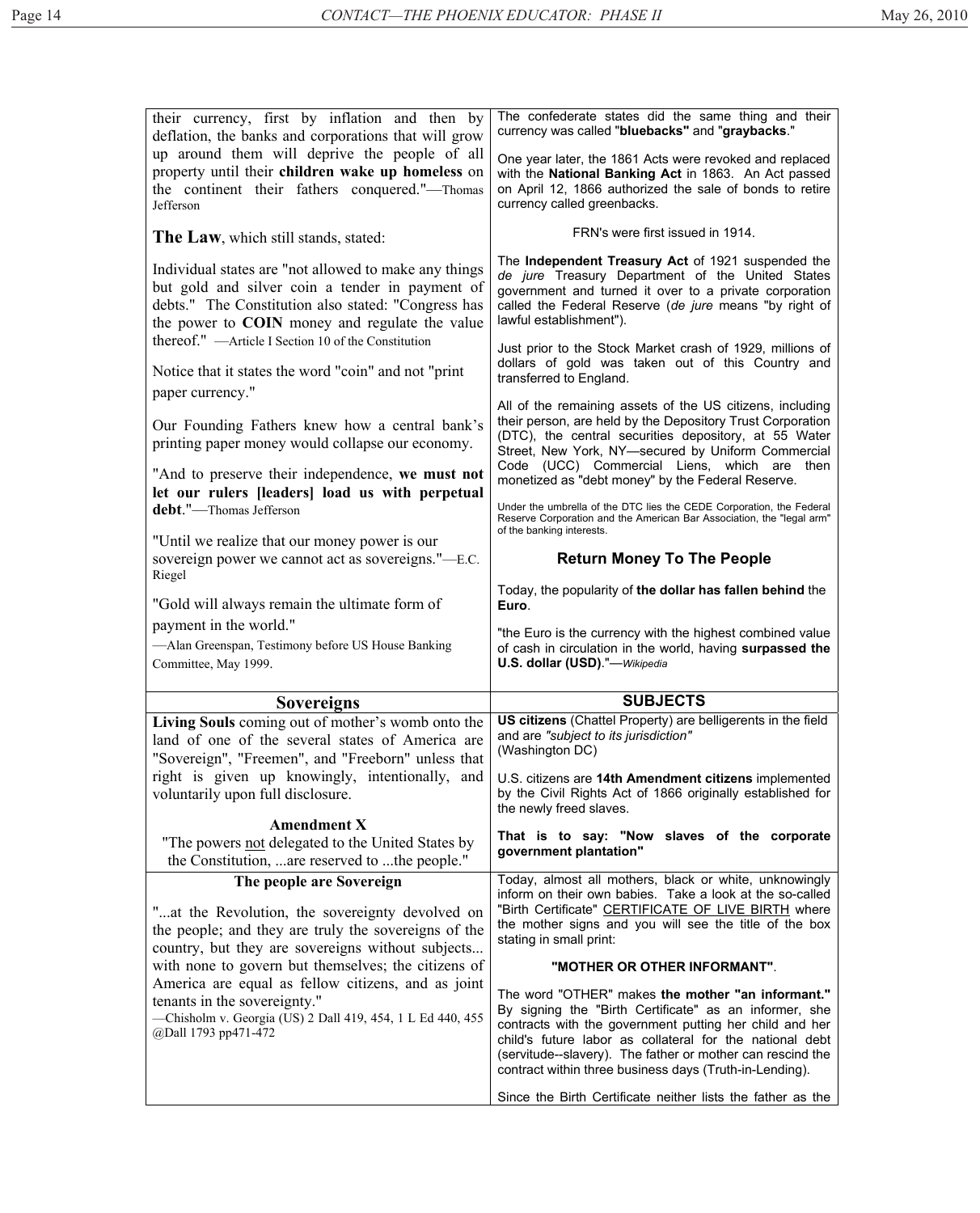| Sovereign<br>A chief ruler with supreme power; one possessing<br>sovereignty. $(q, v)$ ;                                                                                                                                                                                                                                                     | husband nor lists the wife's acceptance of the father's<br>surname as her own but has the mother's maiden name<br>instead, the baby is considered a <b>BASTARD</b> . Bastards<br>are therefore under the care and control of the Priest Rule<br>(democracy) and can be taken from the mother at any           |
|----------------------------------------------------------------------------------------------------------------------------------------------------------------------------------------------------------------------------------------------------------------------------------------------------------------------------------------------|---------------------------------------------------------------------------------------------------------------------------------------------------------------------------------------------------------------------------------------------------------------------------------------------------------------|
| 2. In the United States the sovereignty resides in<br>the body of the people.<br>Vide Rutherf. Inst. 282.<br>-Bouvier's Law Revised, 6th Edition, 1856<br>"[It is] the people, to whom all authority belongs."<br>-Thomas Jefferson to Spencer Roane, 1821.                                                                                  | time.<br>The <b>hospitals</b> receive a fairly large monetary benefit<br>(\$3,000, more or less, per child) from the corporate<br>government for having Birth Certificates filled out and<br>signed.<br>"The primary control and custody of infants is with the<br>government"-Tillman V. Roberts. 108 So. 62 |
| "There is no such thing as a power of inherent<br>Sovereignty in the government of the United States.<br>In this country sovereignty resides in the People, and<br>Congress can exercise no power which they have<br>not, by their Constitution entrusted to it: all else is<br>withheld."-Julliard v. Greenman, 110 U.S. S. 421             |                                                                                                                                                                                                                                                                                                               |
| A piece of paper does not give people the right to<br>walk the earth as one of God's creatures. People<br>have that right without the Constitution, without the<br>Amendments some people call the "Bill of Rights,"<br>and without a Birth Certificate.                                                                                     |                                                                                                                                                                                                                                                                                                               |
| No Political or Royal figure can give one the right to<br>be free or take that right away. The idea that one is<br>"given" what one already has is an illusion created<br>of control,<br>for<br>the<br>purposes<br>power,<br>and<br>manipulation. Such an idea exists only when people<br>allow it to exist or are ignorant of their rights. |                                                                                                                                                                                                                                                                                                               |
| <b>Judicial Name</b>                                                                                                                                                                                                                                                                                                                         | <b>Legal Name</b>                                                                                                                                                                                                                                                                                             |
| (Appellation)<br>Name of a living soul<br>in a flesh and blood man.<br>('man' includes woman and child).                                                                                                                                                                                                                                     | is a "Prisoner of war" name<br>Fictitious "nom de guerre" name for a non-living entity:<br>also referred to as the "Strawman"<br>and/or "Transmitting Utility"<br>JOHN DOE                                                                                                                                    |
| John James, Christianson                                                                                                                                                                                                                                                                                                                     | Name is in all capital letters<br>a.k.a. all CAPS                                                                                                                                                                                                                                                             |
| Note upper and lower case<br>(Proper by Rules of English Grammar)                                                                                                                                                                                                                                                                            | which is in a format called<br><b>Capitus Diminutio Maxima</b>                                                                                                                                                                                                                                                |
| Christian Appellation: John James<br>(Sole property)<br>Family Name: Christianson<br>(Common property)                                                                                                                                                                                                                                       | <b>Capitus Diminutio Maxima</b><br>(Maximum diminished status)<br>means that a man's condition changes from freedom to<br>bondage<br>and becomes a slave or an item of inventory.                                                                                                                             |
| Here is an example of how Jack, the author, declares<br>who he is:                                                                                                                                                                                                                                                                           | -Blacks Law Dictionary, Revised 4th Edition 1968<br>John C. Doe                                                                                                                                                                                                                                               |
| Jack, the son of Jack, of the family named Slevkoff<br>(surname), a living soul in a flesh and blood man on<br>the land, [hereinafter I, Me, My, or Myself], is an<br>American having Sovereign status [Declaration of                                                                                                                       | Note: middle initial<br>(No name at all-A fiction)<br>First Name: JOHN<br>Middle Initial: C.<br>Last Name: DOE                                                                                                                                                                                                |
| Independence: anno Domini, Seventeen seventy-six<br>for America], a native of California, thereby being a                                                                                                                                                                                                                                    | A fictional persona                                                                                                                                                                                                                                                                                           |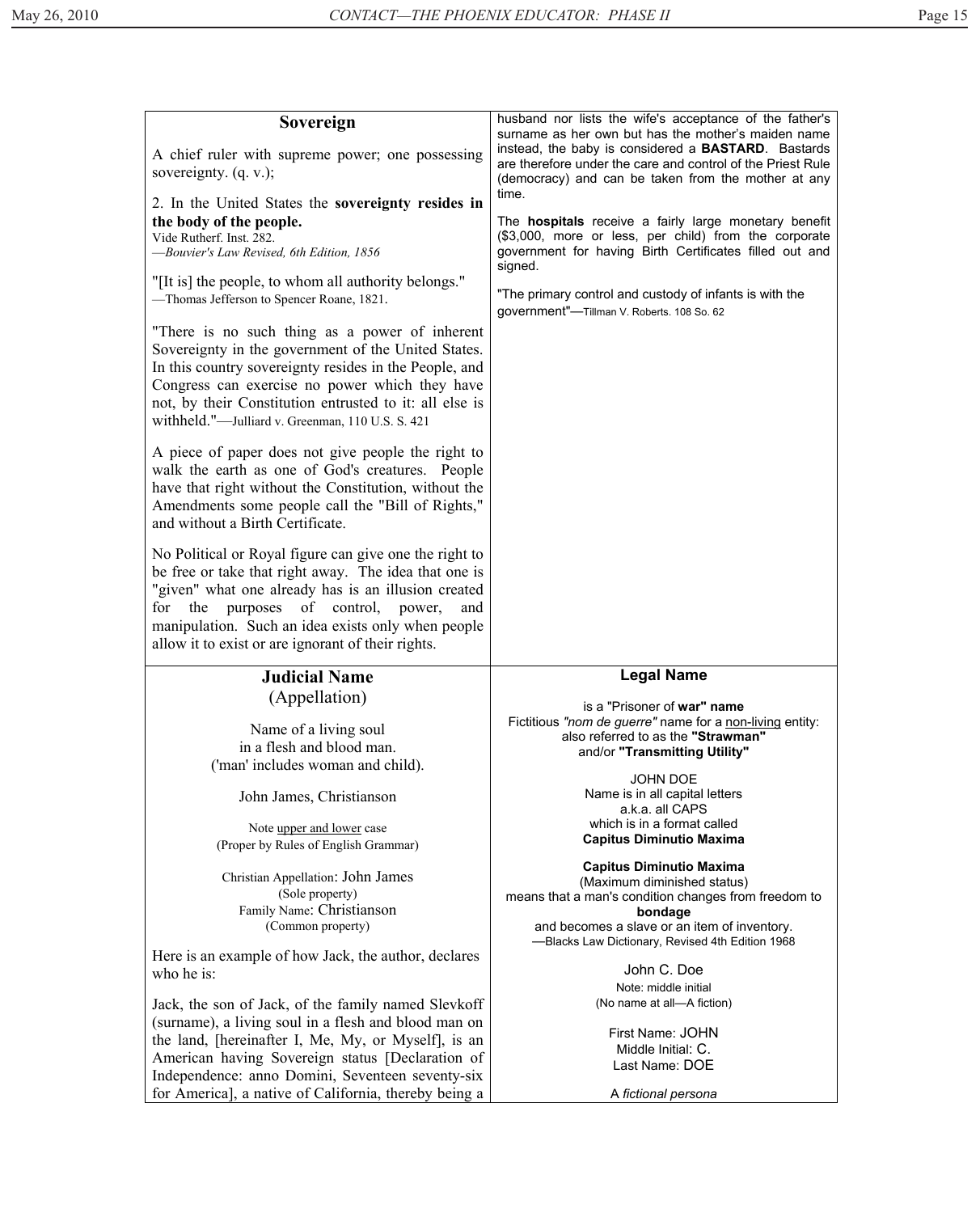| California national, California being one of the           | being surety for the debt                                                                                              |
|------------------------------------------------------------|------------------------------------------------------------------------------------------------------------------------|
| Republics and a nation unto itself [an Act                 | as a fiction in commerce                                                                                               |
| establishing government in California: anno Domini,        | Also known as an "Ens Legis"                                                                                           |
| eighteen hundred forty-nine]                               | which means 'legal entity'.                                                                                            |
|                                                            | It is non-human, 'civilly dead'.                                                                                       |
|                                                            | Look at the name on Drivers Licenses, Social Security cards,<br>Credit Cards, Deeds, Bank Accounts, etc.               |
| <b>Maintaining Sovereignty</b>                             | U.S. citizens were declared enemies of the U.S. by                                                                     |
|                                                            | F.D.R. by Executive Order No. 2040 and ratified by                                                                     |
| As a result of a king's uncontrolled spending spree,       | Congress on March 9, 1933, 48 Stat. 1                                                                                  |
| France had severe inflation which resulted in a            | FDR changed the meaning of The Trading with the                                                                        |
| monetary crisis. A group of people stormed the             | Enemy Act of December 6, 1917 by changing the word                                                                     |
| Bastille in Paris on July 15th 1789, and the French        | "without" to citizens "within" the United States.                                                                      |
| Revolution was born. The 'Rights of Man' was               | People become surety for the debt by a number of                                                                       |
| declared on August 26, 1789. By midsummer of               | different ways. One way is by a Birth Certificate when                                                                 |
| 1792, the king was dethroned and the royal family          | the baby's footprint is placed thereon before it touches the                                                           |
| was imprisoned. Since the people no longer had any         | land. The certificate is recorded at a County Recorder,                                                                |
| use for a king and queen, Louis XVI was beheaded           | then sent to a Secretary of State which sends it to the<br>Bureau of Census of the Commerce Department. This           |
| on January 21, 1793 and Marie Antoinette was               | process converts a man's life, labor, and property to an                                                               |
| beheaded later that year.                                  | asset of the US government when this person receives a                                                                 |
|                                                            | benefit from the government such as a drivers license,<br>food stamps, free mail delivery, etc.<br>This person         |
| Therefore, it is the people who are really in control.     | becomes a fictional persona in commerce. The Birth                                                                     |
| It is intended for government to be the servants and       | Certificate is an unrevealed "Trust Instrument" originally                                                             |
| the people to be the masters. It is better for the         | designed for the children of the newly freed black slaves                                                              |
| government to fear the people than the people fear         | after the 14th Amendment. The US has the ability to tax                                                                |
| their government.                                          | and regulate commerce.                                                                                                 |
|                                                            | The central banks now have a negotiable instrument                                                                     |
| " whenever any Form of Government becomes                  |                                                                                                                        |
|                                                            | against which credit is advanced by the international                                                                  |
| destructive of these ends, it is the Right of the          | funding community, namely The World Bank, International                                                                |
| People to alter or to abolish it, and to institute new     | Monetary Fund, Bank for International Settlements, Bank<br>of England, Federal Bank of America etc.                    |
| Government,"<br>-Declaration of Independence, July 4, 1776 |                                                                                                                        |
|                                                            | <b>Bond Servant</b>                                                                                                    |
|                                                            | To cover the debt in 1933 and future debt, the corporate                                                               |
|                                                            | government determined and established the value of the                                                                 |
|                                                            | future labor of each individual in its jurisdiction to be                                                              |
|                                                            | \$630,000. A bond of \$630,000 is set on each Certificate<br>of Live Birth. The certificates are bundled together into |
|                                                            | sets and then placed as securities on the open market.                                                                 |
|                                                            | These certificates are then purchased by the Federal                                                                   |
|                                                            | Reserve and/or foreign bankers. The purchaser is the                                                                   |
|                                                            | "holder" of "Title." This process made each and every<br>person in this jurisdiction a bond servant.                   |
|                                                            | "None are more enslaved than those who falsely believe<br>they are free." - Goethe                                     |
| Freeborn                                                   |                                                                                                                        |
|                                                            |                                                                                                                        |
| Freeman                                                    |                                                                                                                        |
| Freeholder                                                 |                                                                                                                        |
| Sovereign                                                  |                                                                                                                        |
| "We the people"                                            | Inalienable rights                                                                                                     |
| <b>Inherent rights</b>                                     |                                                                                                                        |
| present at birth<br>but not necessarily hereditary         | Rights from the corporate government that can be liened<br>against or taken away at any time. Very much like a         |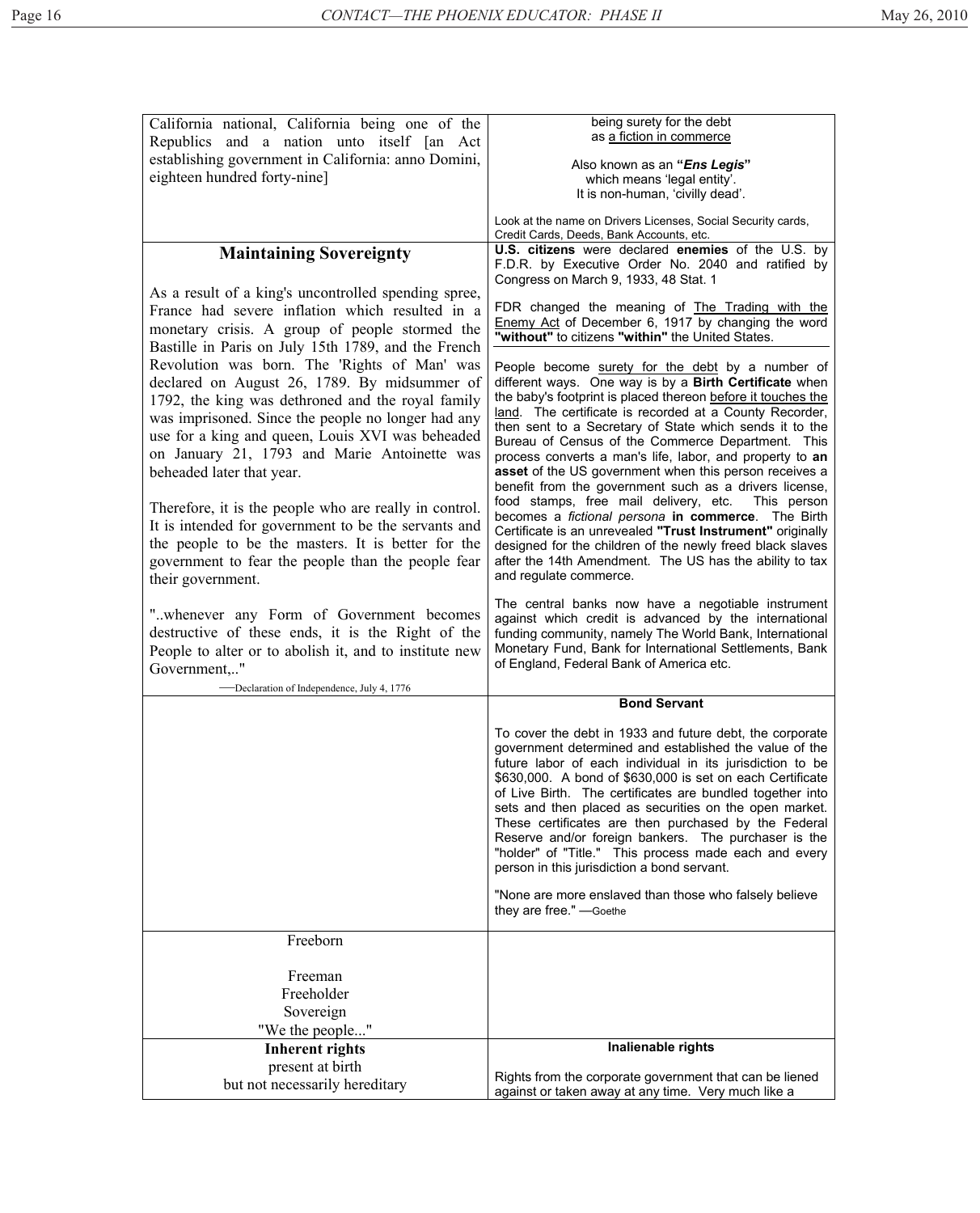| <b>Unalienable rights</b>                                                                                                                                                                                                                                                                                                                                                                                                                                                                                                                                                                                                                                                                                                                                                                                            | 'privilege'.                                                                                                                                                                                                                                                                                                                                                                                                                                                                                                                                                                                                                                                                                                                                                                                                                                                                                                                                                                                                                                                                                                                                                                                                                                                                |
|----------------------------------------------------------------------------------------------------------------------------------------------------------------------------------------------------------------------------------------------------------------------------------------------------------------------------------------------------------------------------------------------------------------------------------------------------------------------------------------------------------------------------------------------------------------------------------------------------------------------------------------------------------------------------------------------------------------------------------------------------------------------------------------------------------------------|-----------------------------------------------------------------------------------------------------------------------------------------------------------------------------------------------------------------------------------------------------------------------------------------------------------------------------------------------------------------------------------------------------------------------------------------------------------------------------------------------------------------------------------------------------------------------------------------------------------------------------------------------------------------------------------------------------------------------------------------------------------------------------------------------------------------------------------------------------------------------------------------------------------------------------------------------------------------------------------------------------------------------------------------------------------------------------------------------------------------------------------------------------------------------------------------------------------------------------------------------------------------------------|
| Rights from God that are not lienable.                                                                                                                                                                                                                                                                                                                                                                                                                                                                                                                                                                                                                                                                                                                                                                               |                                                                                                                                                                                                                                                                                                                                                                                                                                                                                                                                                                                                                                                                                                                                                                                                                                                                                                                                                                                                                                                                                                                                                                                                                                                                             |
| <b>Elector</b>                                                                                                                                                                                                                                                                                                                                                                                                                                                                                                                                                                                                                                                                                                                                                                                                       | <b>VOTER</b>                                                                                                                                                                                                                                                                                                                                                                                                                                                                                                                                                                                                                                                                                                                                                                                                                                                                                                                                                                                                                                                                                                                                                                                                                                                                |
| The "Electoral college of electors" are the ones that<br>actually determine who will be President - not any<br>popular vote, poll, media, or statistic.<br>An Elector                                                                                                                                                                                                                                                                                                                                                                                                                                                                                                                                                                                                                                                | "Registering to vote" is an admission that the declarant is<br>subject to the exclusive legislative power of the corporate<br>Congress and is a 14th Amendment citizen residing in<br>federal territory.                                                                                                                                                                                                                                                                                                                                                                                                                                                                                                                                                                                                                                                                                                                                                                                                                                                                                                                                                                                                                                                                    |
| is Not subject to<br>exclusive legislative power<br>of Congress.<br>Almost anyone can become an elector.<br>Did not used to have to be a registered voter<br>or a party member.                                                                                                                                                                                                                                                                                                                                                                                                                                                                                                                                                                                                                                      | "Stop and think for a moment as to voting. When you<br>vote for an office to be filled in the UNITED STATES OF<br>AMERICA or one of its SUB-CORPORATIONS (THE<br>STATE OF TEXAS), you have voted to fill a fictional<br>corporate<br>position<br>designed<br>to<br>represent<br>the<br>CORPORATION, not a political position to represent the<br>people. All elections in the "United States" are nothing<br>more than proxy fights in a board room!"-Ed: Brannum<br>(Secretary of Privatization; Provisional Government; Republic of Texas)                                                                                                                                                                                                                                                                                                                                                                                                                                                                                                                                                                                                                                                                                                                                |
| Currently, there are<br>538 elector positions.<br>It now takes 270 Electoral Votes<br>to win the Presidential Election.<br>The total number of electors a state can have is equal<br>to that state's total representation in Congress. Less<br>populated states such as Wyoming, North Dakota,<br>and Vermont have at least one Representative and<br>two Senators. Therefore, they have only three<br>electoral votes. California, for instance, with 52<br>Representatives and two Senators, have 54 electors.<br>Members of Congress or anyone holding any<br>Federal office cannot be an elector based on what the<br>Constitution refers to as:<br>'trust or profit.'<br>The Founding Fathers did not intend to have<br>institutionalized party systems such as Democrats,<br>Libertarians, and or Republicans. | There are more people receiving government benefits<br>today than ever. Most of these people are Democrats<br>and vote for people who are Democrats. Reason being;<br>the Democratic party provides and creates more benefit<br>programs and services to obtain votes and popularity.<br>Also, there are more people coming from Mexico, legally<br>or illegally, amnesty or not, who know that the benefits<br>are mostly created by Democrats and will always vote for<br>the Democrats or convince others to do so. As these<br>numbers increase, it will be very difficult for any non-<br>democrat to win an election.<br>"The elite and the major media have the people pitting the<br>democrats against the republicans or vice versa. The<br>democrats get in, the people find negative consequences<br>and then vote republican. The republicans get in, the<br>people find negative consequences and then vote<br>democrat next election. In the meantime, the one-world<br>government elite's agenda is being fulfilled. People have<br>to wake up and realize that this is a corporation doing<br>business disguised as the former government and is not<br>the government originally instituted in the 1700's. Stop<br>playing their game."-Jack;Slevkoff 2009 |
| An Elector's choice (election) or decision counts like<br>one on the Board of Directors                                                                                                                                                                                                                                                                                                                                                                                                                                                                                                                                                                                                                                                                                                                              | A voter's vote is a recommendation only.<br>Votes are counted at a poll or polling station.<br>"Poll" is defined as an inquiry into public opinion.                                                                                                                                                                                                                                                                                                                                                                                                                                                                                                                                                                                                                                                                                                                                                                                                                                                                                                                                                                                                                                                                                                                         |
| <b>Justice System</b>                                                                                                                                                                                                                                                                                                                                                                                                                                                                                                                                                                                                                                                                                                                                                                                                | "JUST-US" SYSTEM                                                                                                                                                                                                                                                                                                                                                                                                                                                                                                                                                                                                                                                                                                                                                                                                                                                                                                                                                                                                                                                                                                                                                                                                                                                            |
| Judicial Branch of government established<br>by"Article III" of the Constitution                                                                                                                                                                                                                                                                                                                                                                                                                                                                                                                                                                                                                                                                                                                                     | So-called Judicial system and Legislature are under the<br>President.<br>Most courts today are Article I or Article II courts.                                                                                                                                                                                                                                                                                                                                                                                                                                                                                                                                                                                                                                                                                                                                                                                                                                                                                                                                                                                                                                                                                                                                              |
| Separate from Executive and Legislative branches of<br>People"<br>"serving"<br>the<br>government<br>under<br>Constitutional mandates.                                                                                                                                                                                                                                                                                                                                                                                                                                                                                                                                                                                                                                                                                | The so-called Judicial is not separate although it may<br>appear that way.<br>Most so-called courts today are listed in Dun & Bradstreet<br>as a private company or corporation, operating as a<br>business, for profit.                                                                                                                                                                                                                                                                                                                                                                                                                                                                                                                                                                                                                                                                                                                                                                                                                                                                                                                                                                                                                                                    |
| <b>Judicial Venue</b>                                                                                                                                                                                                                                                                                                                                                                                                                                                                                                                                                                                                                                                                                                                                                                                                | <b>Federal (feudal) Venue</b>                                                                                                                                                                                                                                                                                                                                                                                                                                                                                                                                                                                                                                                                                                                                                                                                                                                                                                                                                                                                                                                                                                                                                                                                                                               |
| Ministerial court system                                                                                                                                                                                                                                                                                                                                                                                                                                                                                                                                                                                                                                                                                                                                                                                             | Administrative court system                                                                                                                                                                                                                                                                                                                                                                                                                                                                                                                                                                                                                                                                                                                                                                                                                                                                                                                                                                                                                                                                                                                                                                                                                                                 |
| To serve the people—"Servant"                                                                                                                                                                                                                                                                                                                                                                                                                                                                                                                                                                                                                                                                                                                                                                                        | Responsible to the administration-"Support"                                                                                                                                                                                                                                                                                                                                                                                                                                                                                                                                                                                                                                                                                                                                                                                                                                                                                                                                                                                                                                                                                                                                                                                                                                 |
| <b>General Law</b>                                                                                                                                                                                                                                                                                                                                                                                                                                                                                                                                                                                                                                                                                                                                                                                                   | Private, internal law                                                                                                                                                                                                                                                                                                                                                                                                                                                                                                                                                                                                                                                                                                                                                                                                                                                                                                                                                                                                                                                                                                                                                                                                                                                       |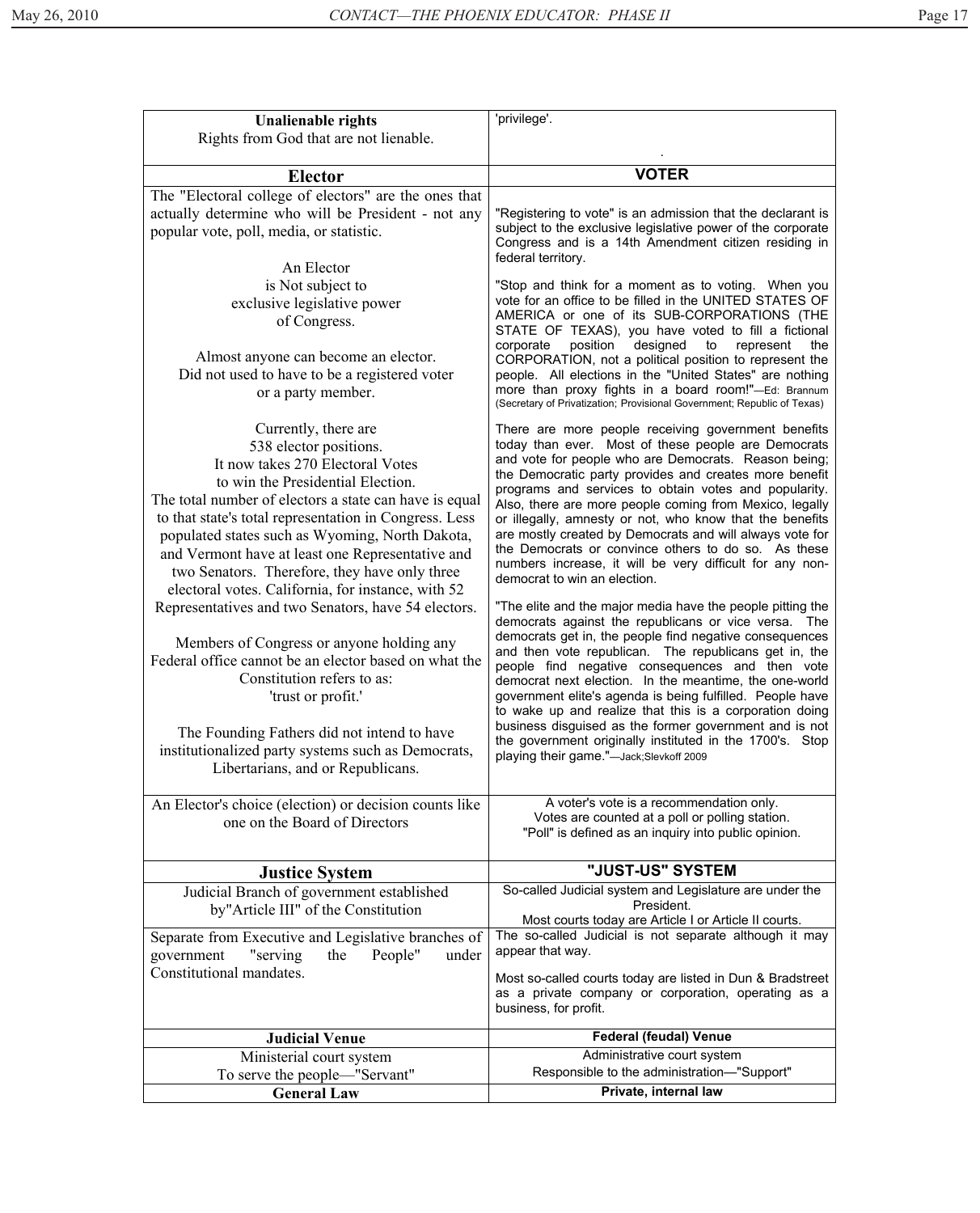| Common Law                                               | "the conversion of the law into an instrument of                                 |
|----------------------------------------------------------|----------------------------------------------------------------------------------|
| "The nature of law is to maintain justice."              | plunder."                                                                        |
| -Bastiat 1848                                            | "Thus, in order to make plunder appear just and sacred to                        |
|                                                          | many consciences, it is only necessary for the law to                            |
|                                                          | decree and sanction it."--Bastiat 1848                                           |
| <b>Common Law</b>                                        | <b>Civil Law</b>                                                                 |
| (Law not written)                                        | based on the Roman Civil Law                                                     |
|                                                          |                                                                                  |
| Common Law is based on custom and usage and              | Covers a vast number of volumes of text that even                                |
| includes the Magna Carta and The Great Charter of        | attorneys can't absorb or comprehend such as:                                    |
| the Forest.                                              |                                                                                  |
|                                                          | Regulations                                                                      |
| Common Law has two basic requirements:                   | 1. Codes                                                                         |
|                                                          | 2. Rules                                                                         |
|                                                          | 3. Statutes                                                                      |
| 1. Do not Offend Anyone                                  |                                                                                  |
| 2. Honor all contracts                                   | There are now over 60 million of these so-called laws on                         |
|                                                          | the books. Keep in mind "ignorance of the law is no                              |
| The 7th Amendment guarantees a trial by jury             | excuse". Everyone must be guilty of something. The                               |
| according to the rules of the common law when the        | more so-called laws, the more revenue generated.                                 |
| value in controversy exceeds Twenty dollars [in          | "The more corrupt the State, the more numerous the                               |
| silver specie; not FRN's]                                | laws."-Cornelius Tacitus (c. 55-117 A.D.)                                        |
|                                                          |                                                                                  |
|                                                          | "The more numerous the laws, the more corrupt the<br>state."-Bastiat law (1936-) |
| "When injustice becomes law,                             |                                                                                  |
| resistance becomes duty."<br>-Thomas Jefferson           | Prior to bankruptcy of 1933                                                      |
|                                                          | "Public Law"                                                                     |
|                                                          |                                                                                  |
|                                                          |                                                                                  |
|                                                          | Now the so-called courts administer "Public Policy"                              |
|                                                          | through the "Uniform Commercial Code" (instituted in                             |
|                                                          | 1967)                                                                            |
| <b>Constitution</b>                                      | No stare decisis                                                                 |
|                                                          |                                                                                  |
| Supreme Law of the land restricting a central            | Means no precedent binds any court, because they have                            |
| government, appointed and elected officials, and         | no law standard of absolute right and wrong by which to                          |
| their staff.                                             | measure a ruling—what is legal today may not be legal<br>tomorrow.               |
|                                                          |                                                                                  |
| The "organic" Constitution and its amendments are        | So-called "court decisions" are administrative opinions                          |
| created by the states united to institute, restrict, and | only and are basically decided on the basis of "What is                          |
| restrain a limited central government and to protect     | best for the corporate government."                                              |
| the people from such central government from             | Most so-called laws today don't protect you against them,                        |
| infringing on the peoples God-given rights.              | but protects them against you.                                                   |
|                                                          |                                                                                  |
| <b>Grand Jury composed of</b>                            | so-called Grand Jury                                                             |
| 25 people who are Sovereigns                             | composed of 24 US citizens                                                       |
|                                                          |                                                                                  |
| —Magna Carta, Article 61                                 |                                                                                  |
| <b>Judicial Courts</b>                                   | The so-called courts are actually                                                |
| with real Judicial Officers and                          | <b>Corporate Arbitration Boards</b>                                              |
| real Juries who can judge the law                        | Consisting of an Arbitrator                                                      |
| as well as the facts                                     | (so-called "Judge")                                                              |
| Jury decisions cannot be reversed by the judge           | and sometimes a panel of corporate employees<br>(so-called "Juries")             |
|                                                          | Panel decisions (recommendation)                                                 |
|                                                          | can be reversed by the Arbitrator                                                |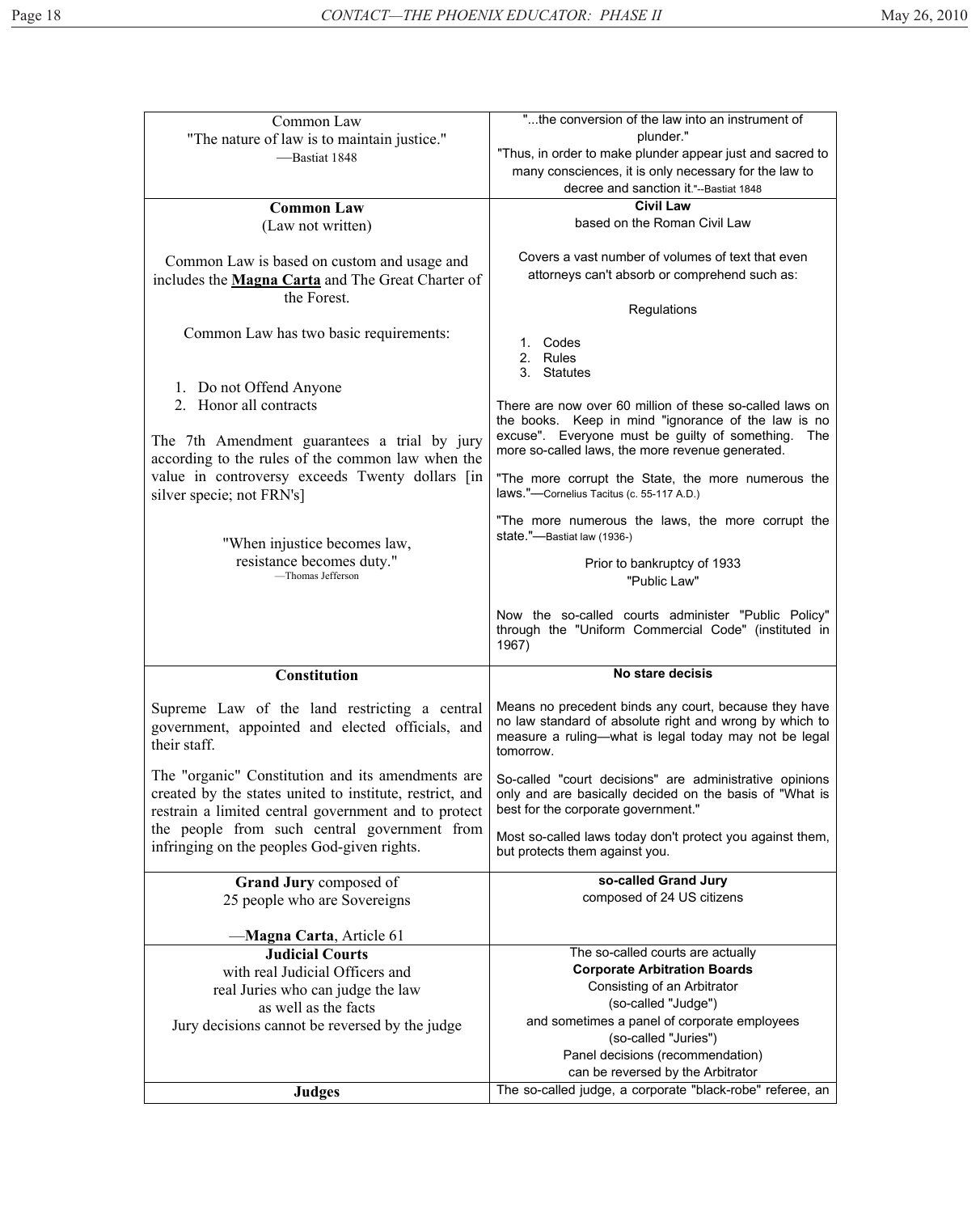| (No black robes)<br>The judicial officer is actually a coordinator who sits<br>in on behalf of the people, for the good of the<br>people, who swears by full oath of office to abide by<br>and uphold the Constitution, and is there to give<br>presenters and counselors equal opportunity to<br>present their case, with fairness and un bias to all,<br>whether it is pertaining to a controversy or one<br>suspected of a crime or injustice, to produce and<br>provide an impartial and fair trial or suite in Law by<br>bringing forth the facts and the law to be judged by<br>the people who are peers.<br>The people are the ultimate "judges" of both the law<br>and the facts. | actor (acting judge), on a fictitious stage, sitting under a<br>gold or yellow fringe flag, becomes the "captain" or<br>"master" of that ship or enclave and has absolute power<br>to make the rules at his whim as he goes; all the while<br>talking to or about the fictitious PERSON.<br>The so-called judge will sometimes not allow all of the<br>facts to be heard or the so-called law examined because<br>of his bias or is following orders of the corporate so-called<br>government who may even want to have the case sealed<br>from the public.<br>If one does not conform to the judge's wishes, the judge,<br>without proper cause, will send the non-conformist to a<br>psychiatric ward for evaluation (intimidation)<br>and<br>sometimes left there to be drugged and not released until<br>one is willing to conform to the judge's bias.<br>This has happened many times in the latter years and has<br>been personally witnessed by Myself concerning friends.<br>"the judiciary has usurped the law for its own purposes<br>and replaced constitutional guarantees with a system in<br>which judges rule by decree."-www.tulanelink.com |
|-------------------------------------------------------------------------------------------------------------------------------------------------------------------------------------------------------------------------------------------------------------------------------------------------------------------------------------------------------------------------------------------------------------------------------------------------------------------------------------------------------------------------------------------------------------------------------------------------------------------------------------------------------------------------------------------|--------------------------------------------------------------------------------------------------------------------------------------------------------------------------------------------------------------------------------------------------------------------------------------------------------------------------------------------------------------------------------------------------------------------------------------------------------------------------------------------------------------------------------------------------------------------------------------------------------------------------------------------------------------------------------------------------------------------------------------------------------------------------------------------------------------------------------------------------------------------------------------------------------------------------------------------------------------------------------------------------------------------------------------------------------------------------------------------------------------------------------------------------------------|
|                                                                                                                                                                                                                                                                                                                                                                                                                                                                                                                                                                                                                                                                                           |                                                                                                                                                                                                                                                                                                                                                                                                                                                                                                                                                                                                                                                                                                                                                                                                                                                                                                                                                                                                                                                                                                                                                              |
| <b>Common Law Court</b><br>is a "Court of Record" that proceeds according to<br>Common Law, keeps a record of the proceedings,<br>has power to fine or imprison, and the tribunal is<br>independent of the magistrate. (May also have a<br>seal)                                                                                                                                                                                                                                                                                                                                                                                                                                          | These so-called courts are not "in law" but are simply<br>acting on behalf of a corporate business enforcing its<br>contracts under the disguise of Equity Courts, Superior<br>courts, Federal courts, District courts, Municipal Courts--<br>Merchant Law, Military Law, Marshall Law, Summary<br>Court Martial proceedings, and administrative ad hoc<br>tribunals (similar to Admiralty/Maritime) and appear to be<br>governed by "The Manual of Courts Martial" (under Acts<br>of War) and the "War Powers Act of 1933."                                                                                                                                                                                                                                                                                                                                                                                                                                                                                                                                                                                                                                 |
|                                                                                                                                                                                                                                                                                                                                                                                                                                                                                                                                                                                                                                                                                           |                                                                                                                                                                                                                                                                                                                                                                                                                                                                                                                                                                                                                                                                                                                                                                                                                                                                                                                                                                                                                                                                                                                                                              |
|                                                                                                                                                                                                                                                                                                                                                                                                                                                                                                                                                                                                                                                                                           |                                                                                                                                                                                                                                                                                                                                                                                                                                                                                                                                                                                                                                                                                                                                                                                                                                                                                                                                                                                                                                                                                                                                                              |
| <b>Lawful or Unlawful</b>                                                                                                                                                                                                                                                                                                                                                                                                                                                                                                                                                                                                                                                                 | <b>Legal or Illegal</b>                                                                                                                                                                                                                                                                                                                                                                                                                                                                                                                                                                                                                                                                                                                                                                                                                                                                                                                                                                                                                                                                                                                                      |
| Based on God's law, the common law, and any law<br>that any prudent man will abide by under normal<br>circumstances without giving up one's rights or<br>infringing upon another's rights.                                                                                                                                                                                                                                                                                                                                                                                                                                                                                                | All legal actions are pursued under the "color of law"<br>Color of law means "appears to be" law, but is not<br>"Because of what appears to be lawful commands on the<br>surface, many Citizens, because of their respect for what<br>appears to be law, are cunningly coerced into waiving<br>their rights due to ignorance."<br>-United States Supreme Court                                                                                                                                                                                                                                                                                                                                                                                                                                                                                                                                                                                                                                                                                                                                                                                               |
|                                                                                                                                                                                                                                                                                                                                                                                                                                                                                                                                                                                                                                                                                           | US. v. Minker, 350 US 179 at 187 (1956)                                                                                                                                                                                                                                                                                                                                                                                                                                                                                                                                                                                                                                                                                                                                                                                                                                                                                                                                                                                                                                                                                                                      |
| <b>Trial by Jury</b><br>of one's peers, whether Civil or Criminal.                                                                                                                                                                                                                                                                                                                                                                                                                                                                                                                                                                                                                        | Provides "hearings" whenever possible for total control<br>unless one insists on having a jury trial.<br>"Jury Trial" (recommendation) is not the same as "Trial by<br>jury of one's peers."                                                                                                                                                                                                                                                                                                                                                                                                                                                                                                                                                                                                                                                                                                                                                                                                                                                                                                                                                                 |
| The people have the ultimate say in any matter.                                                                                                                                                                                                                                                                                                                                                                                                                                                                                                                                                                                                                                           | So-called judges have been known to overturn jury trial<br>recommendations.                                                                                                                                                                                                                                                                                                                                                                                                                                                                                                                                                                                                                                                                                                                                                                                                                                                                                                                                                                                                                                                                                  |
|                                                                                                                                                                                                                                                                                                                                                                                                                                                                                                                                                                                                                                                                                           | Hearings are not mentioned in the constitutions.                                                                                                                                                                                                                                                                                                                                                                                                                                                                                                                                                                                                                                                                                                                                                                                                                                                                                                                                                                                                                                                                                                             |
| <b>Suit</b>                                                                                                                                                                                                                                                                                                                                                                                                                                                                                                                                                                                                                                                                               | <b>Action</b>                                                                                                                                                                                                                                                                                                                                                                                                                                                                                                                                                                                                                                                                                                                                                                                                                                                                                                                                                                                                                                                                                                                                                |
| Accuser                                                                                                                                                                                                                                                                                                                                                                                                                                                                                                                                                                                                                                                                                   | <b>Plaintiff</b>                                                                                                                                                                                                                                                                                                                                                                                                                                                                                                                                                                                                                                                                                                                                                                                                                                                                                                                                                                                                                                                                                                                                             |
|                                                                                                                                                                                                                                                                                                                                                                                                                                                                                                                                                                                                                                                                                           | Informant<br>Complainant                                                                                                                                                                                                                                                                                                                                                                                                                                                                                                                                                                                                                                                                                                                                                                                                                                                                                                                                                                                                                                                                                                                                     |
|                                                                                                                                                                                                                                                                                                                                                                                                                                                                                                                                                                                                                                                                                           | <b>Defendant</b>                                                                                                                                                                                                                                                                                                                                                                                                                                                                                                                                                                                                                                                                                                                                                                                                                                                                                                                                                                                                                                                                                                                                             |
| <b>Accused</b>                                                                                                                                                                                                                                                                                                                                                                                                                                                                                                                                                                                                                                                                            |                                                                                                                                                                                                                                                                                                                                                                                                                                                                                                                                                                                                                                                                                                                                                                                                                                                                                                                                                                                                                                                                                                                                                              |
| No defense necessary unless evidence and witnesses                                                                                                                                                                                                                                                                                                                                                                                                                                                                                                                                                                                                                                        | Needs to defend against guilt assumption.                                                                                                                                                                                                                                                                                                                                                                                                                                                                                                                                                                                                                                                                                                                                                                                                                                                                                                                                                                                                                                                                                                                    |
| is overwhelming.<br><b>Accusation</b>                                                                                                                                                                                                                                                                                                                                                                                                                                                                                                                                                                                                                                                     | "Charge"                                                                                                                                                                                                                                                                                                                                                                                                                                                                                                                                                                                                                                                                                                                                                                                                                                                                                                                                                                                                                                                                                                                                                     |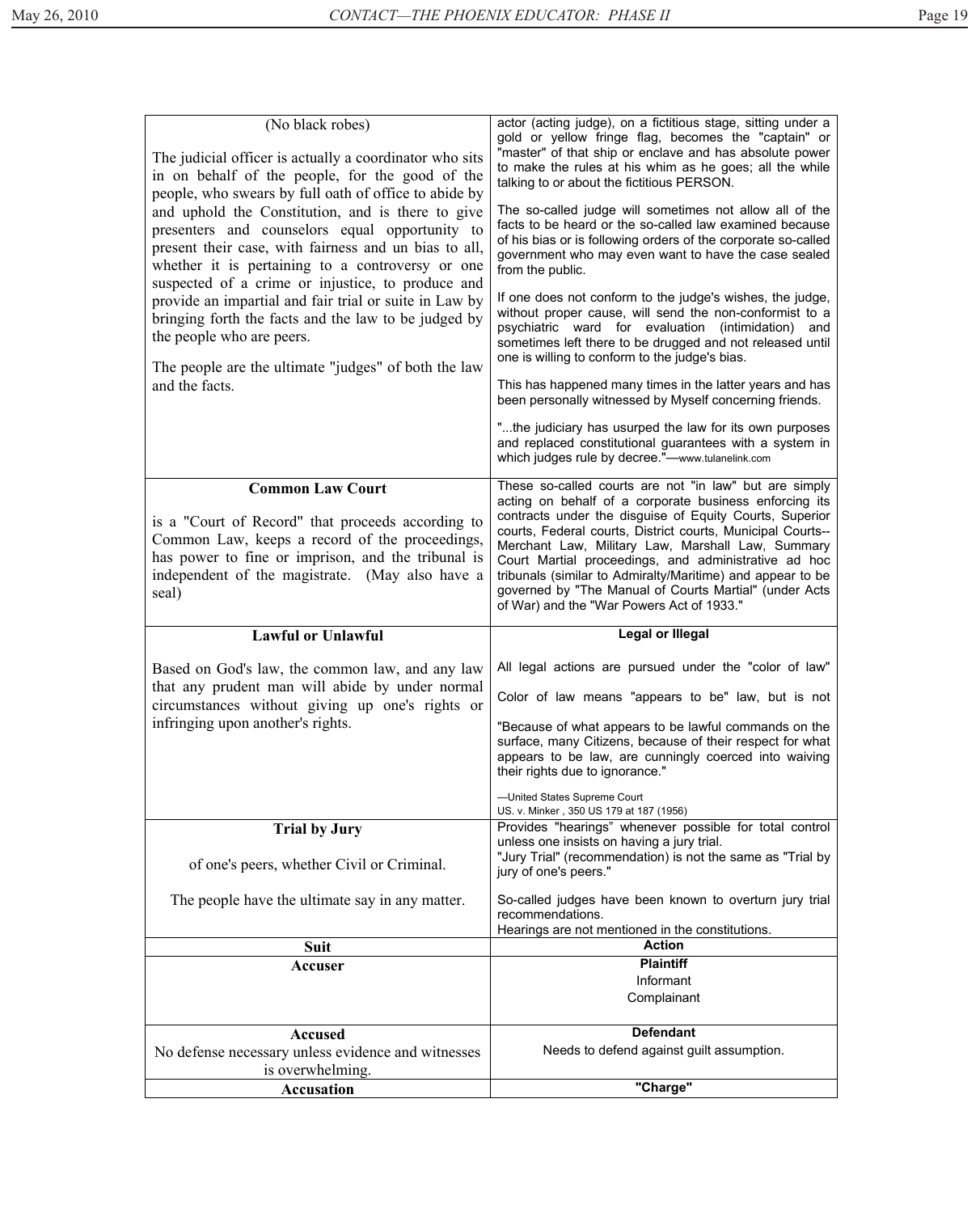| "Claim"<br>other terms used: "true bill," "libel"                                                                                                                                                                                                 | Charged with(a negative) (payment or retribution is the<br>positive)                                                                                                                                                            |
|---------------------------------------------------------------------------------------------------------------------------------------------------------------------------------------------------------------------------------------------------|---------------------------------------------------------------------------------------------------------------------------------------------------------------------------------------------------------------------------------|
| "In-jury"<br>Latin for infringement-of rights                                                                                                                                                                                                     | "an assertion that someone is guilty of a fault or offence"<br>"(criminal law) a pleading describing some wrong or<br>offense"                                                                                                  |
|                                                                                                                                                                                                                                                   | When asked, "Do you understand the charges?",<br>actually means "Do you stand under the charges?"                                                                                                                               |
| "Writ"                                                                                                                                                                                                                                            | "Motion"                                                                                                                                                                                                                        |
| Form of written command in the name of one in<br>authority such as a Sovereign, such as a member of<br>"We the people"                                                                                                                            | "A formal application to a court (so-called judge) for its<br>(his or her) order, ruling, judgment or decree."-Ballentines<br>Law Dictionary                                                                                    |
| Some examples are as follows:<br><b>Writ of Habeas corpus,</b>                                                                                                                                                                                    | A motion must be supported by an affidavit but the<br>affidavit cannot be read during the hearing.-lectlaw.com                                                                                                                  |
| "An order to bring forth the body"; usually from jail<br>or prison.                                                                                                                                                                               | "hearings are conducted as oral arguments in support of<br>motions,"-Wikipedia                                                                                                                                                  |
| <b>Writ of Mandamus</b><br>"Commanding an official to perform a ministerial<br>act."                                                                                                                                                              |                                                                                                                                                                                                                                 |
| "Used only when all other judicial remedies fail"<br><b>Writ of Prohibition</b><br>"An order prohibiting an act"                                                                                                                                  |                                                                                                                                                                                                                                 |
| Writ of Certiorari<br>"An order demanding the record"                                                                                                                                                                                             |                                                                                                                                                                                                                                 |
| Although most definitions today only mention that<br>writs can be issued by a judge or are a court order, in<br>reality, almost anyone, except "US citizens"<br>(subjects or slaves), can issue such writs. Writs are<br>tools of the common law. |                                                                                                                                                                                                                                 |
| <b>Emit writs</b>                                                                                                                                                                                                                                 | <b>Submit documents</b>                                                                                                                                                                                                         |
| "Present"<br>Present as oneself.                                                                                                                                                                                                                  | "Represent"<br>derived from re-present.<br>To present as someone else.<br>To re-present as the "Ens Legis"<br>a.k.a. STRAWMAN name<br>If you are represented, you are a ward of the court and<br>are incompetent or a juvenile. |
| "Venue"                                                                                                                                                                                                                                           | "Re-venue"                                                                                                                                                                                                                      |
| (A place)<br>"the county from which the jury are to come, who<br>are to try the issue"—Bouvier's Law Dictionary                                                                                                                                   | Now often seen as "revenue" which refers to monies<br>collected by changing ones venue to a corporate<br>government venue.                                                                                                      |
| "in-law"                                                                                                                                                                                                                                          | "at Law"<br>"Attorney at law"                                                                                                                                                                                                   |
| (i.e. "Son-in-law" or a "covenant in law")                                                                                                                                                                                                        |                                                                                                                                                                                                                                 |
| Submersed in (true) law.                                                                                                                                                                                                                          | Can be at something<br>but not submersed in it                                                                                                                                                                                  |
| Dealing with Law itself.                                                                                                                                                                                                                          | or a part of it.<br>On the outside of law, not in it.                                                                                                                                                                           |
| "Private" side                                                                                                                                                                                                                                    | "Public" side                                                                                                                                                                                                                   |
| man, woman, child<br>"one of the people"<br>"a living soul"                                                                                                                                                                                       | "Person"<br>defined as a corporation, trust, partnership,<br>"artificial legal entity"                                                                                                                                          |
|                                                                                                                                                                                                                                                   | All fictions                                                                                                                                                                                                                    |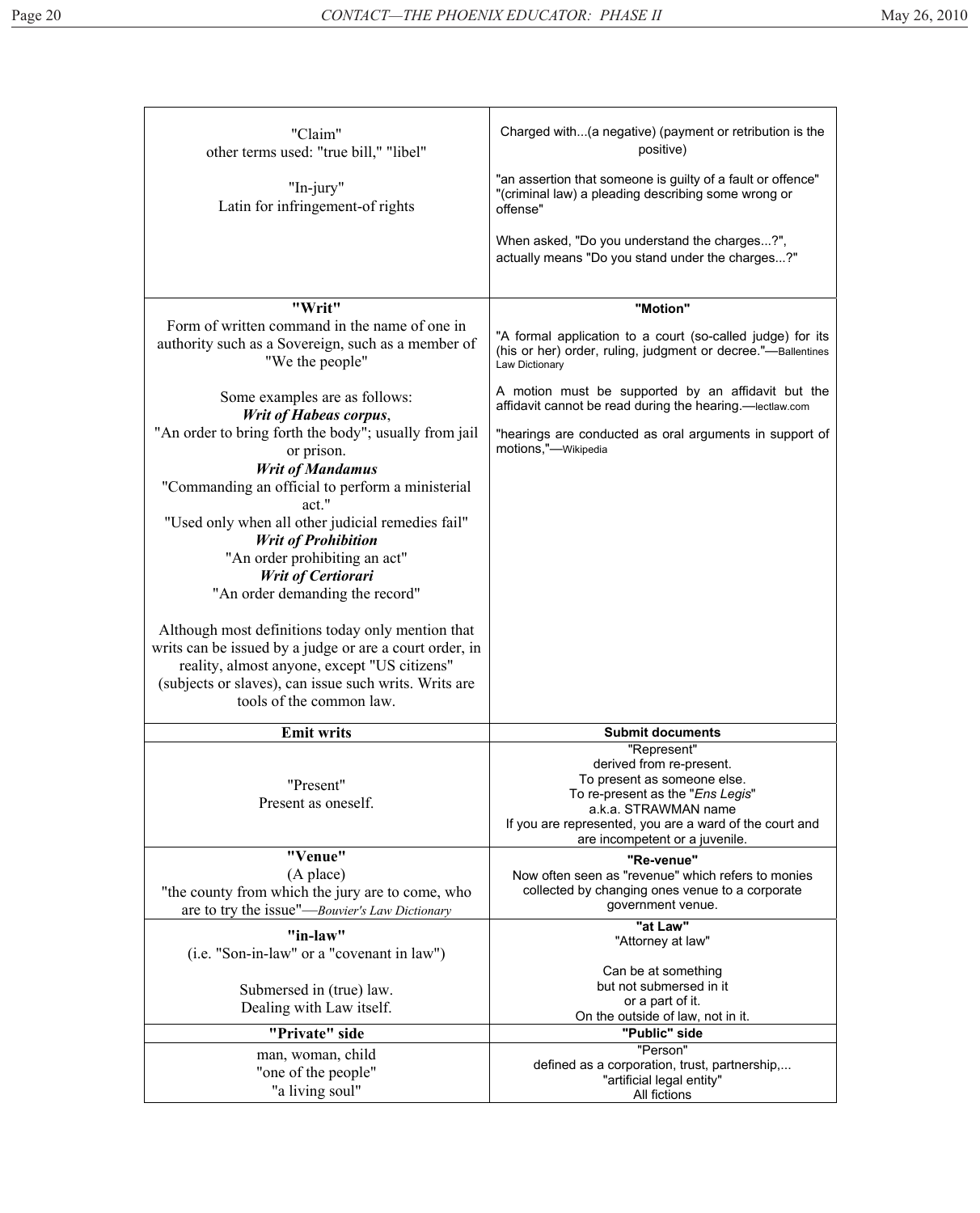| "flesh and blood"                                                                                                                                                                                                                                                                                                                                                                                                                                                                                                                | mirror-like identity recognizable in written form; usually in<br>all caps<br>The word "person" originated from the Latin word<br>"persona" derived from Etruscan "phersu" which means<br>"mask."<br>Is the STRAWMAN masquerading                                                                                                                                                                                                                                                  |
|----------------------------------------------------------------------------------------------------------------------------------------------------------------------------------------------------------------------------------------------------------------------------------------------------------------------------------------------------------------------------------------------------------------------------------------------------------------------------------------------------------------------------------|-----------------------------------------------------------------------------------------------------------------------------------------------------------------------------------------------------------------------------------------------------------------------------------------------------------------------------------------------------------------------------------------------------------------------------------------------------------------------------------|
|                                                                                                                                                                                                                                                                                                                                                                                                                                                                                                                                  | as the real man?                                                                                                                                                                                                                                                                                                                                                                                                                                                                  |
| "the people"<br>mankind                                                                                                                                                                                                                                                                                                                                                                                                                                                                                                          | " <u>Persons</u> "                                                                                                                                                                                                                                                                                                                                                                                                                                                                |
| "Sui Juris"                                                                                                                                                                                                                                                                                                                                                                                                                                                                                                                      | "Pro se"                                                                                                                                                                                                                                                                                                                                                                                                                                                                          |
| Latin, of one's own right<br>One who has all the rights<br>to which a freemen is entitled;<br>one who is not under the power of another,<br>as a slave, a minor, and the like.<br>To make a valid contract, one must,<br>in general, be sui juris.<br>www.lectlaw.com<br>Appearing on one's own behalf—meaning you are<br>not beholden to or obligated to anyone in or out of<br>government.<br>Referring to people who present themselves as a<br>living soul<br>in a flesh and blood body<br>presenting the law and the facts. | Re-presents one's self "in person"<br>or "in persona" (mask)<br>as a fiction.<br>Serving as one's own attorney.<br>A privilege that can be<br>taken away at anytime<br>United States v Dougherty, 473 F 2d 1113, 1122<br>"Pro per"<br>short for "propria persona"<br>meaning "proper person"<br>Since "Person" is a fiction<br>you are telling them you are<br>in your proper person (mask)<br>and not a man by any means.<br>Keep in mind that pro per<br>is better than pro se. |
|                                                                                                                                                                                                                                                                                                                                                                                                                                                                                                                                  | Jurisdiction not admitted,<br>if no attorney pleads.                                                                                                                                                                                                                                                                                                                                                                                                                              |
| Affirmation<br>testify to the facts<br>written testimony of the facts<br>witness statement of the facts<br>Declaration<br>To declare<br>"by these Presents"<br>"being of sound mind, over the age of 21 years,<br>competent, and having firsthand knowledge of the<br>facts stated herein, do hereby tell the truth, the whole<br>truth and nothing but the truth and herein say, saith,<br>declare, proclaim, and claim as follows"                                                                                             | Affidavit<br>(statutory venue)<br>"An affidavit is an oath in writing, sworn before and<br>attested by him [officer/notary] who hath authority to<br>administer the same."                                                                                                                                                                                                                                                                                                        |
| Speak the Truth<br>"My word is My Bond"<br>Cannot swear or make an oath<br>Matthew 5:33-37, James 5:12                                                                                                                                                                                                                                                                                                                                                                                                                           | Oath<br>an external pledge<br>to swear or affirm<br>usually under penalty of perjury                                                                                                                                                                                                                                                                                                                                                                                              |
| "I do not accept"<br>"I take exception" to that                                                                                                                                                                                                                                                                                                                                                                                                                                                                                  | "I Object"<br>"Objection, please"                                                                                                                                                                                                                                                                                                                                                                                                                                                 |
| Counsel<br>or "Counsellor-in-Law"                                                                                                                                                                                                                                                                                                                                                                                                                                                                                                | <b>Attorney</b><br>an "Esquire" (British nobility)                                                                                                                                                                                                                                                                                                                                                                                                                                |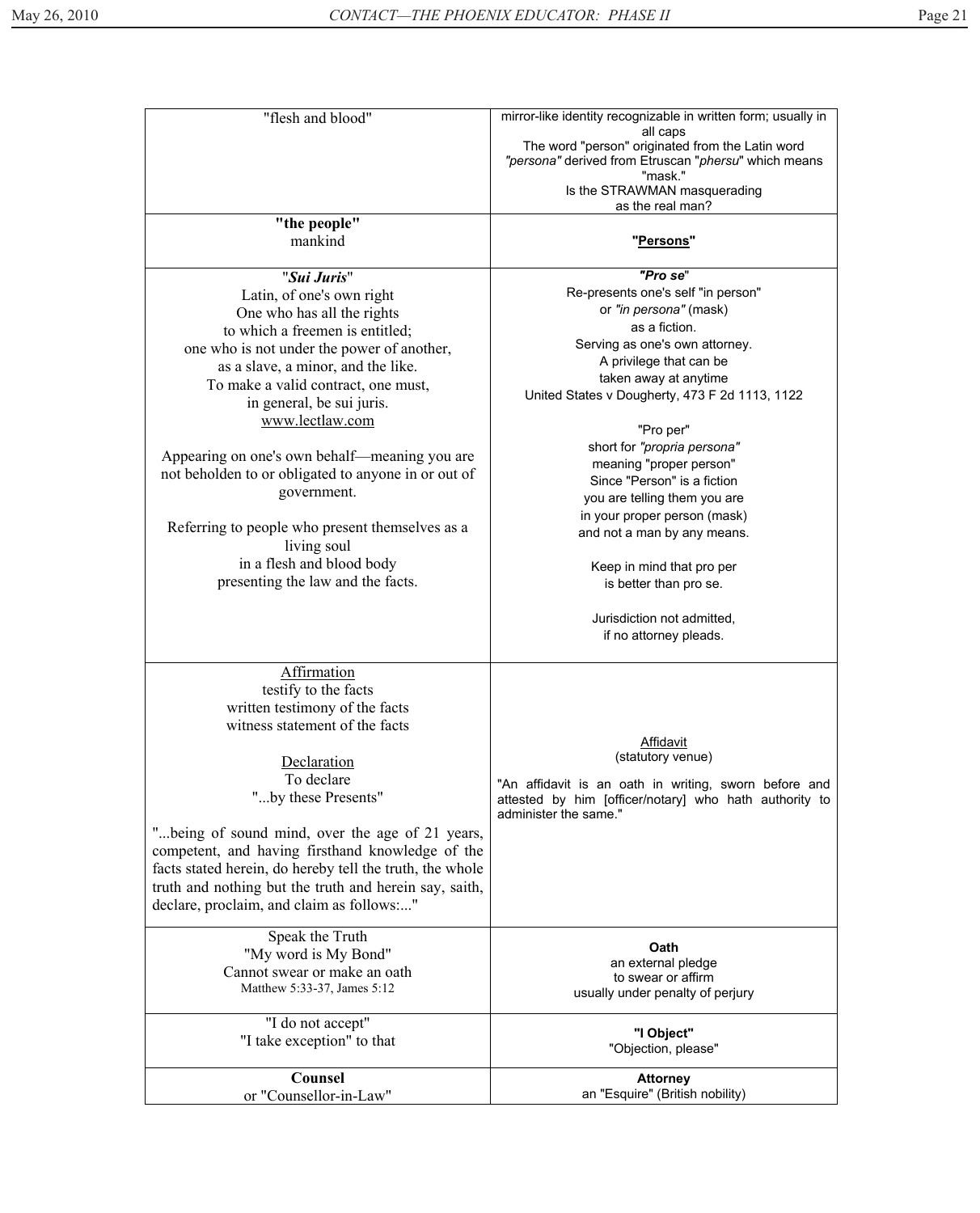| (Lawyer)                                                                                                           | a title meaning "Shield Bearer"                                                                                                                                                                                                                         |
|--------------------------------------------------------------------------------------------------------------------|---------------------------------------------------------------------------------------------------------------------------------------------------------------------------------------------------------------------------------------------------------|
| No license required<br>No registration required<br>No Bar card required                                            | Attorney-at-law<br>The defense Attorney, the Prosecutor, and the so-called<br>Judge are all attorneys doing business in the corporate<br>administrative courts (tribunals) of the U.S. as agents of<br>the Crown of England.                            |
| Just need to know the Law.                                                                                         | "BAR<br>Attorneys swear an oath to uphold the<br>ASSOCIATION".                                                                                                                                                                                          |
| The Law is simple.<br>Do not Offend Anyone                                                                         | The BAR ASSOCIATION is registered with the<br>INTERNAL REVENUE SERVICE as a 501(c)(3)<br>organization like a religious tax exempt organization.                                                                                                         |
| Honor all contracts                                                                                                | Some people believe that the first letter of B.A.R stands<br>for "British". (British Accredited Registry).                                                                                                                                              |
| And of course, you have to obey "Natures law"<br>such as "gravity"<br>or "breathe air to live."                    | This could be a myth, although the "bar" term may have<br>originated in London having to do with an obstruction that<br>denies or allows entrance such as "raising the bar" being<br>a bridge or a gate.                                                |
|                                                                                                                    | The BAR in the U.S. was first organized in Mississippi in<br>1825.                                                                                                                                                                                      |
|                                                                                                                    | The "integrated bar" movement, meaning "the condition<br>precedent to the right to practice law," was initiated in the<br>US in 1914 by the American Jurisprudence Society.-<br>Black's Law Dictionary, 4th edition                                     |
|                                                                                                                    | "When only attorneys can understand the codes, statutes,<br>and regulations (so-called laws), then only attorneys<br>should be required to obey them."-Jack Slevkoff--2002                                                                              |
| The Supreme Court<br>for The United States of America                                                              | The UNITED STATES SUPREME COURT                                                                                                                                                                                                                         |
| The District Court<br>for The United States of America<br>was implemented for territories<br>that were not states. | The UNITED STATES DISTRICT COURT                                                                                                                                                                                                                        |
| <b>Lawyer or counsel</b><br>for the states united                                                                  | UNITED STATES DISTRICT ATTORNEY                                                                                                                                                                                                                         |
|                                                                                                                    | <b>PROSECUTOR</b>                                                                                                                                                                                                                                       |
| <b>Prosecutor</b>                                                                                                  | A government official who conducts criminal prosecutions<br>on behalf of the corporate STATE.                                                                                                                                                           |
| "In the early days of our Republic, 'prosecutor' was                                                               | An attorney who works for the LOCAL, STATE or                                                                                                                                                                                                           |
| simply anyone who voluntarily went before the                                                                      | FEDERAL government to bring and litigate so-called<br>criminal cases.                                                                                                                                                                                   |
| grand Jury with a complaint."<br>-United States v. Sandford, Fed. Case No.16, 221 (C.Ct.D.C.<br>1806)              | At the LOCAL level, the prosecutor will usually be the<br>COUNTY DISTRICT ATTORNEY's Office. In some cases<br>the prosecutor may be from the CITY ATTORNEY's<br>Office.<br>The PROSECUTOR reviews evidence to<br>determine if a complaint may be filed. |
| <b>Counsel</b> to help the accused or the lawyer who<br>knows and studies the law                                  | <b>Defense Attorney</b><br>A so-called court can safely assume jurisdiction when one<br>is represented by an attorney.                                                                                                                                  |
| Must have damaged party                                                                                            | Compels performance<br>No damaged party is necessary.                                                                                                                                                                                                   |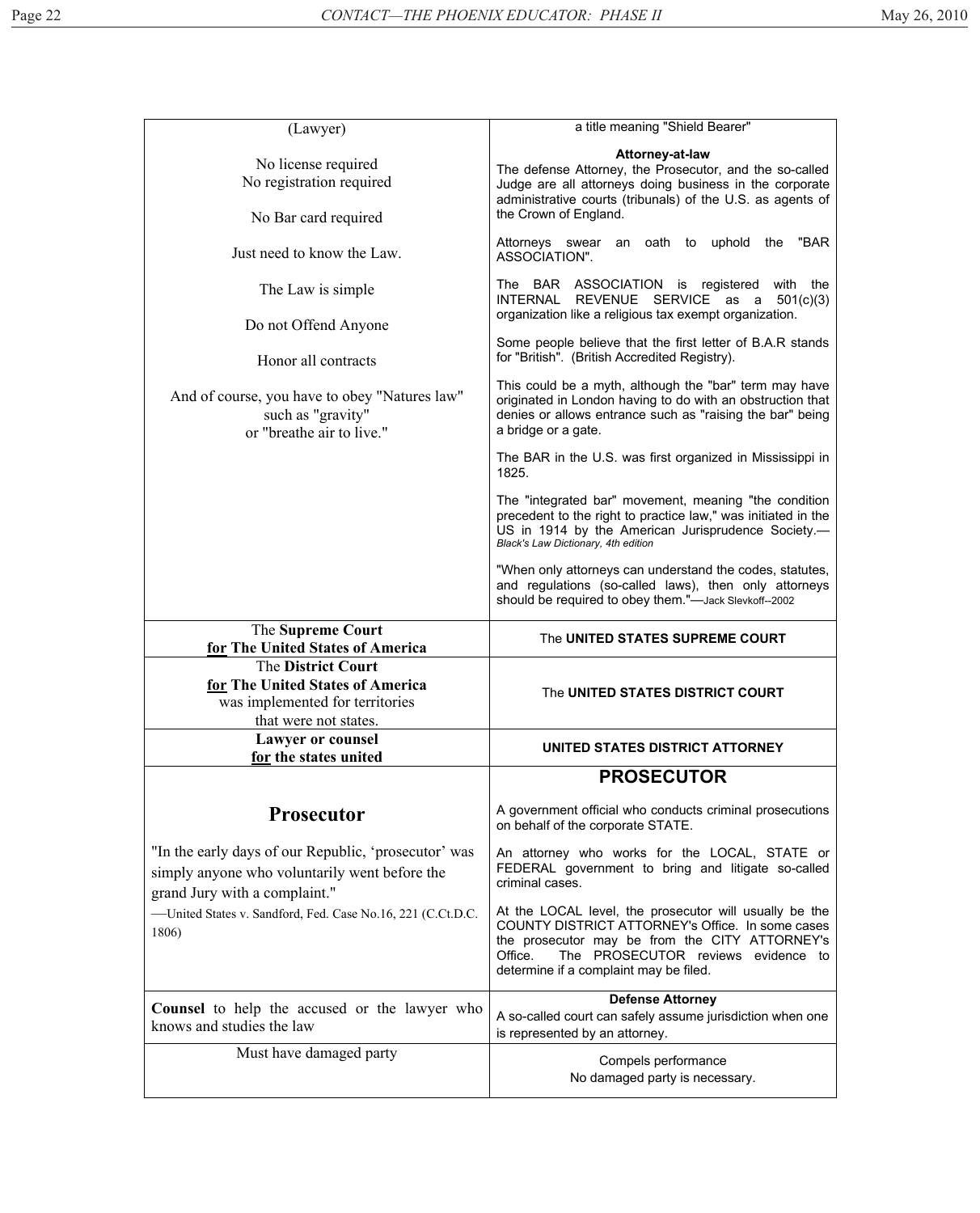| Maintains rights, freedoms, and liberties of the<br>people.                                                                                                                                                                                                                                                                                   | No rights except Civil Rights and privileges that can be<br>taken away at any time. Restricts freedoms and liberties.                                                                                                                                                                                                                                                                                                                       |
|-----------------------------------------------------------------------------------------------------------------------------------------------------------------------------------------------------------------------------------------------------------------------------------------------------------------------------------------------|---------------------------------------------------------------------------------------------------------------------------------------------------------------------------------------------------------------------------------------------------------------------------------------------------------------------------------------------------------------------------------------------------------------------------------------------|
| Unalienable rights, fundamental rights, substantial<br>rights and other rights of living souls are all                                                                                                                                                                                                                                        | US citizens are at the mercy of government and the<br>administrative courts and tribunals.                                                                                                                                                                                                                                                                                                                                                  |
| protected by The Law and protected by The<br>"organic" Constitution and its amendments.                                                                                                                                                                                                                                                       | Servants (subjects/ bond-servants) cannot sue the Master<br>(Corporate government) unless allowed to.                                                                                                                                                                                                                                                                                                                                       |
| The first ten articles of amendment<br>to the<br>constitution are sometimes referred to as "Bill of<br>Rights" which is incorrect.                                                                                                                                                                                                            | The actual "Bill of Rights" was a declaration in 1689 by<br>King William and Queen Mary to their loyal subjects of the<br>British crown.                                                                                                                                                                                                                                                                                                    |
| They are not a "Bill" but are simply "amendments."                                                                                                                                                                                                                                                                                            | If you are in this jurisdiction, you are a subject of the<br>crown as well?                                                                                                                                                                                                                                                                                                                                                                 |
| Due Process is required                                                                                                                                                                                                                                                                                                                       | Due Process is optional-Sometimes Gestapo-like tactics<br>without reservation.                                                                                                                                                                                                                                                                                                                                                              |
|                                                                                                                                                                                                                                                                                                                                               | "Guilty" until proven "not guilty"                                                                                                                                                                                                                                                                                                                                                                                                          |
| Innocent until proven guilty                                                                                                                                                                                                                                                                                                                  | (Especially, when faced with issues relating to<br>the<br>corporate<br>government,<br>agents,<br>its<br>and<br>or<br>its<br>highwaymen.)                                                                                                                                                                                                                                                                                                    |
| "No Bill Of Attainder<br>or Ex-post Facto Law,<br>shall be passed."                                                                                                                                                                                                                                                                           | The so-called judge will ask if one is "guilty" or "not<br>guilty." Always claim to be "innocent."                                                                                                                                                                                                                                                                                                                                          |
| -Constitution, in Article 1, Section 9, Paragraph 3                                                                                                                                                                                                                                                                                           | A "plea" enters one into a binding contract with the so-<br>called court.                                                                                                                                                                                                                                                                                                                                                                   |
| <b>Jurors</b> judge the law as well as the facts.                                                                                                                                                                                                                                                                                             |                                                                                                                                                                                                                                                                                                                                                                                                                                             |
| Jurors are the last bastion of hope to free one from                                                                                                                                                                                                                                                                                          |                                                                                                                                                                                                                                                                                                                                                                                                                                             |
| tyrannical or unjust laws imposed by government.                                                                                                                                                                                                                                                                                              | The judge instructs the jurors to try only the facts (not the<br>code, statue, et cetera).                                                                                                                                                                                                                                                                                                                                                  |
| Jury nullification<br>"Jury nullification occurs when a jury returns a                                                                                                                                                                                                                                                                        | The judge usually gives the statute, regulation, code, rule,<br>etc. that will most likely convict the defendant.                                                                                                                                                                                                                                                                                                                           |
| verdict of "not guilty" despite the common belief<br>that the defendant is guilty of the violation charged.<br>The jury in effect nullifies a law that it believes is                                                                                                                                                                         | If there is any dispute with the so-called law, the judge will<br>declare "I say what the law is".                                                                                                                                                                                                                                                                                                                                          |
| immoral, unconstitutional or is wrongly applied to<br>the defendant whose fate it is charged with deciding.<br>Traditionally jurors are free to disregard the judge if<br>they feel he is part of the system of oppression. Jury<br>nullification is an essential protection for citizens<br>against governmental tyranny." -John<br>Tiffany; | If there is any more dispute with the law, the judge will<br>say, "I will hold you in contempt if you continue in this<br>manner."                                                                                                                                                                                                                                                                                                          |
| AmericanFreePress.net                                                                                                                                                                                                                                                                                                                         |                                                                                                                                                                                                                                                                                                                                                                                                                                             |
| <b>Crime</b>                                                                                                                                                                                                                                                                                                                                  | All crimes are considered Commercial crimes.                                                                                                                                                                                                                                                                                                                                                                                                |
| A crime is an offence against a public law. This<br>word, in its most general signification, comprehends<br>all offences but, in its limited sense, it is confined to<br>felony.<br>1. Chitty, Gen. Pr. 14.                                                                                                                                   | "Any of the following types of crimes (Federal or State):<br><b>Offenses</b><br>against<br>the<br>revenue<br>laws;<br>burglary;<br>counterfeiting; forgery; kidnapping;<br>larceny; robbery;<br>illegal sale or possession of deadly weapons; prostitution<br>(including soliciting, procuring, pandering, white slaving,<br>keeping house of ill fame, and like offenses); extortion;<br>swindling and confidence games; and attempting to |
| 2. The term misdemeanor includes every offence<br>inferior to felony, but punishable by indictment or<br>by particular prescribed proceedings.<br>3. The term offence, also, may be considered as,                                                                                                                                            | commit, conspiring to commit, or compounding any of the<br>foregoing crimes. Addiction to narcotic drugs and use of<br>marihuana will be treated as if such were commercial<br>crime."-27 CFR Sec 72.11 (4-1-02 Edition)                                                                                                                                                                                                                    |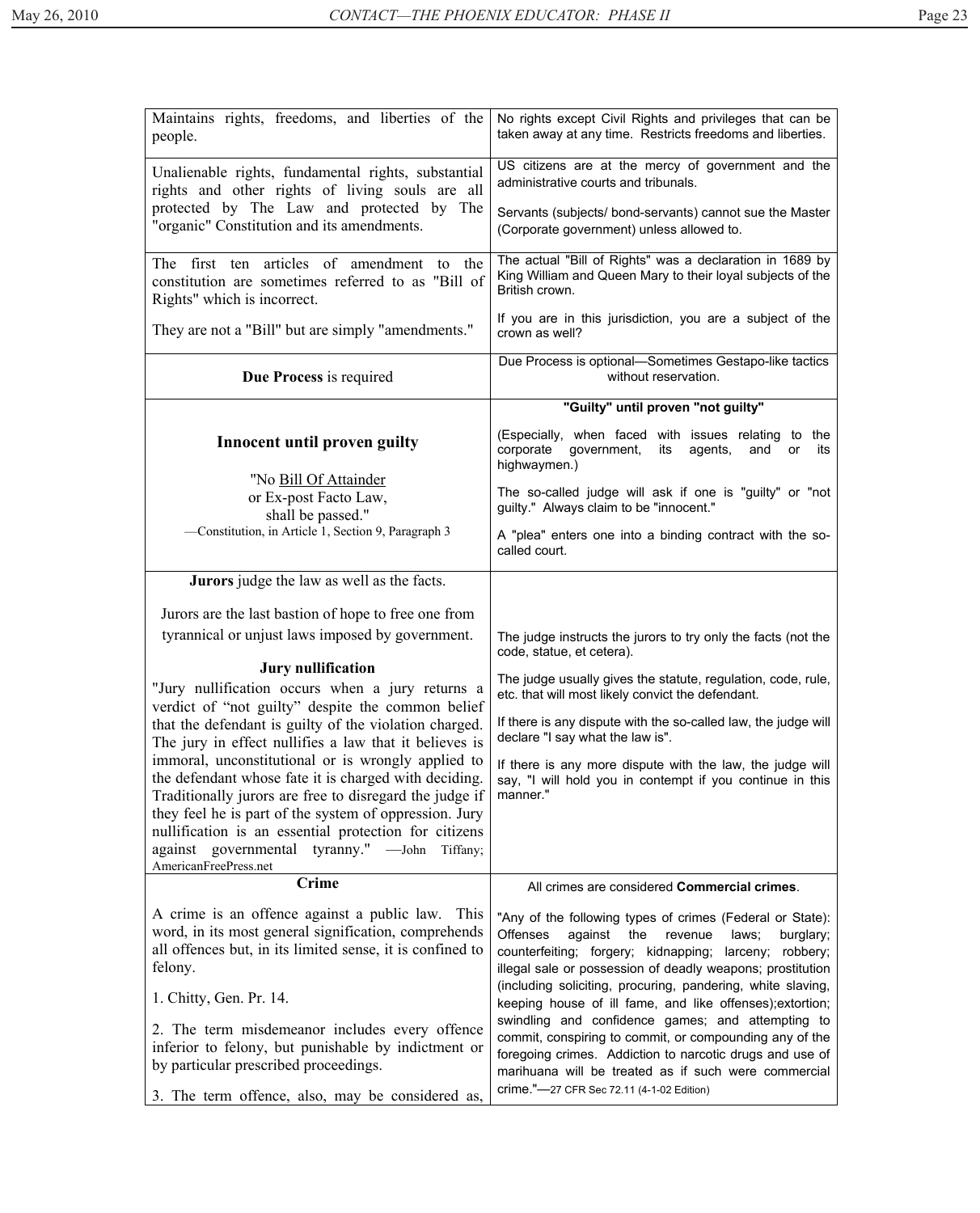having the same meaning, but is usually, by itself, understood to be a crime not indictable but punishable, summarily, or by the forfeiture of, a penalty. Burn's Just. Misdemeanor. 4. Crimes are defined and punished by statutes and by the common law. Most common law offences are as well known, and as precisely ascertained, as those which are defined by statutes; yet, from the difficulty of exactly defining and describing every act which ought to be punished, the vital and preserving principle has been adopted, that all immoral acts which tend to the prejudice of the community are punishable by courts of justice. 2 Swift's Dig. All from *Bouvier's Law Dictionary* "Poor people have access to the courts in the same sense that the Christians had access to the lions."—Judge Earl Johnson, Jr. "...there simply is too much law (government) to even function—we cannot get out of our own way, we have tied ourselves in knots—when we were supposed to have a limited government and the purpose of the Constitution was to tie government down to the EXPRESS powers given it. There simply is nothing left that government does not touch, have its hands on, and has not made a mess of. More law, more government will not save us they are the problem."—from an article written in 2006 by Attorney Gary Zerman, titled: "South Dakota Government Acted In Concert Against The People" Most courts have become the collection agency for the debt and the corporate government system. **Lawful or Judicial determination**  "The people's one supreme Court is the county Court of record; the highest Court in the Land. Once it rules, the United States Supreme Courts, Federal or State, cannot question the ruling; read the 7th amendment. The State and federal Courts are inferior tribunals to We the People's one supreme Court. The one supreme Court exists wherever the People convene it! ...the People have agreed to convene it at the county seat and the county judge is elect[ed] by the people as the administrator of their one supreme Court of Record. He makes no judicial ruling. He is only there to keep the Court open and see that it is run orderly and enforce the judgments of the Court of the People. When the jury is called and has been sworn from among the People they are the twelve justices sitting as the one supreme Court of Record for the People of that county." Thomas Jefferson worried that the Courts would overstep their authority and instead of interpreting the law would begin making law, an oligarchy, the rule of few over many. The very first Supreme Court Justice, John Jay, said, "Americans should select and prefer Christians as their rulers." **Legal determination**  "THERE IS NO LAWYER OR JUDGE THAT CAN OR WILL GO AGAINST THIS COLORABLE SYSTEM!!" "Under this system, the judge makes "legal determinations" which is in accord with the creditors of this country. No Lawyer (Ly'Er) will demand a "JUDICIAL DETERMINATION". Legal Determinations ARE NOT appealable as are Judicial Determinations!! Legal determinations are anything the judge says they are under their colorable Public policy laws. However, Judicial determinations are in accordance with the Public Law and are subject to CONstitutional constraints." "Since the Erie RR v. Thompkins decision in 1938, the courts have been operating under Public Policy, in the interest of the "nations creditors," instead of Public Law in accord with the CONstitution." "The judges are not allowed to consider any case law prior to 1938! BUT, there is one case, Clearfield Trust, et al v. US, 318 US 363 (1943). All courts are Administrative Tribunals, operating under a Colorable Admiralty Jurisdiction called Statutory Jurisdiction and all judges are Administrators, and all Lawyers (Pronounced Ly'Er) are officers of the colorable courts." "The whole judiciary is administering the Bankruptcy of the US, declared by Roosevelt in 1933!!..." —2004 Billy-Joe Mauldin Everyone is responsible for his actions and words spoken. It does not matter what position or title one has in life. The United States Supreme Court gave full immunity against both civil and criminal prosecution for perjury to Judges, Attorneys, Court Reporters, Stenographers, Law Enforcement Officers and Expert Witnesses, who testify for the STATE. The deck is stacked against the ordinary people and even the innocent.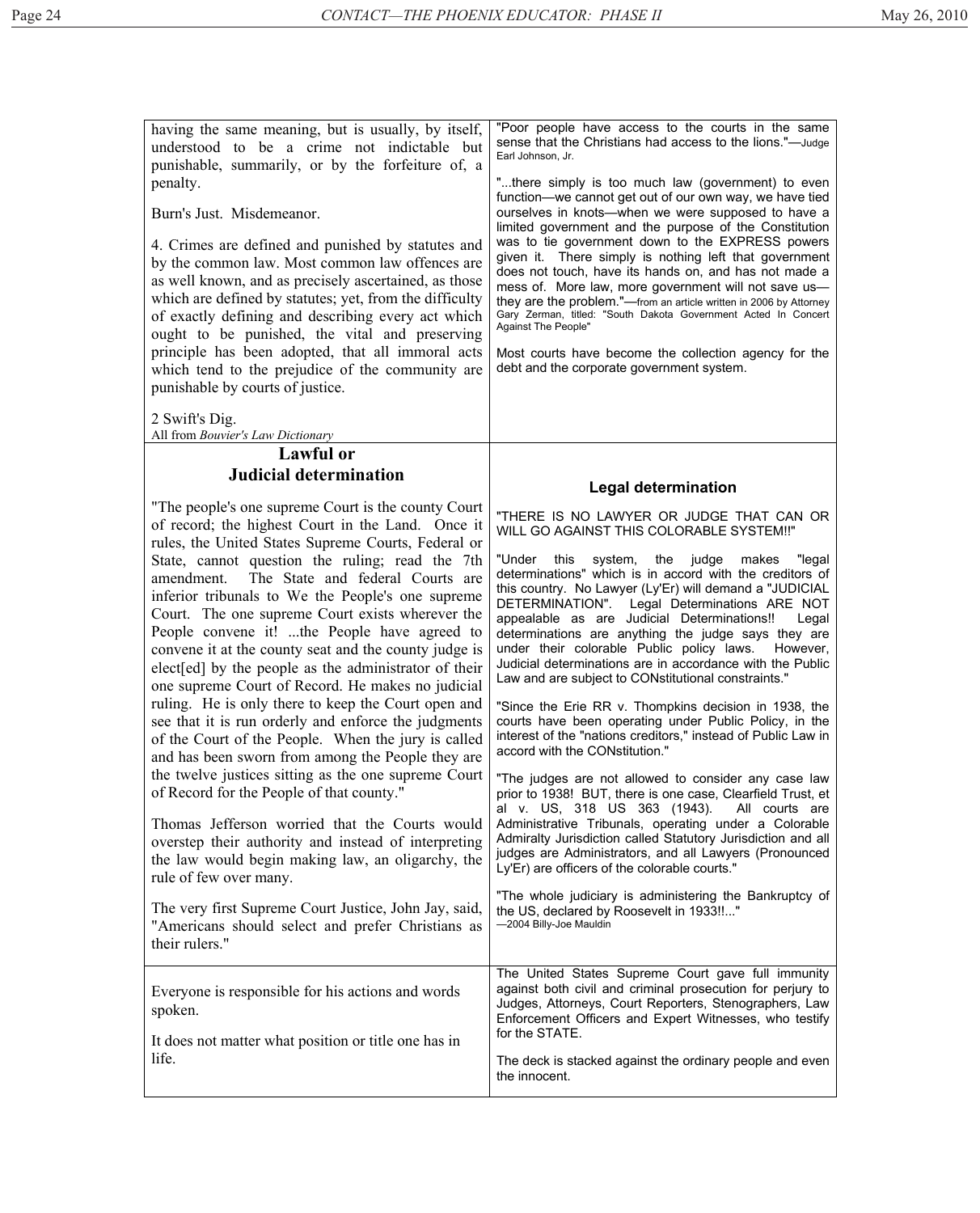| <b>Prisons for incarceration</b>                                                                                                                                                                                                            | <b>PRISONS FOR PROFIT</b>                                                                                                                                                                                                                                                                                                                                                                                                                                                                                                                                                                                                                                                                                                                                                                                                                                                                                                                                                                                                                                                                                                                                                                                                                                                                                                                                                                                                                                                                                                |
|---------------------------------------------------------------------------------------------------------------------------------------------------------------------------------------------------------------------------------------------|--------------------------------------------------------------------------------------------------------------------------------------------------------------------------------------------------------------------------------------------------------------------------------------------------------------------------------------------------------------------------------------------------------------------------------------------------------------------------------------------------------------------------------------------------------------------------------------------------------------------------------------------------------------------------------------------------------------------------------------------------------------------------------------------------------------------------------------------------------------------------------------------------------------------------------------------------------------------------------------------------------------------------------------------------------------------------------------------------------------------------------------------------------------------------------------------------------------------------------------------------------------------------------------------------------------------------------------------------------------------------------------------------------------------------------------------------------------------------------------------------------------------------|
| <b>To Protect Society</b>                                                                                                                                                                                                                   | <b>A Commercial Business</b>                                                                                                                                                                                                                                                                                                                                                                                                                                                                                                                                                                                                                                                                                                                                                                                                                                                                                                                                                                                                                                                                                                                                                                                                                                                                                                                                                                                                                                                                                             |
| The responsibility, accountability, and liability for<br>incarceration belong to the state.                                                                                                                                                 | More and more prisons today are privately owned and run<br>as a profit making commercial enterprise creating<br>products and services for sale. It is believed that many<br>judges hold stock or an interest in these privatized                                                                                                                                                                                                                                                                                                                                                                                                                                                                                                                                                                                                                                                                                                                                                                                                                                                                                                                                                                                                                                                                                                                                                                                                                                                                                         |
| Inmates are not merchandise to be sold for profit.                                                                                                                                                                                          | prisons. These commercially run prisons do not have the<br>best interest of the Inmates or Staff in mind but the                                                                                                                                                                                                                                                                                                                                                                                                                                                                                                                                                                                                                                                                                                                                                                                                                                                                                                                                                                                                                                                                                                                                                                                                                                                                                                                                                                                                         |
| The initial purpose of prisons is to protect the people<br>from criminals.                                                                                                                                                                  | bottom line-PROFIT. They need a continuous supply of<br>low-cost labor (slaves) to produce products in order to<br>increase profits. Even when the crime rate is down, these<br>privateers lobby the appropriate governmental and judicial                                                                                                                                                                                                                                                                                                                                                                                                                                                                                                                                                                                                                                                                                                                                                                                                                                                                                                                                                                                                                                                                                                                                                                                                                                                                               |
| Prisons were also created to punish the guilty for<br>offensive crimes against victims of such crimes.                                                                                                                                      | authorities to increase the incarceration rate in order to<br>add to their already substantial profit taking. There are no<br>checks and balances for monitoring this type of system.                                                                                                                                                                                                                                                                                                                                                                                                                                                                                                                                                                                                                                                                                                                                                                                                                                                                                                                                                                                                                                                                                                                                                                                                                                                                                                                                    |
| The amount of punishment was to fit the crime.                                                                                                                                                                                              | To name a few privateers:                                                                                                                                                                                                                                                                                                                                                                                                                                                                                                                                                                                                                                                                                                                                                                                                                                                                                                                                                                                                                                                                                                                                                                                                                                                                                                                                                                                                                                                                                                |
| There are too many people, in recent times, sent to<br>prisons for the wrong reasons and or were not<br>actually guilty.<br>As a result of excessive so-called laws, overly                                                                 | Corrections Corporation of America (CCA)-<br>founded in 1983, based in Nashville, Tennessee,<br>now operates more than 77 facilities across the<br><b>USA</b>                                                                                                                                                                                                                                                                                                                                                                                                                                                                                                                                                                                                                                                                                                                                                                                                                                                                                                                                                                                                                                                                                                                                                                                                                                                                                                                                                            |
| zealous, ambitious, and or corrupt prosecutors and<br>judges, ordinary people, innocent people, non-<br>criminals are found guilty of so-called crimes and<br>are sent to prison.                                                           | Wackenhut Services, Inc. of Florida<br>Wackenhut Corrections Corp.(WCC)-<br>$\bullet$<br>misappropriated over \$700,000 of funds in Texas,<br>which were allocated by that state for drug<br>rehabilitation programs.                                                                                                                                                                                                                                                                                                                                                                                                                                                                                                                                                                                                                                                                                                                                                                                                                                                                                                                                                                                                                                                                                                                                                                                                                                                                                                    |
| Many people, today, are sent to prison, for one<br>reason or another, to silence them for speaking and<br>sharing information found on this web page.                                                                                       | Directors consist of former members of the FBI and CIA.<br>Becon-Wackenhut Inc. of Florida<br>$\bullet$<br>U.S. Corrections Corporation, a private company<br>$\bullet$                                                                                                                                                                                                                                                                                                                                                                                                                                                                                                                                                                                                                                                                                                                                                                                                                                                                                                                                                                                                                                                                                                                                                                                                                                                                                                                                                  |
| Many people are not receiving a fair, impartial, and<br>unbiased trial and/or not receiving a trial by their<br>peers, especially if it affects the pocket books of<br>such prosecutors and judges such as a tax issue or<br>revenue issue. | headquartered in Louisville, Kentucky-since<br>1986<br>Rehabilitative Industries & Diversified Enterprises<br>Inc. (PRIDE), a firm based in Clearwater, Florida,<br>now manages all 53 Florida prison work<br>programs as a for profit operation. PRIDE has<br>made a \$4 million profit in one year. Many states<br>considering privatization of prison industries are<br>studying the PRIDE operation. PRIDE products<br>range from optical and dental items to modular<br>office systems.<br><b>Pricor Corporation</b><br>٠<br>American Correctional Systems, Inc.<br>$\bullet$<br><b>Corrections Development Corporation</b><br>$\bullet$<br>Buckingham Security Ltd.<br>$\bullet$<br>Cornell Corrections-currently has contracts to<br>$\bullet$<br>operate 81 facilities in 17 states and the District of<br>Columbia<br>Correctional Services Corp.(CSC)<br>$\bullet$<br>UNICOR-a federal government-owned<br>$\bullet$<br>corporation established by the Franklin D.<br>Roosevelt administration in 1934 otherwise<br>known as "Federal Prison Industries." UNICOR<br>maintains factories in every Federal Prison in the<br>country. Nationwide sales of "PRISON<br>PRODUCED PRODUCTS" in year 2000 were 8.9<br>billion dollars. Some products produced are:<br>office furniture, high tech military cable and wiring<br>systems, mattress and box springs, camouflage<br>military uniforms, sheets, towels, pillow cases,<br>brooms, mops, et cetera. UNICOR has now<br>partnered with Spire, an American solar |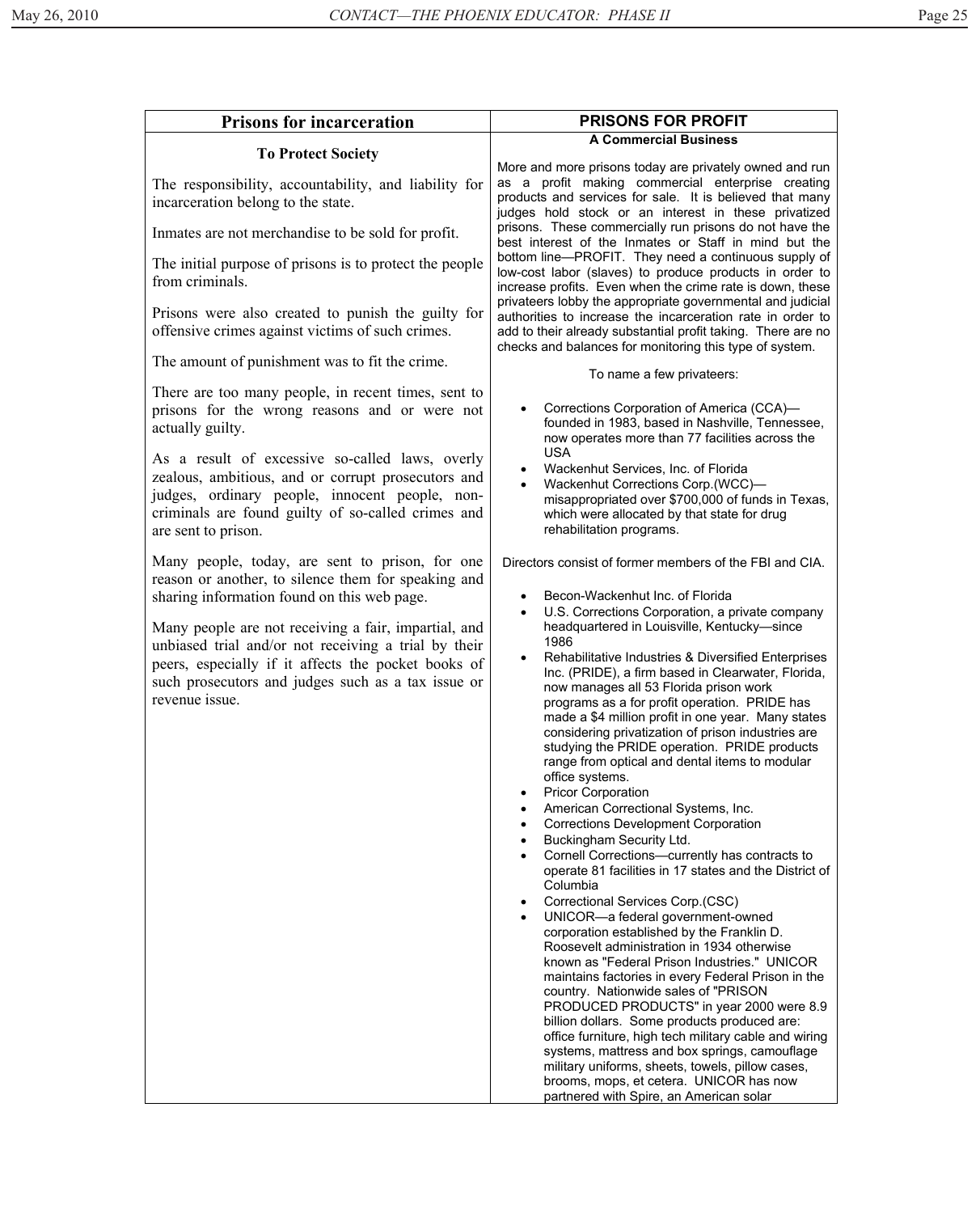|                                                                                                                                                                                                                                                                                                                                                                                                                                                                                                                                                                                                                                                                                                                                                                                                                                                                                                                                                                                                                                                                                                                                                                                                                                                                                                                                                           | company, to manufacture photovoltaic modules<br>and systems.<br>Best Western International, Inc, a major hotel<br>chain, employs over thirty Arizona prison workers<br>to operate the hotel's telephone reservation<br>system. Trans World Airlines, Inc. hires young<br>offenders from the Ventura Center Training<br>School in California to handle "over the phone"<br>flight reservations.                                                                                                                                                                                                                                                                                                                                                                                                                                                                                                                                                                                                                                                                                                                                 |
|-----------------------------------------------------------------------------------------------------------------------------------------------------------------------------------------------------------------------------------------------------------------------------------------------------------------------------------------------------------------------------------------------------------------------------------------------------------------------------------------------------------------------------------------------------------------------------------------------------------------------------------------------------------------------------------------------------------------------------------------------------------------------------------------------------------------------------------------------------------------------------------------------------------------------------------------------------------------------------------------------------------------------------------------------------------------------------------------------------------------------------------------------------------------------------------------------------------------------------------------------------------------------------------------------------------------------------------------------------------|--------------------------------------------------------------------------------------------------------------------------------------------------------------------------------------------------------------------------------------------------------------------------------------------------------------------------------------------------------------------------------------------------------------------------------------------------------------------------------------------------------------------------------------------------------------------------------------------------------------------------------------------------------------------------------------------------------------------------------------------------------------------------------------------------------------------------------------------------------------------------------------------------------------------------------------------------------------------------------------------------------------------------------------------------------------------------------------------------------------------------------|
| <b>Guarantees</b>                                                                                                                                                                                                                                                                                                                                                                                                                                                                                                                                                                                                                                                                                                                                                                                                                                                                                                                                                                                                                                                                                                                                                                                                                                                                                                                                         | "QUARANTINES"                                                                                                                                                                                                                                                                                                                                                                                                                                                                                                                                                                                                                                                                                                                                                                                                                                                                                                                                                                                                                                                                                                                  |
| <b>Amendment IV</b><br>"The right of the people to be secure in their persons,<br>houses, papers, and effects, against unreasonable<br>searches and seizures, shall not be violated, and no<br>warrants shall issue, but upon probable cause,<br>supported by oath or affirmation, and particularly<br>describing the place to be searched, and the persons<br>or things to be seized."                                                                                                                                                                                                                                                                                                                                                                                                                                                                                                                                                                                                                                                                                                                                                                                                                                                                                                                                                                   | Warrantless and unreasonable searches in homes,<br>airports, corporate government facilities, on the roadways<br>(highways), etc.<br>Government may search and seize Americans' papers<br>and effects without probable cause to assist in so-called<br>terror investigation.-Patriot Act<br>In Nazi Germany, It started with:<br>"Where's your papers?"<br>or "Your papers, please?!"<br>History repeats itself. Now, it is:                                                                                                                                                                                                                                                                                                                                                                                                                                                                                                                                                                                                                                                                                                   |
|                                                                                                                                                                                                                                                                                                                                                                                                                                                                                                                                                                                                                                                                                                                                                                                                                                                                                                                                                                                                                                                                                                                                                                                                                                                                                                                                                           | "ID, please?"<br>The I.D. called "Real ID" with biometrics is on the horizon                                                                                                                                                                                                                                                                                                                                                                                                                                                                                                                                                                                                                                                                                                                                                                                                                                                                                                                                                                                                                                                   |
|                                                                                                                                                                                                                                                                                                                                                                                                                                                                                                                                                                                                                                                                                                                                                                                                                                                                                                                                                                                                                                                                                                                                                                                                                                                                                                                                                           | and about to be implemented if not already.                                                                                                                                                                                                                                                                                                                                                                                                                                                                                                                                                                                                                                                                                                                                                                                                                                                                                                                                                                                                                                                                                    |
| <b>Amendment V</b>                                                                                                                                                                                                                                                                                                                                                                                                                                                                                                                                                                                                                                                                                                                                                                                                                                                                                                                                                                                                                                                                                                                                                                                                                                                                                                                                        |                                                                                                                                                                                                                                                                                                                                                                                                                                                                                                                                                                                                                                                                                                                                                                                                                                                                                                                                                                                                                                                                                                                                |
| "nor be deprived of life, liberty, or property,<br>without due process of law; nor shall private<br>property be taken for public use, without just<br>compensation."<br>"Man can live and satisfy his wants only by<br>ceaseless labor; by the ceaseless application of his<br>faculties to natural resources. This process is the<br>origin of property. But it is also true that a man may<br>live and satisfy his wants by seizing and consuming<br>the products of the labor of others. This process is<br>the origin of plunder." "the proper purpose of law<br>is to use the power of its collective force to stop this<br>fatal tendency to plunder instead of work. All the<br>measures of the law should protect property and<br>punish plunder."<br>"Thus it is easy to understand how law, instead of<br>checking injustice, becomes the invincible weapon<br>of injustice. It is easy to understand why the law is<br>used by the legislator to destroy in varying degrees<br>among the rest of the people, their personal<br>independence by slavery, their liberty by oppression,<br>and their property by plunder. This is done for the<br>benefit of the person who makes the law, and in<br>proportion to the power he holds."<br>$-1848$ THE LAW by Claude Frederic Bastiat, a French<br>economist, statesman, author, and philosopher. | Property is constantly, currently, and consistently being<br>taken for alleged taxes without due process and without<br>just compensation.<br>Land and property is now being taken by EMINENT<br>DOMAIN for purposes not originally intended.<br>All kinds of fees and penalties are being extorted from the<br>people for so-called laws. The people can no longer win<br>in court against the corporate government system. If one<br>tries, one may be held "in contempt of court" and fined.<br>The Senate examined exactly what powers they had<br>granted the President by amending the Trading With the<br>Enemy Act on March 9, 1933, they concluded that:<br>"Under these powers the president may: seize property;<br>organize and control the means of production; seize<br>commodities; assign military forces abroad; institute<br>martial law [actually: Martial Rule]; seize and control all<br>transportation and communication; regulate the operation<br>of private industry; restrict travel, and in a plethora of<br>particular ways, control the lives of all American<br>citizens."-Senate Report 93-549. |
| <b>Amendment VI</b>                                                                                                                                                                                                                                                                                                                                                                                                                                                                                                                                                                                                                                                                                                                                                                                                                                                                                                                                                                                                                                                                                                                                                                                                                                                                                                                                       | Government may jail Americans indefinitely without a<br>trial.-Patriot Act                                                                                                                                                                                                                                                                                                                                                                                                                                                                                                                                                                                                                                                                                                                                                                                                                                                                                                                                                                                                                                                     |
| "In all criminal prosecutions, the accused shall enjoy                                                                                                                                                                                                                                                                                                                                                                                                                                                                                                                                                                                                                                                                                                                                                                                                                                                                                                                                                                                                                                                                                                                                                                                                                                                                                                    |                                                                                                                                                                                                                                                                                                                                                                                                                                                                                                                                                                                                                                                                                                                                                                                                                                                                                                                                                                                                                                                                                                                                |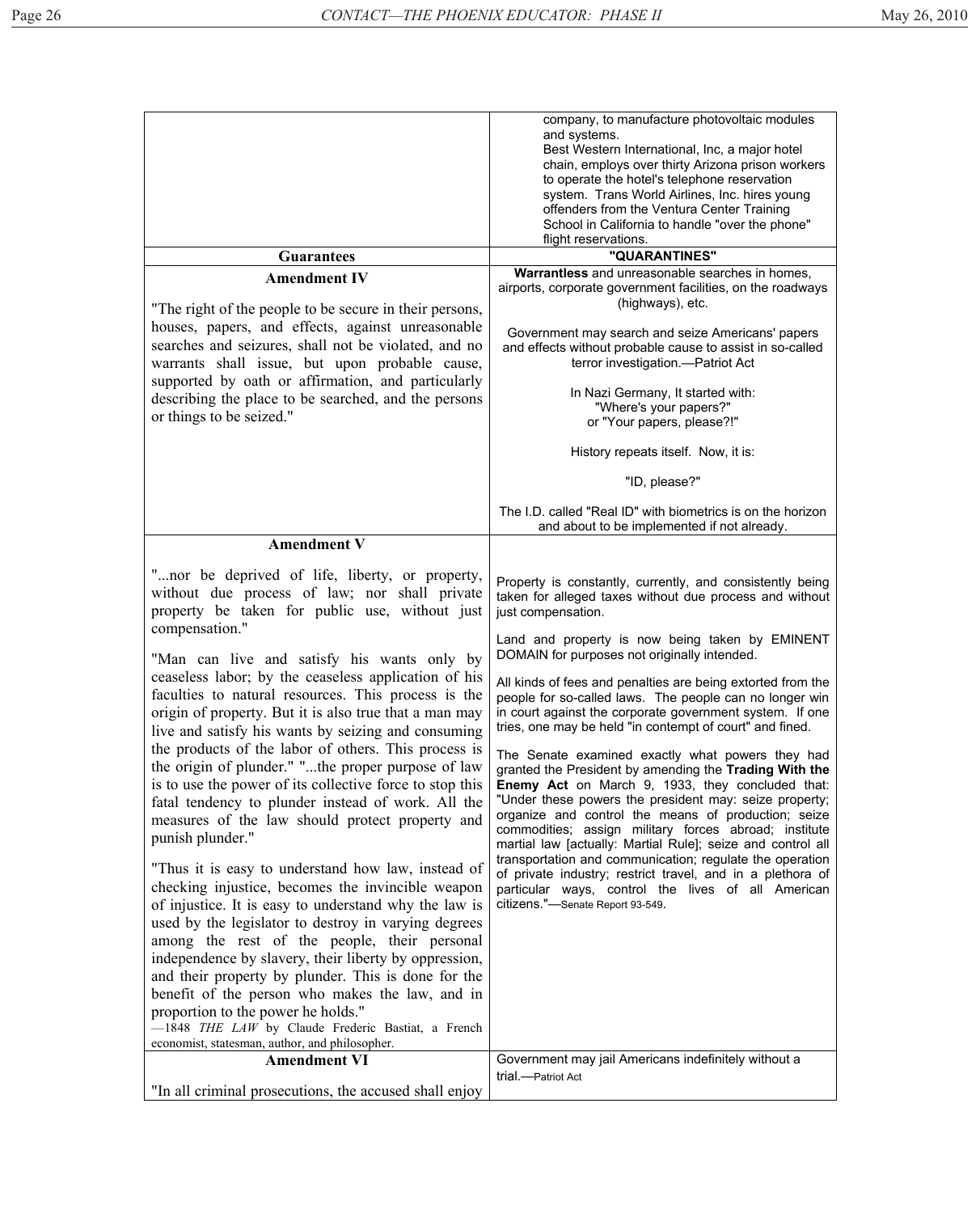| the right to a speedy and public trial, by an impartial<br>jury, and to be informed of the nature and cause of<br>the accusation; to be confronted with the witnesses<br>against him; to have compulsory process for<br>obtaining witnesses in his favor, and to have the<br>assistance of counsel for his defense." (does not say<br>"attorney")                                                                                                                                                                                                                                                                                                                                                                                                                                                                                                                                                                                                                                                                                                                                                                                                                                                                                                                                                                                                                                                                                                                                                                                                                                                                                                                                                                                                                                                                                                   | So-called Government may monitor federal<br>prison<br>jailhouse conversations between attorneys and clients,<br>and deny counsel to Americans accused of crimes.<br>Fascism police-state tactics and methods, similar to Nazi<br>Germany.<br>"The privileges and immunities clause of the Fourteenth<br>Amendment protects very few rights because it neither<br>incorporates any of the Bill of Rights nor protects all rights<br>of individual citizens. See Slaughter-House Cases, 83<br>U.S. (16 Wall.) 36, 21 L.Ed. 394 (1873). Instead, this<br>provision protects only those rights peculiar to being a<br>citizen of the federal government; it does not protect<br>those rights which relate to state citizenship."-Jones v.<br>Temmer, 829 Fed. Supp. 1226 (1993)                                                                                                                                                                                                                                                                                                                                                                                                                                                                                                                                                                                                                                                                                                                                                                                                                                                                                                                                                                                                                                                                                                                            |
|-----------------------------------------------------------------------------------------------------------------------------------------------------------------------------------------------------------------------------------------------------------------------------------------------------------------------------------------------------------------------------------------------------------------------------------------------------------------------------------------------------------------------------------------------------------------------------------------------------------------------------------------------------------------------------------------------------------------------------------------------------------------------------------------------------------------------------------------------------------------------------------------------------------------------------------------------------------------------------------------------------------------------------------------------------------------------------------------------------------------------------------------------------------------------------------------------------------------------------------------------------------------------------------------------------------------------------------------------------------------------------------------------------------------------------------------------------------------------------------------------------------------------------------------------------------------------------------------------------------------------------------------------------------------------------------------------------------------------------------------------------------------------------------------------------------------------------------------------------|--------------------------------------------------------------------------------------------------------------------------------------------------------------------------------------------------------------------------------------------------------------------------------------------------------------------------------------------------------------------------------------------------------------------------------------------------------------------------------------------------------------------------------------------------------------------------------------------------------------------------------------------------------------------------------------------------------------------------------------------------------------------------------------------------------------------------------------------------------------------------------------------------------------------------------------------------------------------------------------------------------------------------------------------------------------------------------------------------------------------------------------------------------------------------------------------------------------------------------------------------------------------------------------------------------------------------------------------------------------------------------------------------------------------------------------------------------------------------------------------------------------------------------------------------------------------------------------------------------------------------------------------------------------------------------------------------------------------------------------------------------------------------------------------------------------------------------------------------------------------------------------------------------|
| <b>States</b>                                                                                                                                                                                                                                                                                                                                                                                                                                                                                                                                                                                                                                                                                                                                                                                                                                                                                                                                                                                                                                                                                                                                                                                                                                                                                                                                                                                                                                                                                                                                                                                                                                                                                                                                                                                                                                       | <b>STATES</b>                                                                                                                                                                                                                                                                                                                                                                                                                                                                                                                                                                                                                                                                                                                                                                                                                                                                                                                                                                                                                                                                                                                                                                                                                                                                                                                                                                                                                                                                                                                                                                                                                                                                                                                                                                                                                                                                                          |
|                                                                                                                                                                                                                                                                                                                                                                                                                                                                                                                                                                                                                                                                                                                                                                                                                                                                                                                                                                                                                                                                                                                                                                                                                                                                                                                                                                                                                                                                                                                                                                                                                                                                                                                                                                                                                                                     | In U.S. Titles and Codes "State" refers to U.S.                                                                                                                                                                                                                                                                                                                                                                                                                                                                                                                                                                                                                                                                                                                                                                                                                                                                                                                                                                                                                                                                                                                                                                                                                                                                                                                                                                                                                                                                                                                                                                                                                                                                                                                                                                                                                                                        |
| "state" when used by itself refers to the "Republics"<br>of The united states of America.                                                                                                                                                                                                                                                                                                                                                                                                                                                                                                                                                                                                                                                                                                                                                                                                                                                                                                                                                                                                                                                                                                                                                                                                                                                                                                                                                                                                                                                                                                                                                                                                                                                                                                                                                           | possessions such as Puerto Rico, Guam, etc.                                                                                                                                                                                                                                                                                                                                                                                                                                                                                                                                                                                                                                                                                                                                                                                                                                                                                                                                                                                                                                                                                                                                                                                                                                                                                                                                                                                                                                                                                                                                                                                                                                                                                                                                                                                                                                                            |
| All of the states are "Republics"<br>e.g. "California republic"<br>"California state"<br>or just "California"<br>abbreviated "Calif."<br>Each state is a nation unto itself<br>The book <i>Golden Fleece in Nevada</i> written by Judge<br>Clel Georgetta states "In 1780, the Continental<br>Congress adopted a resolution requesting the thirteen<br>original states to surrender to the central government<br>(the Confederation) all the lands they claimed in the<br>territory west of their original boundaries [west of<br>the Appalachian Mountains to the Mississippi, so<br>such lands could be sold to private interests for<br>money to pay off the debt incurred by the<br>Revolutionary War, and then the area would be<br>divided into new states to be admitted into the<br>Confederation on the same basis as the original<br>states." Judge Georgetta continues "The thirteen<br>independent sovereign states were first joined<br>together in a Federal Union known as 'The<br>Confederation' and in 1781 ratified 'The Articles of<br>Confederation and Perpetual Union.' Those Articles<br>contain the following words: Article II. Each state<br>retains its sovereignty, freedom and independence,<br>and every power, jurisdiction and right, which is not<br>by this confederation expressly delegated to the<br>United States in Congress assembled. Article IX.<br>provides also that no state shall be deprived of<br>territory for the benefit of the United States. There<br>can be no doubt that the purpose of guaranteeing<br>each state its complete sovereignty was to waylay all<br>fear of joining the organization. It was those words<br>of guaranty in the Articles that the various states<br>joined the 'Confederation' in order to form a Central<br>Government to perform certain functions for all the | Politicians and the legislature of each state formed a new<br>so-called government (de facto) and incorporated it into<br>the corporate US commercial corporation a.k.a. UNITED<br>STATES, Inc. and are therefore under its jurisdiction.<br>This so-called government is actually a limited-liability<br>corporation (Limited Liability Act of 1851), chartered in a<br>private,<br>military,<br>international,<br>commercial,<br>admiralty/maritime jurisdiction, entitled "STATE OF" as<br>evidenced by, inter alia, the change in the seal and the<br>flag and the creation of a new constitution. Each<br>"STATE OF" collects whole life insurance premiums,<br>known as "taxes," for the International Monetary Fund,<br>based, inter alia, upon the Limited Liability Act of 1851<br>and the bankruptcy of United States of 1933.<br>e.g. "State of California"<br>corporate California<br>California State<br><b>STATE OF CALIFORNIA</b><br>CA<br>"In this state" or "within this state" includes all federal<br>areas lying within the exterior boundaries of the state.-<br>Revised Code of Washington (RCW) 82.04.200 found at:<br>http://apps.leg.wa.gov/RCW/default.aspx?cite=82.04.200<br>The citizens of the corporate States, federal areas, are<br>"subjects" and are called "Residents" derived from "res"<br>meaning "the thing" and "ident" meaning "identify."<br>Therefore, a "resident" is "a thing identified."<br>And, "President" is "P-resident," meaning "Principal<br>resident" enjoined in the federal area.<br>"Nonresident" means any person whose residence is<br>outside "this state" and who is temporarily sojourning<br>"WITHIN THIS STATE".[1961 c 12 §46.04.360. Prior:<br>1959 c 49 § 37; prior: (i) 1943 c 153 § 1, part; 1937 c 188<br>§ 1, part; Rem. Supp. 1943 § 6312-1, part. (ii) 1937 c 189<br>$\S$ 1, part; RRS $\S$ 6360-1, part.] (emphasis added). |
| states as a group. It was to be a central government                                                                                                                                                                                                                                                                                                                                                                                                                                                                                                                                                                                                                                                                                                                                                                                                                                                                                                                                                                                                                                                                                                                                                                                                                                                                                                                                                                                                                                                                                                                                                                                                                                                                                                                                                                                                |                                                                                                                                                                                                                                                                                                                                                                                                                                                                                                                                                                                                                                                                                                                                                                                                                                                                                                                                                                                                                                                                                                                                                                                                                                                                                                                                                                                                                                                                                                                                                                                                                                                                                                                                                                                                                                                                                                        |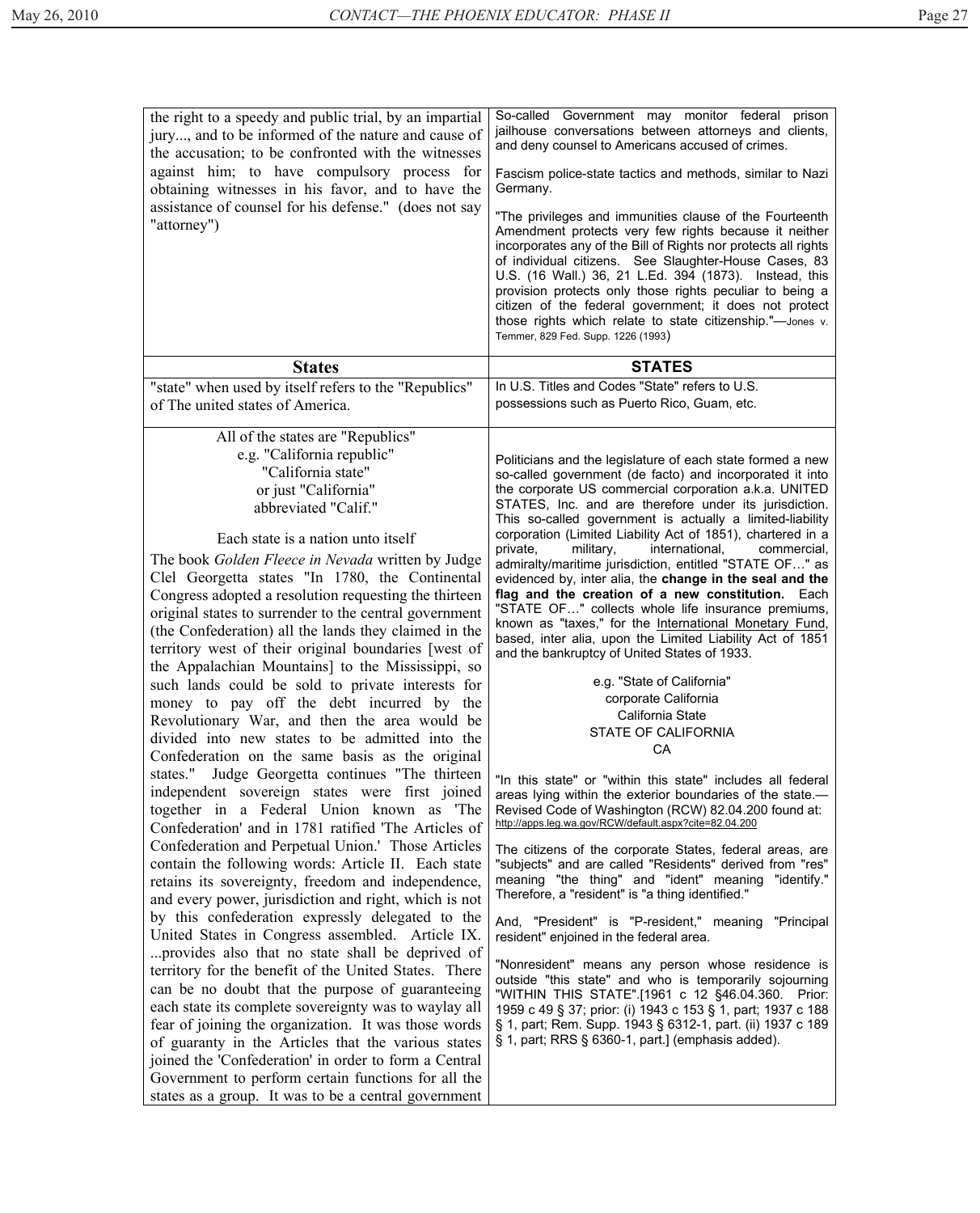| with very limited power." written by Dick Carver, Nye<br>County Commissioner, member of the Nevada State Land Use<br>Planning Advisory Council<br>"I am not a "Resident," not a "Non-resident," not in<br>"in this state," not in "within this state" and certainly<br>not a UNITED STATES citizen. If I am to be<br>categorized or described, one can consider Me a<br>living soul in a flesh and blood man on the land,<br>being one of the people of "We the people" or the<br>posterity thereof, a California national, a member of<br>the Sovereign. California, being a nation unto itself,<br>having a republican form of government having<br>limited powers limited by the 1849 Constitution,<br>drafted and adopted by "We the People."—Jack;<br>Slevkoff |                                                                                                                                                                                                                                                                                                                                  |
|---------------------------------------------------------------------------------------------------------------------------------------------------------------------------------------------------------------------------------------------------------------------------------------------------------------------------------------------------------------------------------------------------------------------------------------------------------------------------------------------------------------------------------------------------------------------------------------------------------------------------------------------------------------------------------------------------------------------------------------------------------------------|----------------------------------------------------------------------------------------------------------------------------------------------------------------------------------------------------------------------------------------------------------------------------------------------------------------------------------|
| "We the people" created the states (the republics)<br>and are Sovereign over the states.                                                                                                                                                                                                                                                                                                                                                                                                                                                                                                                                                                                                                                                                            | All state governments today are corporations, not<br>sovereign states.                                                                                                                                                                                                                                                           |
| Certain powers are granted to the state, not by the<br>state.                                                                                                                                                                                                                                                                                                                                                                                                                                                                                                                                                                                                                                                                                                       | The corporate states were created by incorporation into<br>the corporate federal United States as corporate entities<br>appearing to be similar to and overlaying the republics so                                                                                                                                               |
| A document made by the people to create a state<br>purposely limits the powers granted to the state; said<br>document does not measure the rights of those<br>governed, but is to assure that those rights are not<br>trampled upon.                                                                                                                                                                                                                                                                                                                                                                                                                                                                                                                                | as not to rouse suspicion. Likewise, the corporate states<br>created political subdivisions of the corporate state such<br>as COUNTY OF FRESNO being similar to Fresno county<br>but is not; COUNTY OF MADERA being similar to<br>Madera county but is not; etc.                                                                 |
| Sovereigns of California are sometimes referred to<br>as "California nationals."<br>In Texas, "Texas<br>nationals," etc.                                                                                                                                                                                                                                                                                                                                                                                                                                                                                                                                                                                                                                            | The corporate States are controlled by the corporate US<br>government by its purse strings such as grants, funding,<br>matching funds, revenue sharing, disaster relief, etc.<br>Section 666 of the Federal Social Security Code (42 USC<br>§666) preempts Idaho's Free Exercise of Religion Act                                 |
| Likewise, "We the People" made the document that<br>created the government of the United States of<br>America (USA) and are therefore sovereign over the<br>USA government.                                                                                                                                                                                                                                                                                                                                                                                                                                                                                                                                                                                         | (FERA) and similar acts of other states. Section 666<br>appears to mandate that every State is to force everyone<br>to identify with a Social Security Number (SSN) in order to<br>obtain a professional license, occupational license,<br>recreational license, driver's license, and or marriage                               |
| Also, people from each individual state of the states<br>united participated in the creation of the document<br>that created the government of the united states of<br>America with limited power. The people from each<br>state accepted and gave their approval with the<br>conditions that each individual state gave up only<br>certain portions of their power on an equal basis but<br>retained all other rights and powers in the states and<br>in the people. Thereby, the states and the people in<br>each state retained their Sovereignty over the<br>government of the united states of America.                                                                                                                                                        | license in spite of one's religious beliefs based on<br>Revelation, Chapter 13, of the Bible which warns of a<br>beast that requires every person to identify with a number<br>in order to engage in a livelihood.` The Bible clearly<br>states that one is not to accept a number whereby one<br>cannot buy or sell without it. |
| The creator is over the created, not vice versa.                                                                                                                                                                                                                                                                                                                                                                                                                                                                                                                                                                                                                                                                                                                    |                                                                                                                                                                                                                                                                                                                                  |
| <b>Indirect tax verses Direct</b>                                                                                                                                                                                                                                                                                                                                                                                                                                                                                                                                                                                                                                                                                                                                   | <b>Sales Tax and Sales Permit</b><br>Only corporations are required to pay sales tax. The                                                                                                                                                                                                                                        |
| In some states, an indirect tax is implemented on<br>certain specific items. Other states may not have<br>any indirect tax, while others may have an indirect<br>tax on all items sold by corporations. Although<br>"direct taxes" are unconstitutional, "indirect taxes"                                                                                                                                                                                                                                                                                                                                                                                                                                                                                           | sales tax is what corporations are required to pay as<br>creatures of the corporate government. But they got<br>ordinary people volunteering to pay upfront sales tax on<br>their behalf directly. They also got other companies to<br>collect sales tax up front as well by making a "Sales                                     |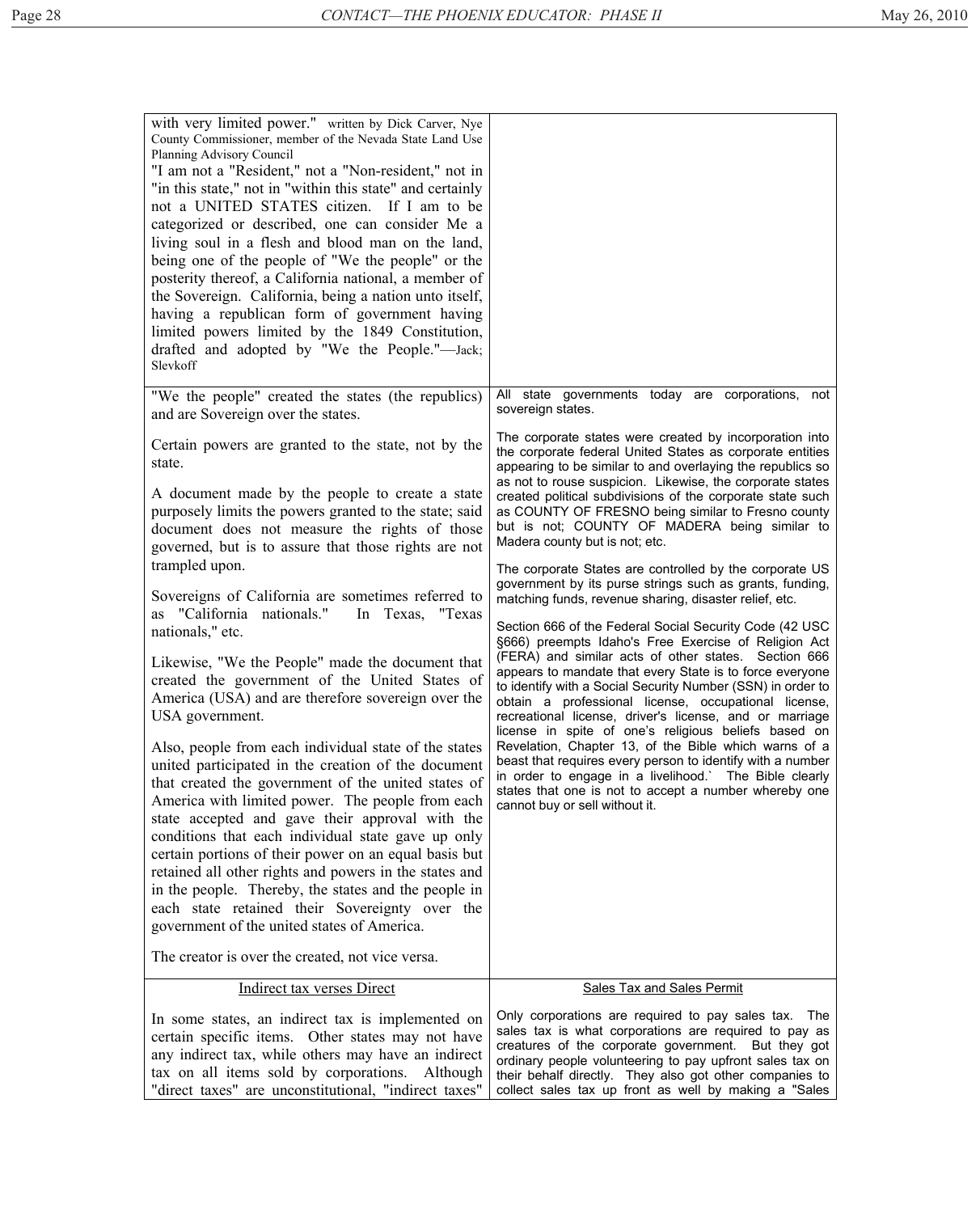| are acceptable. A man or woman still has a choice<br>to pay the tax or not. For example: Do not buy                                                                                                                                                                                                                                                           | Permit" mandatory to enter corporate trade shows. A<br>"Sales Permit" is a license and makes one obligated to<br>collect taxes and to turn them over to the corporate                                                                                                    |
|---------------------------------------------------------------------------------------------------------------------------------------------------------------------------------------------------------------------------------------------------------------------------------------------------------------------------------------------------------------|--------------------------------------------------------------------------------------------------------------------------------------------------------------------------------------------------------------------------------------------------------------------------|
| cigarettes if you do not want to pay the indirect tax.<br>A "direct tax" is appropriate only by means of<br>apportionment under certain circumstances.                                                                                                                                                                                                        | Out of ignorance, most companies<br>government.<br>volunteer to obtain a license even though it is voluntary.<br>Most government people enforcing Sales licenses<br>assume every company is required to collect sales tax.<br>That is what the majority believes.        |
| California's original constitution was created by 48<br>delegates from 10 districts of California who were                                                                                                                                                                                                                                                    | The original constitution was revised and adopted by the<br>corporate State of California on May 7, 1879.                                                                                                                                                                |
| called to convene a Constitutional convention on<br>September 1, 1849 in the Colton Hall building in                                                                                                                                                                                                                                                          | It has been revised many times hence.                                                                                                                                                                                                                                    |
| Monterey. Said constitution was signed October 13,<br>1849, adopted by the people of California and went<br>into effect on November 13, 1849. Said 1849<br>constitution designated San Jose as the capital.<br>California was admitted into the union as a Republic<br>on September 9, 1850.                                                                  | On April 24, 1950, the U.S. District Court of Appeal,<br>Second District, Division 2, State of California, with<br>Justice Wilson presiding in a case titled "SEI FUJI v. THE<br>STATE OF CALIFORNIA" decided that the Law of the<br>Land is the United Nations Charter. |
| -Volume 9, Statutes at Large, Page 452                                                                                                                                                                                                                                                                                                                        |                                                                                                                                                                                                                                                                          |
| The people created the original state constitution to<br>give the government limited powers and to act on<br>behalf of, and for the people.                                                                                                                                                                                                                   |                                                                                                                                                                                                                                                                          |
| Four days after being admitted, the President said<br>"which, on due examination, is found to be<br>republican in its form of government"                                                                                                                                                                                                                     |                                                                                                                                                                                                                                                                          |
| Preamble                                                                                                                                                                                                                                                                                                                                                      | <b>Preamble</b>                                                                                                                                                                                                                                                          |
| "We the people of California, grateful to Almighty<br>God for our freedom: in order to secure its blessings,<br>do establish this Constitution"                                                                                                                                                                                                               | "We the People of the State of California, grateful to<br>Almighty God for our freedom: in Order to secure and<br>perpetuate its blessings, do establish this Constitution"                                                                                              |
|                                                                                                                                                                                                                                                                                                                                                               | A one word change in the original State (California)<br>constitution from "unalienable" to "inalienable" made<br>rights into privileges.                                                                                                                                 |
| Adjournment <i>sine die</i> occurred<br>in California on April 27, 1863                                                                                                                                                                                                                                                                                       | "Inalienable" means government given rights that are "in-<br>a-lien-able" condition.                                                                                                                                                                                     |
|                                                                                                                                                                                                                                                                                                                                                               | "Unalienable" means God given rights that are "not-in-a-<br>lien-able" condition.                                                                                                                                                                                        |
| <b>Debt</b>                                                                                                                                                                                                                                                                                                                                                   | <b>DEBT</b>                                                                                                                                                                                                                                                              |
| None!                                                                                                                                                                                                                                                                                                                                                         | <b>Trillions of Dollars</b>                                                                                                                                                                                                                                              |
| Wouldn't it be nice to be completely out of debt,<br>personally, and have a stash of gold and silver                                                                                                                                                                                                                                                          | First bankruptcy was in 1863                                                                                                                                                                                                                                             |
| besides?                                                                                                                                                                                                                                                                                                                                                      | In 1865 the total debt was\$2,682,593,026.53                                                                                                                                                                                                                             |
| "The budget should be balanced, the Treasury should<br>be refilled, Public Debt should be reduced, the<br>arrogance of officialdom should be tempered and<br>controlled, and the assistance to foreign lands should<br>be curtailed lest Rome become bankrupt. People<br>must again learn to work instead of living on public<br>assistance."-Cicero, 55 B.C. | A portion was funded by 1040 Bonds to run not less than<br>10 nor more than 40 years at an interest rate of 6%                                                                                                                                                           |
|                                                                                                                                                                                                                                                                                                                                                               | When a government goes bankrupt, it loses its<br>sovereignty.                                                                                                                                                                                                            |
|                                                                                                                                                                                                                                                                                                                                                               |                                                                                                                                                                                                                                                                          |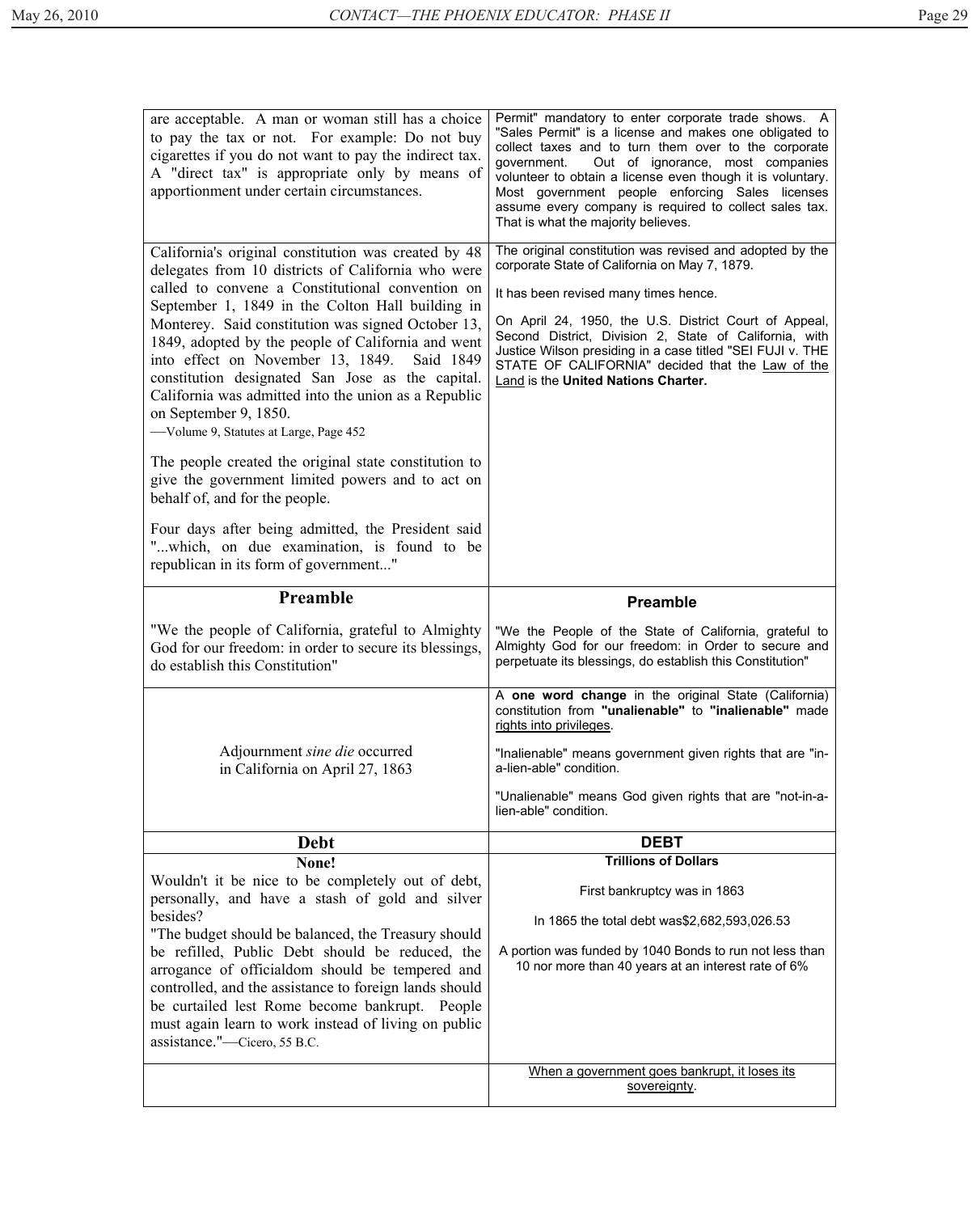|                                                                                                                                                                                                                             | In 1933 the U.S. declared bankruptcy, as expressed in<br>Roosevelt's Executive Orders 6073, 6102, 6111, and<br>6260, House Joint Resolution 192 (Public Law 73-10) of<br>June 5, 1933 (31 U.S.C. 463) confirmed in Perry v. U.S.<br>(1935) 294 U.S. 330-381, 79 LEd 912, as well as 31<br>United States Code (USC) 5112, 5119, Senate Report<br>93-549, and 12 USC 95a.                                                          |
|-----------------------------------------------------------------------------------------------------------------------------------------------------------------------------------------------------------------------------|----------------------------------------------------------------------------------------------------------------------------------------------------------------------------------------------------------------------------------------------------------------------------------------------------------------------------------------------------------------------------------------------------------------------------------|
|                                                                                                                                                                                                                             | Members of Congress are the official Trustees in the<br>bankruptcy of the US and the re-organization.                                                                                                                                                                                                                                                                                                                            |
| <b>Taxation</b>                                                                                                                                                                                                             | <b>TAXATION</b>                                                                                                                                                                                                                                                                                                                                                                                                                  |
| Limits on taxation                                                                                                                                                                                                          | No limit on taxation                                                                                                                                                                                                                                                                                                                                                                                                             |
| Direct taxes such as "Income taxes" are unlawful                                                                                                                                                                            | Income taxes are legal when properly applied and are<br>ever increasing.                                                                                                                                                                                                                                                                                                                                                         |
| Indirect taxes such as excise tax and import duties<br>are lawful                                                                                                                                                           | Other taxations such as inheritance taxes are legal when<br>properly applied.                                                                                                                                                                                                                                                                                                                                                    |
|                                                                                                                                                                                                                             | IRS's 1040 forms originated from the 1040 Bonds used<br>for funding Lincoln's War.                                                                                                                                                                                                                                                                                                                                               |
|                                                                                                                                                                                                                             | 1863, first year income tax was ever used in history of<br>US. The taxes were collected to help finance the civil<br>war.                                                                                                                                                                                                                                                                                                        |
|                                                                                                                                                                                                                             | The IRS is a collection arm of the Federal Reserve. The<br>Federal Reserve was created by the Bank of England in<br>1913 and is owned by foreign investors. The IRS is not<br>listed as a government agency like other government<br>agencies.                                                                                                                                                                                   |
|                                                                                                                                                                                                                             | The IRS does not have franking privileges. The IRS has<br>to pay for postage.                                                                                                                                                                                                                                                                                                                                                    |
|                                                                                                                                                                                                                             | United States Government Attorneys deny Internal<br>Revenue Service is agency of United States Government.                                                                                                                                                                                                                                                                                                                       |
|                                                                                                                                                                                                                             | "All individual Income Tax revenues are gone before one<br>nickel is spent on services taxpayers expect from<br>government"-Ronald Reagan, 1984                                                                                                                                                                                                                                                                                  |
| The Constitution provides for imposts, excises, and<br>duties to provide funds for running the government.                                                                                                                  | Grace Commission Report provided the information<br>Reagan used.                                                                                                                                                                                                                                                                                                                                                                 |
| Jesus asked Peter "From whom do the kings of the<br>earth collect duty and taxes--from their own sons or<br>from others?" Peter replied "From others.<br>Jesus<br>said to him "Then the sons are exempt".<br>-Matthew 17:25 | This corporate Government is actually funded by the<br>trillions of dollars collected from duties on import/exports<br>and the excise taxes placed on cigarettes, liquors and<br>other products. Not one cent of the trillions collected from<br>income taxes by IRS runs the government. Highways are<br>funded by gasoline taxes. The Postal Service is run like a<br>business and is funded by postage (stamps and the like). |
| "Taxes are not raised<br>to carry on wars,                                                                                                                                                                                  | Internal Revenue Laws were Repealed in 1939.                                                                                                                                                                                                                                                                                                                                                                                     |
| wars are raised to carry on taxes."<br>-Thomas Paine 1737-1809                                                                                                                                                              | "Our federal tax system is, in short, utterly impossible,<br>utterly unjust, and completely counterproductive it reeks<br>with injustice and is fundamentally un-American it has<br>earned a rebellion and it's time we rebelled".--President<br>Ronald Reagan, May 1983, Williamsburg, VA                                                                                                                                       |
| <b>Benefits</b>                                                                                                                                                                                                             | <b>BENEFITS</b>                                                                                                                                                                                                                                                                                                                                                                                                                  |
| Unalienable rights                                                                                                                                                                                                          | Inalienable rights                                                                                                                                                                                                                                                                                                                                                                                                               |
| (are "not-a-lien-able" condition)                                                                                                                                                                                           | (are "in-a-lien-able" condition)                                                                                                                                                                                                                                                                                                                                                                                                 |
| meaning "cannot be liened"                                                                                                                                                                                                  | Government given rights                                                                                                                                                                                                                                                                                                                                                                                                          |
| in other words,                                                                                                                                                                                                             | that are really Privileges.                                                                                                                                                                                                                                                                                                                                                                                                      |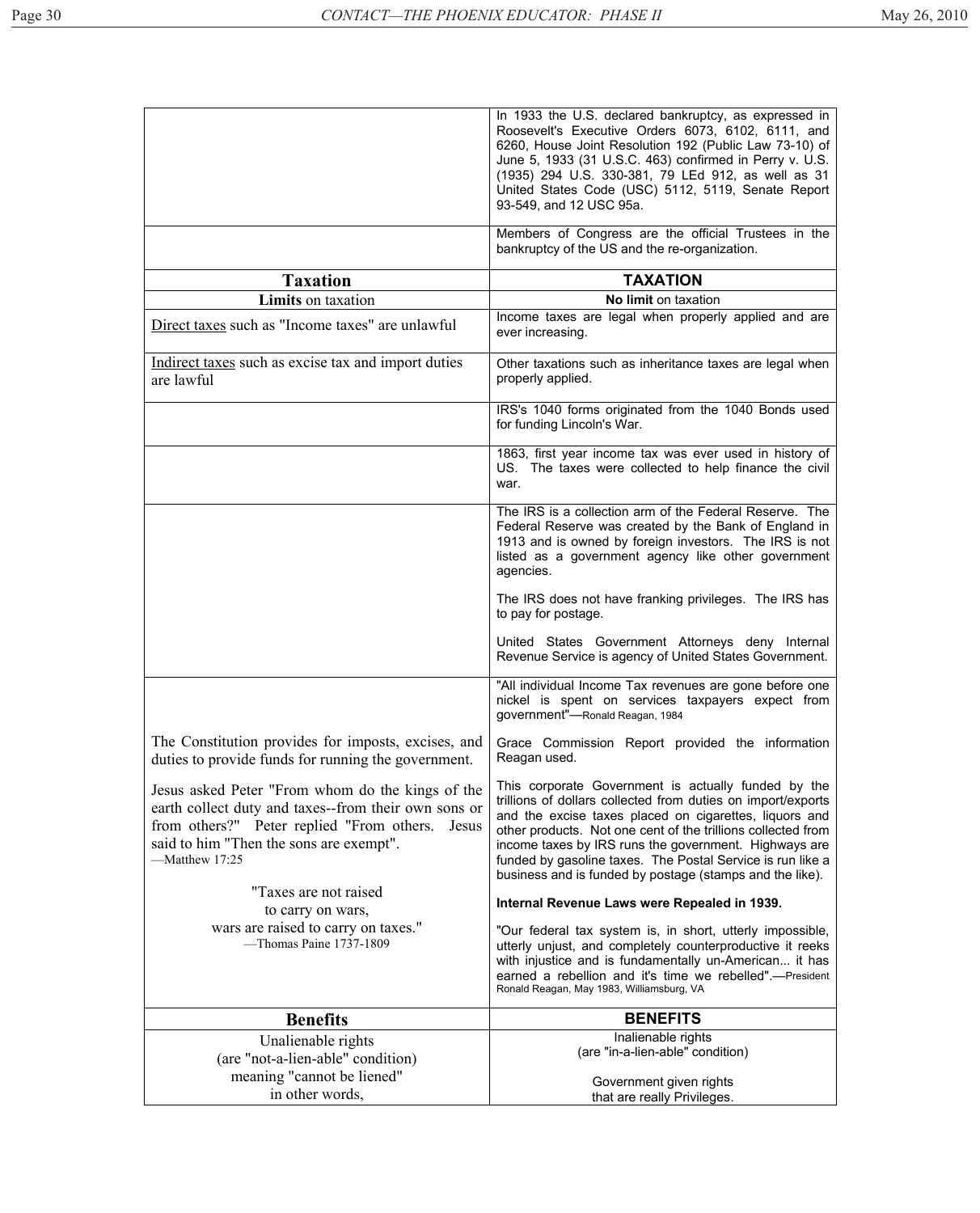| "cannot be infringed upon"                                                                                                                                                                                                                | Can be taken away at any time.                                                                                                                                                                                                                                                                                                                                                                                           |
|-------------------------------------------------------------------------------------------------------------------------------------------------------------------------------------------------------------------------------------------|--------------------------------------------------------------------------------------------------------------------------------------------------------------------------------------------------------------------------------------------------------------------------------------------------------------------------------------------------------------------------------------------------------------------------|
| (rights that cannot be taken away<br>or lost)                                                                                                                                                                                             | Persons (legal fictions) have only inalienable rights, which<br>may be surrendered or transferred without the consent of<br>the one possessing such rights.                                                                                                                                                                                                                                                              |
| Composed of:<br>God given rights,                                                                                                                                                                                                         | So-called Benefits are as follows:                                                                                                                                                                                                                                                                                                                                                                                       |
| Substantial rights,<br>Fundamental rights,<br>Natural rights (breath, locomotion etc.)<br>Flesh and blood people have unalienable rights<br>granted to them by their Creator, which can never be<br>sold, given away, or contracted away. | 1. Social Security Applying for and receiving an "SS<br>card" makes one a member of the "US DC<br>Communist Party" and is eligible for benefits of<br>the party membership. Since one is eligible for<br>benefits, 100% of one's earnings (wages) belong<br>to the party and the party determines what they<br>will keep and how much you will get back. (You<br>paid all your working life and there are no             |
| Unalienable vs Inalienable                                                                                                                                                                                                                | guarantees that there will be money for you to<br>help in retirement).                                                                                                                                                                                                                                                                                                                                                   |
| Right to Enjoy:<br>1. Life<br>2. Liberty<br>3. pursuit of Happiness<br>4. full property ownership.                                                                                                                                        | The Supreme Court ruled that Congress has no<br>constitutional authority whatsoever to legislate for<br>the social welfare of the worker. The result was<br>that when Social Security was instituted, it had to<br>be treated as strictly voluntary.                                                                                                                                                                     |
|                                                                                                                                                                                                                                           | Railroad Retirement Board vs Alton Railroad                                                                                                                                                                                                                                                                                                                                                                              |
| "The Master does not ask his servants<br>or slaves for benefits."                                                                                                                                                                         | (1935) 295 US 330<br>There is no law that requires one to get a Social Security<br>card.                                                                                                                                                                                                                                                                                                                                 |
| No US benefits—Every living soul is responsible for<br>itself and has the option of helping others.                                                                                                                                       | Medicare<br>2.<br>3. Medicaid                                                                                                                                                                                                                                                                                                                                                                                            |
| Each living soul gives accordingly to help others in<br>need and receives the credit or gives the credit to his<br>Maker and Provider.                                                                                                    | 4. Grants<br>Disaster relief<br>5.<br>6. Food Stamps<br>7.<br>Licenses and Registration (Permission)                                                                                                                                                                                                                                                                                                                     |
| No tax burdens<br>or government debt obligations.                                                                                                                                                                                         | 8. Privileges only no Rights<br>Experimentation on citizens without their consent.<br>9.                                                                                                                                                                                                                                                                                                                                 |
|                                                                                                                                                                                                                                           | Corporate government takes your money and gets credit<br>for helping others. Politicians in return create more such<br>programs to get more votes. Eventually there is no more<br>to collect and give. Everyone becomes takers and there<br>are no givers. The government then collapses within.<br>That is why democracy never survives.                                                                                |
| <b>Records</b>                                                                                                                                                                                                                            | <b>RECORDS</b>                                                                                                                                                                                                                                                                                                                                                                                                           |
|                                                                                                                                                                                                                                           | <b>County Clerk</b>                                                                                                                                                                                                                                                                                                                                                                                                      |
| <b>Ex-officio clerks</b>                                                                                                                                                                                                                  | Recorder's Office                                                                                                                                                                                                                                                                                                                                                                                                        |
| County Clerk is also Clerk of<br>the superior court,<br>(i.e. a court of common law)<br>and "courts of record"<br>Records are also kept by Sovereigns such as in a<br>family Bible.                                                       | Created by statute to keep track of the corporate<br>government's holdings which are applied as collateral to<br>the increasing debt.<br>The written records are a<br>continuation of the Doomsday Book which keeps track of<br>the Crown of England's holdings. The Doomsday Book<br>originated as a written record of the conquered holdings<br>of King William, which was later the basis of his taxes and<br>grants. |
|                                                                                                                                                                                                                                           | Property recorded at the Recorders office makes the<br>corporate de facto government "holders in due course"                                                                                                                                                                                                                                                                                                             |
|                                                                                                                                                                                                                                           | Your TV is not recorded there, therefore you are "holder                                                                                                                                                                                                                                                                                                                                                                 |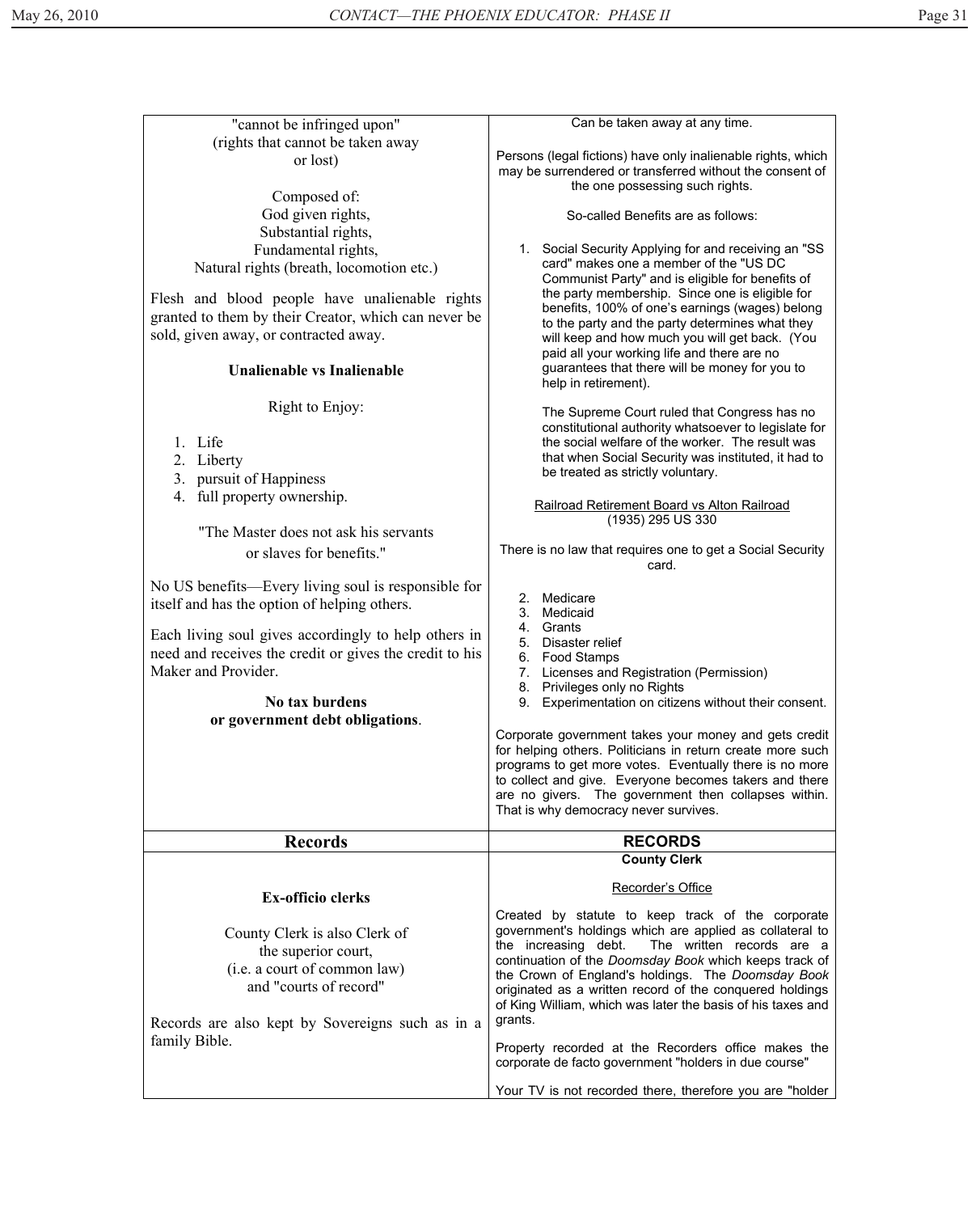|                                                                                                                                              | in due course" for the TV.                                                                                                                                                                                                                                                                        |
|----------------------------------------------------------------------------------------------------------------------------------------------|---------------------------------------------------------------------------------------------------------------------------------------------------------------------------------------------------------------------------------------------------------------------------------------------------|
| Record the date family members are born, married,                                                                                            | "Birth Certificate" is required. It creates a trust and puts<br>one into commerce as a fictional persona.                                                                                                                                                                                         |
| and the date they pass on in the <b>Family Bible</b>                                                                                         | The "Death Certificate" closes the trust.                                                                                                                                                                                                                                                         |
| <b>Common Law Marriage</b><br>1. Agreement of the two parties and consent of the<br>father of the bride is all that is really required to be | "Marriage License"<br>Invokes the Corporate State to be the third party to your<br>union and whatever you conceive is theirs and becomes<br>their offspring (children).<br>That is why they can take away your children at any time<br>at their discretion. The State leaves them in your custody |
| married, and/or                                                                                                                              | and care unless or until they find reason not to.                                                                                                                                                                                                                                                 |
| 2. Married by a minister or pastor constitutes a<br>marriage, and/or                                                                         | Definitions from BLACK'S LAW DICTIONARY, 4th Ed:<br>"license"                                                                                                                                                                                                                                     |
| 3. Living together for more than 7 years constitutes a                                                                                       | "The permission by competent authority to do an act<br>which without such permission, would be illegal."                                                                                                                                                                                          |
| marriage.                                                                                                                                    |                                                                                                                                                                                                                                                                                                   |
| A ceremony was optional. The seven years is only                                                                                             | "marriage license"<br>"A license or permission granted by public authority to                                                                                                                                                                                                                     |
| encountered when one of the two requirements for<br>common law marriage was missing, presumably the                                          | persons who intend to intermarry."                                                                                                                                                                                                                                                                |
| consent of the father. The seven years is the law of<br>Jubilee which is the forgiveness of the obligation to                                | What if you apply                                                                                                                                                                                                                                                                                 |
| allow the marriage to be lawful.                                                                                                             | and the State says "no"?<br>"Intermarry" is "Miscegenation"                                                                                                                                                                                                                                       |
| <b>Certificate of Matrimony</b>                                                                                                              |                                                                                                                                                                                                                                                                                                   |
| Both George Washington and Abraham Lincoln                                                                                                   | "Miscegenation"                                                                                                                                                                                                                                                                                   |
| were married without a marriage license.<br>They<br>simply recorded their marriages in their Family<br>Bibles.                               | "mixture of races; marriage between persons of different<br>races, as between a white and a Negro."<br>Some marriage licenses will actually state that its purpose<br>is for interracial marriage.                                                                                                |
|                                                                                                                                              | "marriage certificate"                                                                                                                                                                                                                                                                            |
|                                                                                                                                              | "An instrument which certifies a marriage, and is<br>executed by the person officiating at the marriage; it is not<br>intended to be signed by the parties, but is evidence of<br>the marriage.                                                                                                   |
|                                                                                                                                              | It seems that a certificate would be more appropriate than<br>a license.                                                                                                                                                                                                                          |
|                                                                                                                                              | "Marriage is a civil contract to which there are three<br>parties-the husband, the wife and the state."<br>-Van Koten v. Van Koten. 154 N.E. 146.                                                                                                                                                 |
| <b>Property</b>                                                                                                                              | <b>PROPERTY</b>                                                                                                                                                                                                                                                                                   |
| <b>Full and complete ownership</b>                                                                                                           | Privilege to use                                                                                                                                                                                                                                                                                  |
| Allodial Title—Land Patents—Allodial<br>$\mathbf{1}$ .<br>Freeholder                                                                         | 1. Fee title-Feudal Title<br>2. Grant Deed and Trust Deed Note: GRANTOR<br>and GRANTEE in all caps are fictional persona<br>3. Property tax (Must pay)                                                                                                                                            |
| 2. Cannot be taxed (Only voluntary)                                                                                                          | Other taxes (such as water district taxes)<br>4.<br>Subject to control by government<br>5.                                                                                                                                                                                                        |
| You are king of your castle                                                                                                                  | 6. Vehicle Registration<br>(The incorporated State owns vehicles on behalf<br>of US)                                                                                                                                                                                                              |
| No government intrusion, involvement, or<br>controls                                                                                         | 7. Property and vehicles are collateral for the<br>government debt                                                                                                                                                                                                                                |
|                                                                                                                                              | "All the property of this country now belongs to the state                                                                                                                                                                                                                                        |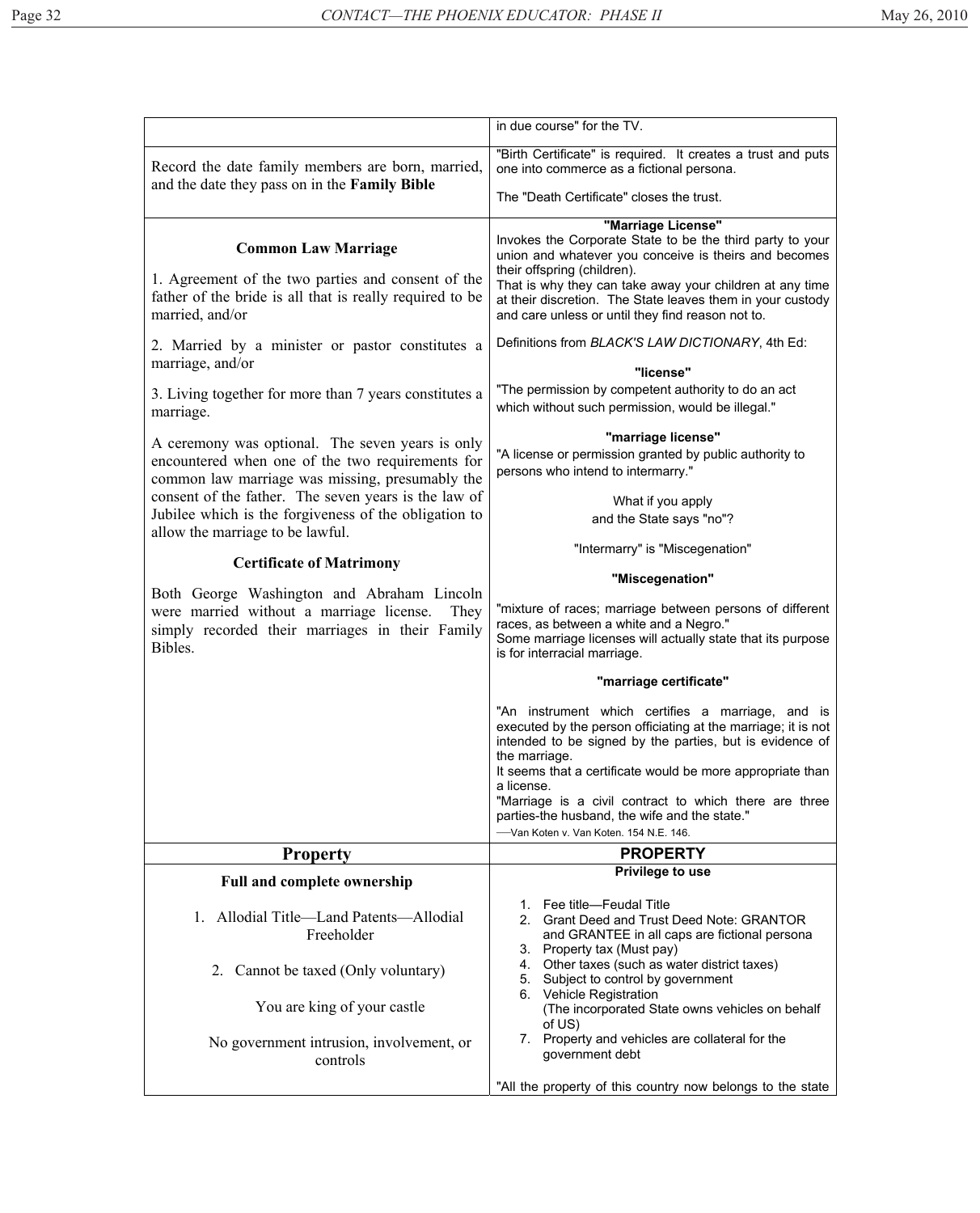|                                                                                                                                                                            | and will be used for the good of the state."-FDR, 1933                                                                                                                                                                                                                                                                                                                                                                                                                                                                                                                                                                                                                                                                                                                                                                                                                                                                                                                                        |
|----------------------------------------------------------------------------------------------------------------------------------------------------------------------------|-----------------------------------------------------------------------------------------------------------------------------------------------------------------------------------------------------------------------------------------------------------------------------------------------------------------------------------------------------------------------------------------------------------------------------------------------------------------------------------------------------------------------------------------------------------------------------------------------------------------------------------------------------------------------------------------------------------------------------------------------------------------------------------------------------------------------------------------------------------------------------------------------------------------------------------------------------------------------------------------------|
|                                                                                                                                                                            | Mortgage                                                                                                                                                                                                                                                                                                                                                                                                                                                                                                                                                                                                                                                                                                                                                                                                                                                                                                                                                                                      |
|                                                                                                                                                                            | Latin word "Mort" means 'death' and "gage" means<br>'pledge'. Therefore, a mortgage is a death pledge. Most<br>people never really own their house, even unto death.<br>End up paying more than twice the initial cost of the<br>house. A mortgage is designed so that someone else will<br>make money on you during your lifetime.                                                                                                                                                                                                                                                                                                                                                                                                                                                                                                                                                                                                                                                           |
| <b>Free Enterprise</b>                                                                                                                                                     | <b>CORPORATISM</b>                                                                                                                                                                                                                                                                                                                                                                                                                                                                                                                                                                                                                                                                                                                                                                                                                                                                                                                                                                            |
|                                                                                                                                                                            | Composed of, encourages, and creates a corporate<br>structure of corporations and big businesses that use<br>people as human resources to further its goal to grow and<br>expand and become more powerful thereby eliminating<br>competition<br>becoming<br>controlling.<br>and<br>more<br>The thing created (the corporation) becomes more                                                                                                                                                                                                                                                                                                                                                                                                                                                                                                                                                                                                                                                   |
|                                                                                                                                                                            | powerful than the creator (man) who created it. Man is<br>no longer free but is subservient (a slave) to the<br>corporate structure. The corporate structure needs to<br>reduce the wages of its human resources to decrease<br>cost to increase profit to keep growing.                                                                                                                                                                                                                                                                                                                                                                                                                                                                                                                                                                                                                                                                                                                      |
| The people engage in free enterprise by trading<br>ones labor for another's labor.                                                                                         | Corporations eat each other and grow bigger and more<br>powerful thereby allowing fewer persons having big egos<br>controlling the lives of the common folk from cradle to<br>grave.                                                                                                                                                                                                                                                                                                                                                                                                                                                                                                                                                                                                                                                                                                                                                                                                          |
| There is no filing, registering, or obtaining<br>permission or licensing from any government<br>structure.<br>The people are responsible for themselves and each<br>other. | Corporations have no feelings. Corporations' primary<br>purpose is to grow and they are thereby less responsible<br>and less sympathetic towards the people, thereby rely on<br>and utilize insurance or other resources such as the<br>corporate government to bail themselves out of<br>irresponsible critical situations.                                                                                                                                                                                                                                                                                                                                                                                                                                                                                                                                                                                                                                                                  |
| The people do not rely on insurance to overcome<br>irresponsibility and capriciousness.                                                                                    | Most often, people start with a free enterprise but choose<br>to be incorporated into the government structural system.<br>To incorporate is to become a part of something bigger.<br>Therefore, corporations are creatures created by the so-<br>called government and are no longer a free enterprise.<br>Corporations become big uncontrollable monsters who<br>eventually control government by putting their people into<br>office to maintain control. These monsters got out of their<br>cages when they made fictions such as corporations<br>equal with people by calling them "persons" having the<br>rights equal to people. Most corporations eat each other<br>up and become huge monsters, thereby creating<br>monopolies that stifle "capitalism" in its true meaning.<br>Corporations do not want competition.<br>They want to<br>eliminate competition using their power and politicians<br>they purchased. They want to capture the system and<br>use it for their benefit. |
| <b>Common Way</b>                                                                                                                                                          | <b>ROADWAYS</b>                                                                                                                                                                                                                                                                                                                                                                                                                                                                                                                                                                                                                                                                                                                                                                                                                                                                                                                                                                               |
| Sovereigns have a right to use the common way such as<br>the traveled way (Public right-of-way) for locomotion<br>purposes.                                                | Drivers Licenses are required, because driving is a<br>privilege.<br>First state law requiring all drivers to pass an exam before                                                                                                                                                                                                                                                                                                                                                                                                                                                                                                                                                                                                                                                                                                                                                                                                                                                             |
| The right to travel is an ancient right; acknowledged by<br>the Magna Carta.                                                                                               | receiving a [commercial use privilege] license took effect<br>in July of 1913, in New Jersey.                                                                                                                                                                                                                                                                                                                                                                                                                                                                                                                                                                                                                                                                                                                                                                                                                                                                                                 |
| The right to travel was recognized in the Articles of<br>Confederation.                                                                                                    | Beginning in 1920, courts began to hold that driving is not<br>a right, but a privilege that the state may revoke.                                                                                                                                                                                                                                                                                                                                                                                                                                                                                                                                                                                                                                                                                                                                                                                                                                                                            |
| "Liberty of the common way"                                                                                                                                                | May lose licensed privilege or have it suspended at the                                                                                                                                                                                                                                                                                                                                                                                                                                                                                                                                                                                                                                                                                                                                                                                                                                                                                                                                       |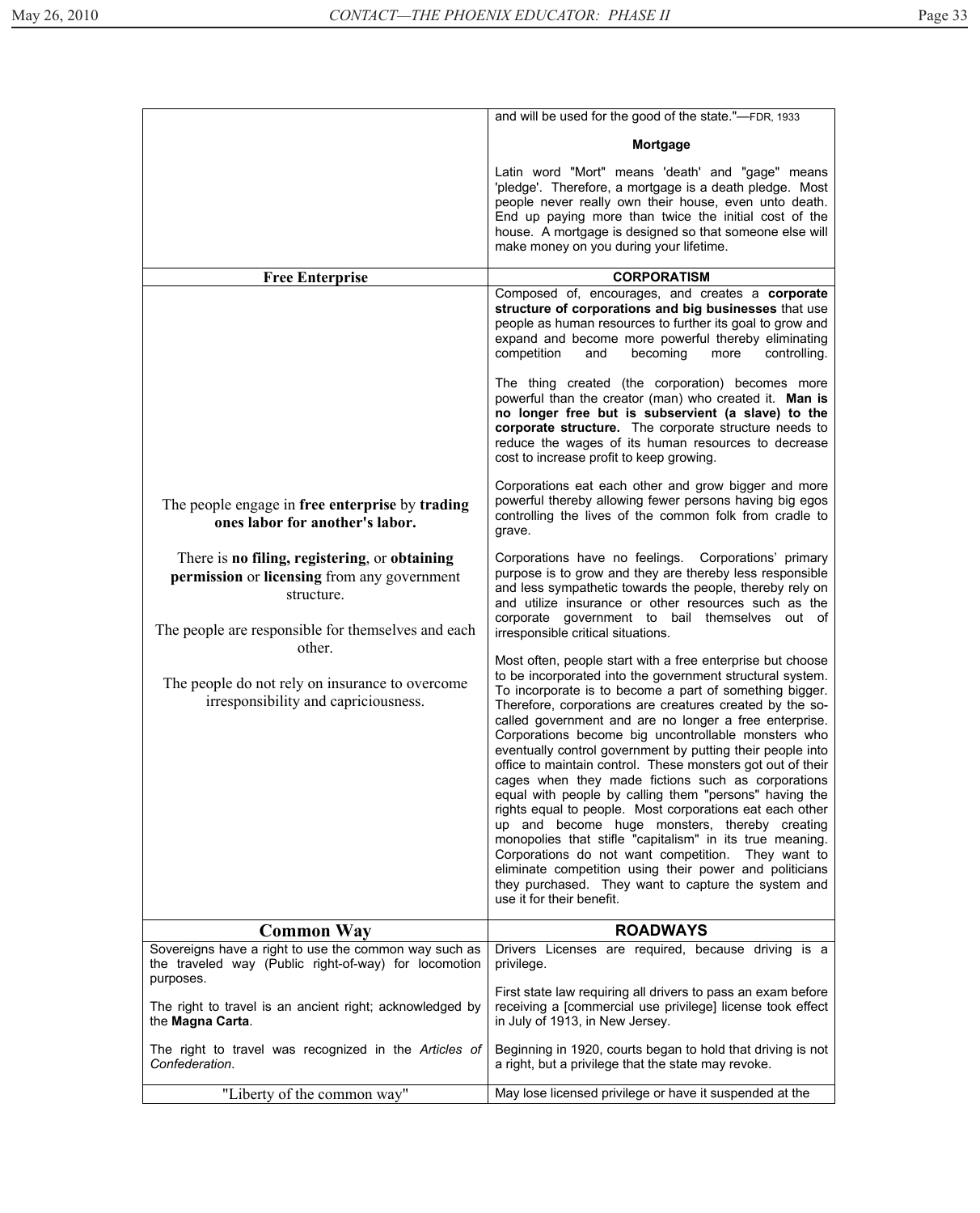|                                                                                                                                                                                                                                                                                                     | whim of government.                                                                                                                                                                                                                                                                                                                                                                                                           |
|-----------------------------------------------------------------------------------------------------------------------------------------------------------------------------------------------------------------------------------------------------------------------------------------------------|-------------------------------------------------------------------------------------------------------------------------------------------------------------------------------------------------------------------------------------------------------------------------------------------------------------------------------------------------------------------------------------------------------------------------------|
| No "Driver's License" is required for private,<br>personal, and recreational use of the common way.<br>A "driver's license" can only be required for those<br>people using the common way for hire for<br>commercial purposes such as Taxi Drivers, Truck<br>Drivers, Bus Drivers, Chauffeurs, etc. | Must comply with the Department of Motor Vehicles, the<br>Vehicle Code, which is ever changing, and the Highway<br>Patrol.<br>Even the ordinary "Class C" Driver's license is a<br>"commercial" license.                                                                                                                                                                                                                      |
|                                                                                                                                                                                                                                                                                                     | <b>Motor vehicle</b>                                                                                                                                                                                                                                                                                                                                                                                                          |
| <b>Private Conveyance</b><br>or "Private Car"<br>—a mode of conveyance or a means of locomotion<br>for travel purposes; being private and not for hire.                                                                                                                                             | "(6) Motor vehicle.—The term "motor vehicle" means<br>every description of carriage or other contrivance<br>propelled or drawn by mechanical power and used for<br>commercial purposes on<br>the highways<br>in<br>the<br>transportation of passengers, passengers and property,<br>or property or cargo."<br>"(10) Used for commercial purposes.—The term "used for<br>commercial purposes" means the carriage of persons or |
| "Car" is short for "carriage" such as "horseless"<br>carriage".                                                                                                                                                                                                                                     | property for any fare, fee, rate, charge or other<br>consideration, or directly or indirectly in connection with<br>any business, or other undertaking intended for profit."-<br>Title 18, Section 31(a)(6) & (10) United States Code                                                                                                                                                                                         |
| Carriage is an English word derived from Old North<br>French word "carier" which means "to carry"<br>Hackney is a coach or carriage for hire and<br>"hackneying" means "to hire out."<br>-TheFreeDictionary.com                                                                                     | "The Motor Vehicle Act (Stats. 1913, p.639) is not<br>unconstitutionalin<br>that it<br>requires<br>professional<br>chauffeurs, or drivers of motor vehicles for hire, to pay an<br>annual license tax, but exempts all others operators of<br>such vehicles from such tax and regulation." In re Stork,<br>(1914), 167 C. 294.                                                                                                |
| By law, the state can only regulate intrastate<br>commerce.                                                                                                                                                                                                                                         | "A chauffeur is one who is paid compensation for his<br>Services." Hunton v. California Portland Cement Co. (1942), 50 C.A.<br>2d 684, 123 P.2d 947.                                                                                                                                                                                                                                                                          |
| By law, the government of the united states of<br>America can only regulate interstate commerce.                                                                                                                                                                                                    | Bouvier's Law Dictionary describes TRANSPORTATION<br>as: "punishment. In the English law, this punishment is<br>inflicted by virtue of sundry statutes; it was unknown to<br>the common law. 2 H. Bl. 223. It is a part of the<br>judgment or sentence of the court, that the party shall be<br>transported or sent into exile. 1 Ch. Cr. Law, 789 to 796:<br>Princ. of Pen. Law, c. 4 2."                                    |
| "Guest"-One who comes along for pleasure,<br>recreational, or private reasons without cost or without<br>having to pay                                                                                                                                                                              | "Passenger"-One who pays, employs, or hires<br>someone to transport himself to another location.                                                                                                                                                                                                                                                                                                                              |
| "Traveling on the common way"—The act of<br>locomotion and conveyance on the common way for<br>private, personal, and recreational purposes                                                                                                                                                         | "Driving on the road"--The act of propelling a motor<br>vehicle on the roadway or highway by one who is<br>employed or hired to transport goods or passengers.                                                                                                                                                                                                                                                                |
| "Control"-The act of having power over<br>locomotion or to direct locomotion.                                                                                                                                                                                                                       | "Drive"-The act engaging locomotion and control of an<br>automobile, bus, or truck by one who is employed or hired<br>to transport goods or passengers. Operating Motor<br>Vehicles on the roadways for commercial purposes.                                                                                                                                                                                                  |
| "Controlling the Car"-The act of having power over a car<br>in a safe manner as it is propelled.                                                                                                                                                                                                    | "Driving the truck"—The act of controlling or steering a                                                                                                                                                                                                                                                                                                                                                                      |
| "Steering the car"—Directing the path of the car as it is<br>propelled.                                                                                                                                                                                                                             | truck by one who is employed or hired to transport for<br>commercial purposes.                                                                                                                                                                                                                                                                                                                                                |
| of<br>"Traveler"—One who<br>uses<br>means<br>any<br>locomotion, from point to point, for private and<br>personal reasons, convenience, and pleasure.                                                                                                                                                | "Driver"--One who is for hire or employed to transport<br>goods or passengers upon the roadways and highways.                                                                                                                                                                                                                                                                                                                 |
| "Traveling"<br>and "Locomotion"<br>are unalienable<br>rights.                                                                                                                                                                                                                                       | "Driving" is a licensed privilege that can be taken away<br>at any time.                                                                                                                                                                                                                                                                                                                                                      |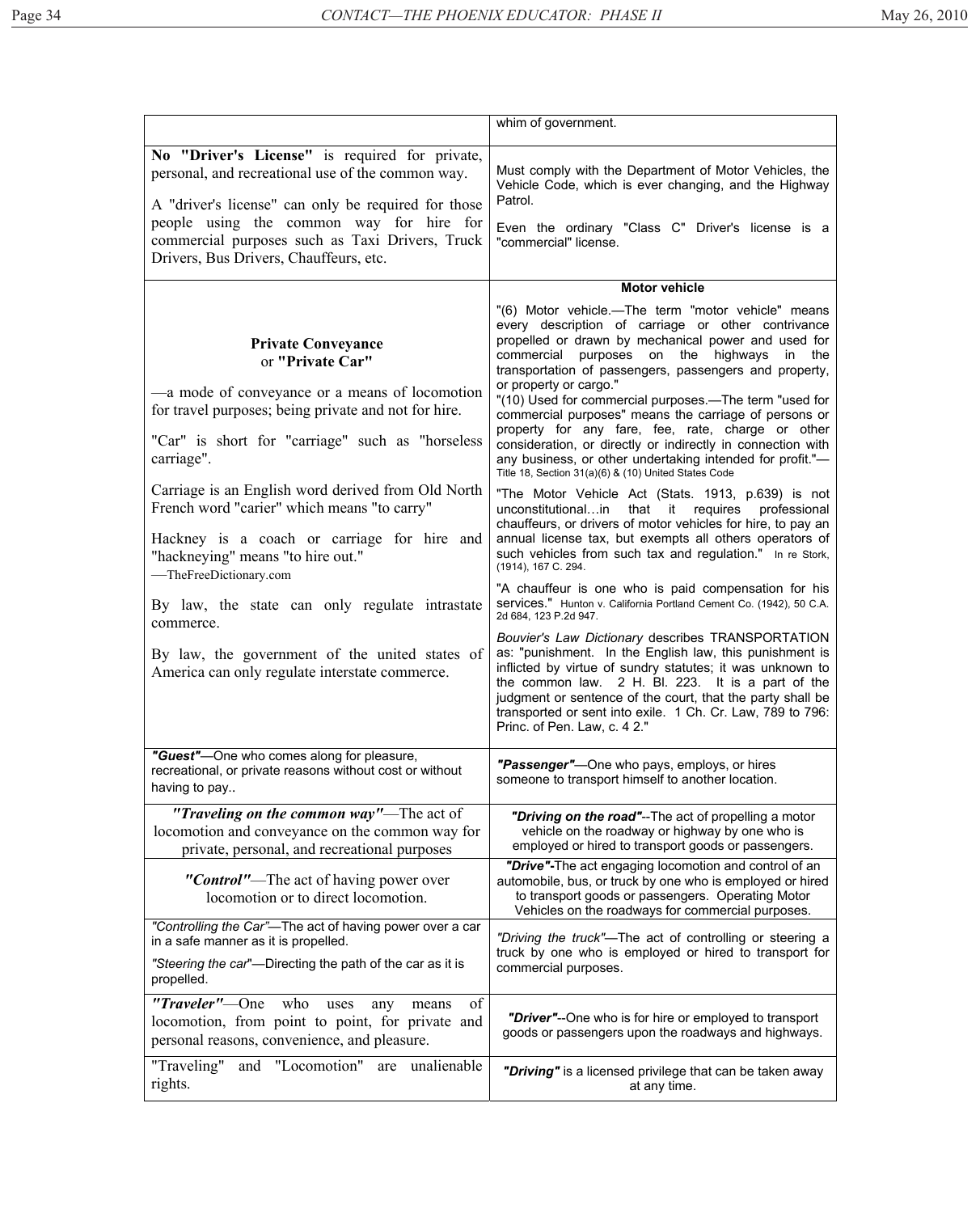| "Travelers"—A number of people who use some<br>form of locomotion, from point to point, for private<br>and personal reasons, convenience, and pleasure.                                                           | "TRAFFIC"----Commerce, trade, sale or exchange of<br>merchandise, bills, money and the like.--Bouvier's Law<br>Dictionary of 1914                                                                                                                                                           |
|-------------------------------------------------------------------------------------------------------------------------------------------------------------------------------------------------------------------|---------------------------------------------------------------------------------------------------------------------------------------------------------------------------------------------------------------------------------------------------------------------------------------------|
|                                                                                                                                                                                                                   | <b>Police Officer</b>                                                                                                                                                                                                                                                                       |
| <b>Peace Officer</b><br>Maintains the peace and the safety of the people.                                                                                                                                         | A re-venue agent that enforces corporate government<br>contracts and protects the assets of the corporate<br>government including human resources.<br>Compels<br>performance, no injured party necessary. One who has<br>policing powers as found in a "POLICE STATE" i.e. Nazi<br>Germany. |
| Americans have the right to travel freely in their<br>cars<br>Chicago Motor Coach v. Chicago, 169 NE 221                                                                                                          | ""Law enforcement" out there has changed drastically<br>over the past few years. It used to be that you would be<br>pulled over for bad or dangerous driving to protect other<br>drivers and property.                                                                                      |
| Thompson v. Smith, 154 SE 579<br>Kent v. Dulles, 357 US 116, 125<br>Schactman v. Dulles 96 App DC 287, 225 F2d 938, at 941<br>1890 Swift v. City of Topeka                                                        | Today's traffic court is nothing more than a collection<br>agency for the government. The cops are the collection<br>agents, and the judge is the "Head Collector" who plays<br>God over the lives of unsuspecting Americans.                                                               |
| 1889 Indiana Supreme Court, Holland v. Bartch<br>King v. New Rochelle Housing Authority (1971)<br>Rumford v. City of Berkeley, 31 Cal. 3d 545, 550 (1982)<br>The state cannot issue a license or charge a fee for | A "Good" motorcycle cop will write as many as 75-100<br>tickets in one day with his trusty radar gun<br>(Hmmmmm10 cops each write 75 tickets totaling 750<br>tickets $@$ \$200 each = Why that's \$150,000 PER DAY!!)"<br>-James R. Butler, Beat The Court.Com                              |
| the exercise of that right<br>Murdock v. Pennsylvania, 319 US 105<br>If the state does try to license or charge for the                                                                                           | DUI checkpoints and other traffic stops bring in a lot more<br>revenue to the cities via car impoundments. Tow truck<br>companies are in bed with the city police for monetary<br>gain. Both are committing theft and are in violation of the                                               |
| exercise of a right, the people may engage in that<br>right with impunity<br>Shuttlesworth v. Birmingham, AL, 373 US 262<br>Miller v. US, 230 F 486, at 489                                                       | RICO Act (racketeering) and the Hobbs Act (Extortion).<br>Extortion is defined as "the obtaining of property from<br>another, with his consent, induced by wrongful use of<br>actual or threatened force, violence, or fear, or under<br>color of official right." 18 U.S.C. § 1951         |
| Sherer v. Cullen, 481 F 946<br>A right cannot be made into a privilege                                                                                                                                            | "Between February 1, 2002 and April 30, 2007, the<br>Maywood Police Department towed and impounded some<br>17,773 vehicles."-News Release by Attorney General, California                                                                                                                   |
| Hertado v. California, 110 US 516, U.S Supreme Court<br>Bennett v. Boggs, 1 Baldw 60<br>Article Six of the U.S. Constitution                                                                                      | Cities collect an impound release fee varying from \$100<br>to \$500 for each returned vehicle or sell the car at<br>auction.                                                                                                                                                               |
| All laws repugnant to the Constitution are null and<br>void.                                                                                                                                                      | Therefore, 17,773 vehicles at $$100+$ each = Almost 2<br>million dollars collected in three months' time not<br>including citation fines and penalties.                                                                                                                                     |
| Marbury v. Madison, 5 US 137<br>Miranda v. Arizona, 384 US 436, 491                                                                                                                                               | City of Fresno collects \$184 release fee plus \$110 for<br>driving without a license, suspended license, or under the<br>influence.--Fresno Bee                                                                                                                                            |
| A Maxim of Law                                                                                                                                                                                                    | <b>VEHICLE Codes</b>                                                                                                                                                                                                                                                                        |
| Free people have a right to travel on the roads which<br>are provided by their servants for that purpose, using                                                                                                   | Do not have an enacting clause on their face to qualify as<br>a law that binds People to obedience.                                                                                                                                                                                         |
| ordinary transportation of the day.                                                                                                                                                                               | Taking on the restrictions of a license requires the                                                                                                                                                                                                                                        |
| "The streets of a city belong to the people of the<br>state, and every citizen of the state has a right to the<br>use thereof, "The use of highways for purposes of                                               | surrender of a right.                                                                                                                                                                                                                                                                       |
| travel and transportation is not a mere privilege, but<br>a common and fundamental right, of which the<br>public and individuals cannot rightfully be deprived                                                    |                                                                                                                                                                                                                                                                                             |
| [A] l persons have an equal right to use them for<br>purposes of travel by proper means, and with due                                                                                                             |                                                                                                                                                                                                                                                                                             |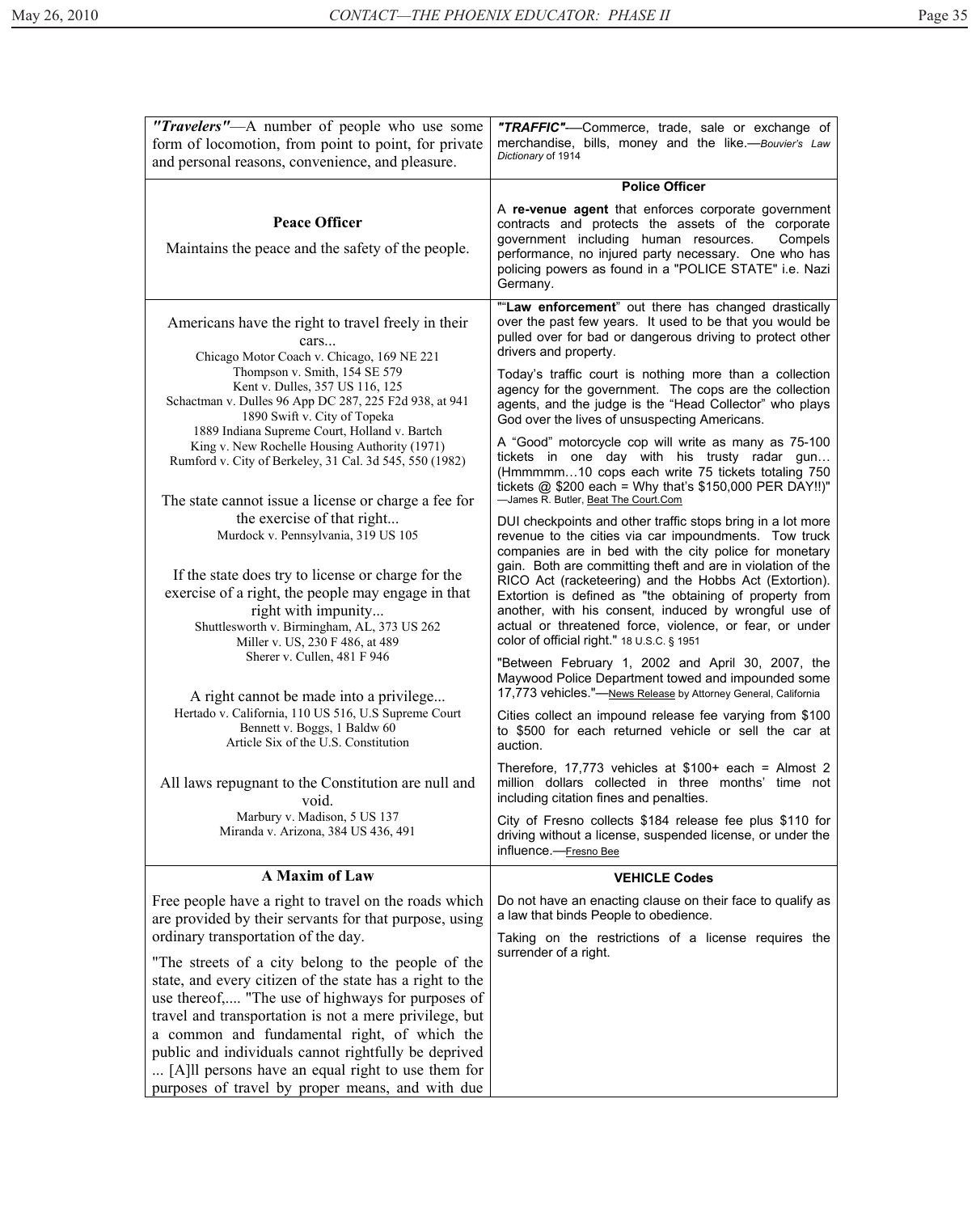| regard for the corresponding rights of others"                                                                                                                                                                                                                                                                                                                                                                                                                                                                                   |                                                                                                                                                                                                                                                        |
|----------------------------------------------------------------------------------------------------------------------------------------------------------------------------------------------------------------------------------------------------------------------------------------------------------------------------------------------------------------------------------------------------------------------------------------------------------------------------------------------------------------------------------|--------------------------------------------------------------------------------------------------------------------------------------------------------------------------------------------------------------------------------------------------------|
| -Rumford v. City of Berkeley, supra, 31 Cal.3d 545, 549-550<br>and: City of Poway v. City of San Diego (1991) 229<br>Cal.App.3d 847, 280 Cal.Rptr. 368                                                                                                                                                                                                                                                                                                                                                                           |                                                                                                                                                                                                                                                        |
| <b>Mail</b>                                                                                                                                                                                                                                                                                                                                                                                                                                                                                                                      | <b>MAIL</b>                                                                                                                                                                                                                                            |
| <b>Post Office</b>                                                                                                                                                                                                                                                                                                                                                                                                                                                                                                               | UNITED STATES POSTAL SERVICE                                                                                                                                                                                                                           |
| of the united states of America<br>Created in Philadelphia under Benjamin Franklin on<br>July 26, 1775 by decree of the Second Continental<br>Congress. Based on the Postal Clause in Article One<br>of the United States Constitution, empowering<br>Congress "To establish post offices and post roads,"<br>it became the Post Office Department (USPOD) in<br>1792. It was part of the Presidential cabinet and the<br>Postmaster General was the last one in the United<br>States presidential line of succession.—Wikipedia | The Postal Reorganization Act signed by President<br>Richard Nixon on August 12, 1970, replaced the cabinet-<br>level Post Office Department with the independent United<br>States Postal Service. The Act took effect on July 1,<br>1971. - Wikipedia |
| <b>Non-domestic</b>                                                                                                                                                                                                                                                                                                                                                                                                                                                                                                              | <b>DOMESTIC</b>                                                                                                                                                                                                                                        |
| Mail that moves outside of D.C. its possessions and<br>territories.                                                                                                                                                                                                                                                                                                                                                                                                                                                              | Mail that moves between D.C., the regions of the US, and<br>possessions and territories of the U.S.                                                                                                                                                    |
| <b>Zip Code</b> never required<br>must never be used<br>and CA, NV, AZ, etc. must never be used.<br>Spell out completely or abbreviate the state properly<br>in upper and lower case letters such as "Calif." or<br>"Nev." or "Ariz."                                                                                                                                                                                                                                                                                            | Zip Codes are required when using "federal regions" such<br>as CA, NV, AZ, etc.                                                                                                                                                                        |
| 3 cents-Sovereign to Sovereign<br>labeled properly and is from general Post to general<br>Post.<br>"Non-domestic" inscribed on both labels.<br>(Old 3 cent postage stamps preferred) Otherwise,<br>current Postal Service rates.                                                                                                                                                                                                                                                                                                 | Cost is 44 cents for first class in 2009.                                                                                                                                                                                                              |
| Write out the state completely such as "California"<br>or abbreviated "Calif." Never use "CA" for the<br>mailing location of a Sovereign or in your return<br>mailing location.                                                                                                                                                                                                                                                                                                                                                  | Must now use "jurisdictional regions or zones" such as<br>"CA", "NV", "AZ", etc. that are not abbreviations but are<br>"two-digit designations" of the federal fictional overlays<br>(Counterfeits) of the states.                                     |
| <b>Non-use of Zip</b>                                                                                                                                                                                                                                                                                                                                                                                                                                                                                                            | <b>Zip Code Implementation</b>                                                                                                                                                                                                                         |
| The latest cite for the statement<br>"zip codes may be omitted"                                                                                                                                                                                                                                                                                                                                                                                                                                                                  | "on July 1, 1963, non-mandatory ZIP codes were<br>announced for the whole country"                                                                                                                                                                     |
| is now"<br>DMM 602 1.3e (2)"<br>(last printing on January 8, 2006).                                                                                                                                                                                                                                                                                                                                                                                                                                                              | "In 1967, these were made mandatory for second- and<br>third-class bulk mailers, and the system was soon<br>adopted generally."                                                                                                                        |
| previously it was "DMM 122.32"<br>"DMM" is "DOMESTIC MAIL MANUAL"                                                                                                                                                                                                                                                                                                                                                                                                                                                                | "a cartoon character, Mr. ZIP, to promote use of the ZIP<br>code."                                                                                                                                                                                     |
| The U.S. Postal Service cannot discriminate against                                                                                                                                                                                                                                                                                                                                                                                                                                                                              | In 1983, "add-on code 9998 for mail addressed to the<br>postmaster"                                                                                                                                                                                    |
| the <u>non-use of ZIP codes</u> , pursuant to the Postal<br>Reorganization Act, Section 403 (Public Law 91-<br>375).                                                                                                                                                                                                                                                                                                                                                                                                             | "9999 for general delivery"<br>-Wikipedia                                                                                                                                                                                                              |
|                                                                                                                                                                                                                                                                                                                                                                                                                                                                                                                                  | <b>Federal Districts</b>                                                                                                                                                                                                                               |
| 18 USC Sec. 1726.<br>Postage collected unlawfully                                                                                                                                                                                                                                                                                                                                                                                                                                                                                | The corporate de facto government utilizes the "ZIP-                                                                                                                                                                                                   |
|                                                                                                                                                                                                                                                                                                                                                                                                                                                                                                                                  |                                                                                                                                                                                                                                                        |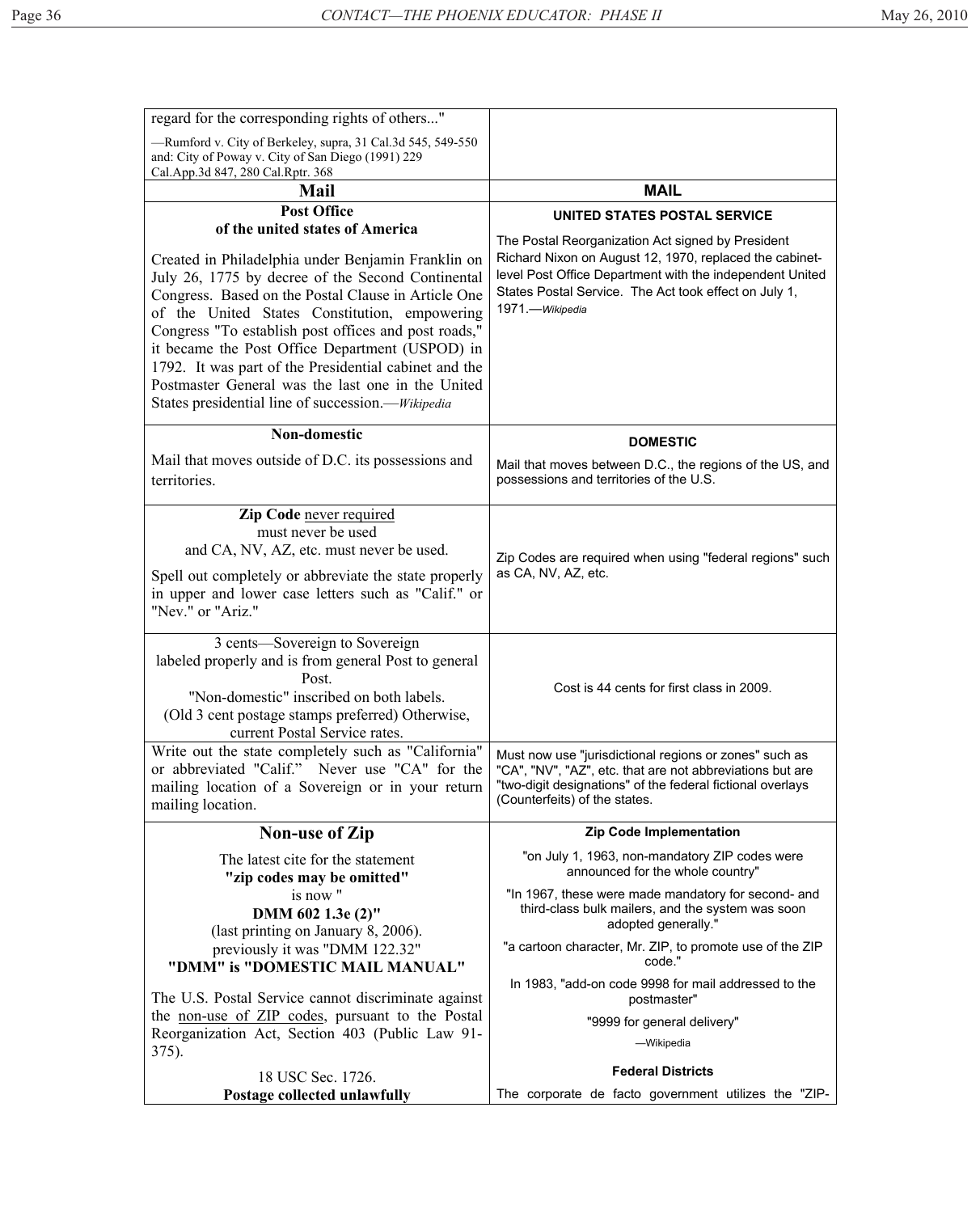| Whoever, being postmaster or other person<br>authorized to receive the postage of mail matter,<br>fraudulently demands or receives any rate of postage<br>or gratuity or reward other than is provided by law                                                                                                                                                                                             | Code" system to prove that one actually resides in a<br>"federal district of the District of Columbia". This is why                                                                                                                                                                                                                                                                                                                                                                                                                                                                                                                                                              |
|-----------------------------------------------------------------------------------------------------------------------------------------------------------------------------------------------------------------------------------------------------------------------------------------------------------------------------------------------------------------------------------------------------------|----------------------------------------------------------------------------------------------------------------------------------------------------------------------------------------------------------------------------------------------------------------------------------------------------------------------------------------------------------------------------------------------------------------------------------------------------------------------------------------------------------------------------------------------------------------------------------------------------------------------------------------------------------------------------------|
| for the postage of such mail matter, shall be fined<br>under this title or imprisoned not more than six<br>months, or both.<br><b>AMENDMENTS</b><br>1994—Pub. L. 103-322 substituted<br>"fined under this title" for "fined not more than<br>\$100".<br>Last modified: April 13, 2006                                                                                                                     | the IRS and other government agencies (federal, state,<br>and political subdivisions thereof) assert jurisdiction by<br>sending letters and notices with zip codes required. They<br>claim that this speeds up the mail, but this is a sly and<br>subtle deception. It is also prima facie evidence that one<br>is "a subject" of corporate U.S. Congress, a "citizen of the<br>District of Columbia", and is a "resident" in one of the<br>several States although not a state Citizen or National of<br>that state.<br>The IRS has adopted ZIP code areas as "Internal<br>Revenue Districts". See the Federal Register, Volume<br>51, Number 53, for Wednesday, March 19, 1986 |
| <b>Titles of Nobility</b>                                                                                                                                                                                                                                                                                                                                                                                 | The corporate so-called government attempts to assert<br>jurisdiction by sending letters with ZIP codes, when<br>jurisdiction would otherwise be lacking.                                                                                                                                                                                                                                                                                                                                                                                                                                                                                                                        |
| Do not use or accept titles of nobility such as<br>"Mister" meaning "Master" (has authority over<br>abbreviated "Mr."; "Esquire"<br>servants) and<br>abbreviated "Esq."; and others like "Missus",<br>"Madame" (non-English nationality) or "Mesdames"<br>meaning "Mistress, feminine version of Master" and<br>abbreviated "Mrs."; "Missy" meaning "unmarried<br>young mistress" and abbreviated "Miss." |                                                                                                                                                                                                                                                                                                                                                                                                                                                                                                                                                                                                                                                                                  |
| Patrons receive mail by "general delivery" or                                                                                                                                                                                                                                                                                                                                                             | Since July 1st, 1863 Customers receive "Free delivery"<br>to any location having a mailing address or PO Box.<br>Rural Free Delivery became an official service in 1896.                                                                                                                                                                                                                                                                                                                                                                                                                                                                                                         |
|                                                                                                                                                                                                                                                                                                                                                                                                           |                                                                                                                                                                                                                                                                                                                                                                                                                                                                                                                                                                                                                                                                                  |
| "general Post" at main post office or post offices in<br>existence prior to the creation of corporate<br>government.                                                                                                                                                                                                                                                                                      | This is a corporate government benefit. Receiving a<br>benefit admits that one has a contract with the corporate<br>government.<br>There is<br>usually an<br>exchange,<br>consideration, or payment made for a "benefit." So, what<br>price is paid for this benefit? If the price is "loss of<br>freedom and liberty". Is the price too high?                                                                                                                                                                                                                                                                                                                                   |
| <b>Examples of Mailing Labels:</b>                                                                                                                                                                                                                                                                                                                                                                        | <b>JOHN C. DOE</b>                                                                                                                                                                                                                                                                                                                                                                                                                                                                                                                                                                                                                                                               |
|                                                                                                                                                                                                                                                                                                                                                                                                           | 1324 WEST WELDON<br>FRANKLIN NV 66633                                                                                                                                                                                                                                                                                                                                                                                                                                                                                                                                                                                                                                            |
| John-David: Christian<br>general Post (general delivery)                                                                                                                                                                                                                                                                                                                                                  | DOE JOHN C                                                                                                                                                                                                                                                                                                                                                                                                                                                                                                                                                                                                                                                                       |
| Franklin [Main] Post Office                                                                                                                                                                                                                                                                                                                                                                               | 1324 West Weldon Avenue                                                                                                                                                                                                                                                                                                                                                                                                                                                                                                                                                                                                                                                          |
| California state                                                                                                                                                                                                                                                                                                                                                                                          | Franklin, NV 66633                                                                                                                                                                                                                                                                                                                                                                                                                                                                                                                                                                                                                                                               |
| [NON-DOMESTIC to corp. US]                                                                                                                                                                                                                                                                                                                                                                                | JOHN C DOE                                                                                                                                                                                                                                                                                                                                                                                                                                                                                                                                                                                                                                                                       |
|                                                                                                                                                                                                                                                                                                                                                                                                           | 1324 WEST WELDON                                                                                                                                                                                                                                                                                                                                                                                                                                                                                                                                                                                                                                                                 |
| John David                                                                                                                                                                                                                                                                                                                                                                                                | FRANKLIN NV 66633                                                                                                                                                                                                                                                                                                                                                                                                                                                                                                                                                                                                                                                                |
| general Post-office                                                                                                                                                                                                                                                                                                                                                                                       | <b>JOHN DOE</b>                                                                                                                                                                                                                                                                                                                                                                                                                                                                                                                                                                                                                                                                  |
| Franklin<br>California state                                                                                                                                                                                                                                                                                                                                                                              | <b>GENERAL DELIVERY</b>                                                                                                                                                                                                                                                                                                                                                                                                                                                                                                                                                                                                                                                          |
|                                                                                                                                                                                                                                                                                                                                                                                                           | <b>FRANKLIN MAIN POST OFFICE</b>                                                                                                                                                                                                                                                                                                                                                                                                                                                                                                                                                                                                                                                 |
| John-David; Christian                                                                                                                                                                                                                                                                                                                                                                                     | FRANKLIN NV 66633                                                                                                                                                                                                                                                                                                                                                                                                                                                                                                                                                                                                                                                                |
| general Post                                                                                                                                                                                                                                                                                                                                                                                              | John C. Doe                                                                                                                                                                                                                                                                                                                                                                                                                                                                                                                                                                                                                                                                      |
| Franklin Post Office                                                                                                                                                                                                                                                                                                                                                                                      | <b>General Delivery</b><br>Franklin Main Post Office                                                                                                                                                                                                                                                                                                                                                                                                                                                                                                                                                                                                                             |
| California                                                                                                                                                                                                                                                                                                                                                                                                | Franklin, Nevada 66633                                                                                                                                                                                                                                                                                                                                                                                                                                                                                                                                                                                                                                                           |
| John-David; Christian                                                                                                                                                                                                                                                                                                                                                                                     | Mr. John C. Doe                                                                                                                                                                                                                                                                                                                                                                                                                                                                                                                                                                                                                                                                  |
| in care of temporary Post location                                                                                                                                                                                                                                                                                                                                                                        | 1324 West Weldon Avenue                                                                                                                                                                                                                                                                                                                                                                                                                                                                                                                                                                                                                                                          |
| 1324 West Weldon Avenue, Suite 7                                                                                                                                                                                                                                                                                                                                                                          | Franklin, NV 66633                                                                                                                                                                                                                                                                                                                                                                                                                                                                                                                                                                                                                                                               |
| Franklin [Non-Domestic]<br>California                                                                                                                                                                                                                                                                                                                                                                     | Mr. John C. Doe                                                                                                                                                                                                                                                                                                                                                                                                                                                                                                                                                                                                                                                                  |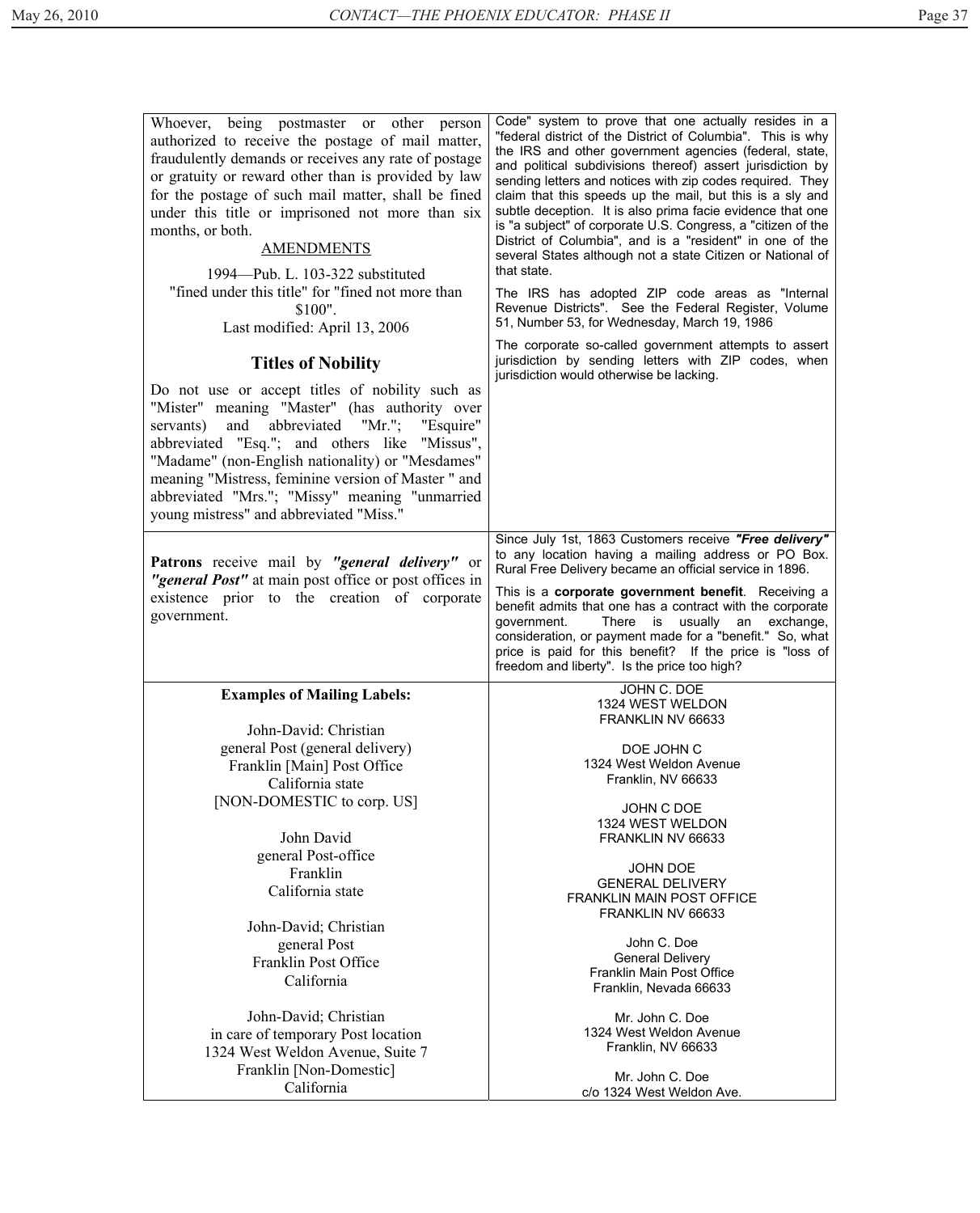| John; Christian<br>c/o 1324 West Weldon Avenue, Suite 7<br>Franklin [Non-Domestic]<br>California [Zip exempt]                                                                                                                                                                                                                                                        | Franklin, NV 66633<br>John C. Doe<br>1324 West Weldon Avenue<br>Franklin, Nevada 66633<br>John Doe                                                                                                     |
|----------------------------------------------------------------------------------------------------------------------------------------------------------------------------------------------------------------------------------------------------------------------------------------------------------------------------------------------------------------------|--------------------------------------------------------------------------------------------------------------------------------------------------------------------------------------------------------|
| Some people who are afraid to leave off a zip use the<br>format below. I prefer not to use any zip at all<br>unless out of absolute necessity (rarely). I receive<br>hundreds of mail and packages without a zip code,<br>without delay.                                                                                                                             | 1324 West Weldon Avenue<br>Franklin, NV 66633<br>Mr and Mrs. John Doe<br>c/o 1324 West Weldon Avenue<br>Franklin, NV [66633]                                                                           |
| John David; Christian<br>in care of 1324 West Weldon Avenue<br>Franklin,<br>California republic [near 54321]<br>Non-Domestic<br>John David, Christian<br>c/o 1324 West Weldon Avenue, Suite 7<br>Franklin<br>Nevada state [Postal zone 54321]<br><b>NON-DOMESTIC</b><br>Anything in brackets or boxes is considered to be excluded<br>from the rest of the document. | Note: All caps and/or Middle initial makes the name a<br>fiction--a non-living entity                                                                                                                  |
| <b>Schools</b>                                                                                                                                                                                                                                                                                                                                                       | <b>Human Resource</b><br><b>DEVELOPMENT</b>                                                                                                                                                            |
| <b>Enroll</b> your child<br>"sign up," "join"                                                                                                                                                                                                                                                                                                                        | Register your child<br>"put into inventory"                                                                                                                                                            |
|                                                                                                                                                                                                                                                                                                                                                                      | <b>Public Schools</b>                                                                                                                                                                                  |
| <b>Home taught</b><br>Community or town schools                                                                                                                                                                                                                                                                                                                      | are actually government schools paid for by forced<br>taxation whether they want it or not.                                                                                                            |
|                                                                                                                                                                                                                                                                                                                                                                      | Teaches blind obedience to the central STATE.                                                                                                                                                          |
| Parochial schools                                                                                                                                                                                                                                                                                                                                                    | Similar to Nazi Germany.                                                                                                                                                                               |
| Children who knew how to handle a gun safely,<br>went to school with one for protection along the<br>way.                                                                                                                                                                                                                                                            | "Give me a child and I'll shape him into anything."—B. F.<br>Skinner, Jewish psychologist and pioneer of behaviorism "modern<br>methods of propaganda."                                                |
| Prayer was respected                                                                                                                                                                                                                                                                                                                                                 | "The populace will not be allowed to know how its                                                                                                                                                      |
| Children learned according to their abilities.                                                                                                                                                                                                                                                                                                                       | convictions were generated.<br>When the technique has been perfected, every                                                                                                                            |
| Children were taught to respect their elders.                                                                                                                                                                                                                                                                                                                        | government that has been in charge of education for a                                                                                                                                                  |
| Discipline was respected and taught in the schools as<br>well as at home.                                                                                                                                                                                                                                                                                            | generation will be able to control its subjects securely<br>without the need of armies or policemen"<br>-Bertrand Russell, The Impact of Science on Society                                            |
| The rod was not spared.                                                                                                                                                                                                                                                                                                                                              | "in the communist ideology  education is tied directly                                                                                                                                                 |
| The "Ten Commandments" were respected and<br>cherished as good rules to live by.                                                                                                                                                                                                                                                                                     | to jobs - control of the job being the critical control point<br>in an authoritarian state."-Eugene Maxwell Boyce, Professor of<br>Educational Administration at the University of Georgia, The Coming |
| No worshipping of a flag                                                                                                                                                                                                                                                                                                                                             | Revolution in Education, 1983.                                                                                                                                                                         |
| No blind obedience                                                                                                                                                                                                                                                                                                                                                   | Pledge of Allegiance (a loyalty oath) to one nation. Not<br>to one particular state of the several states or to God.<br>"one nation, indivisible"<br>"one nation under God"                            |
|                                                                                                                                                                                                                                                                                                                                                                      | Which God? Whose God?                                                                                                                                                                                  |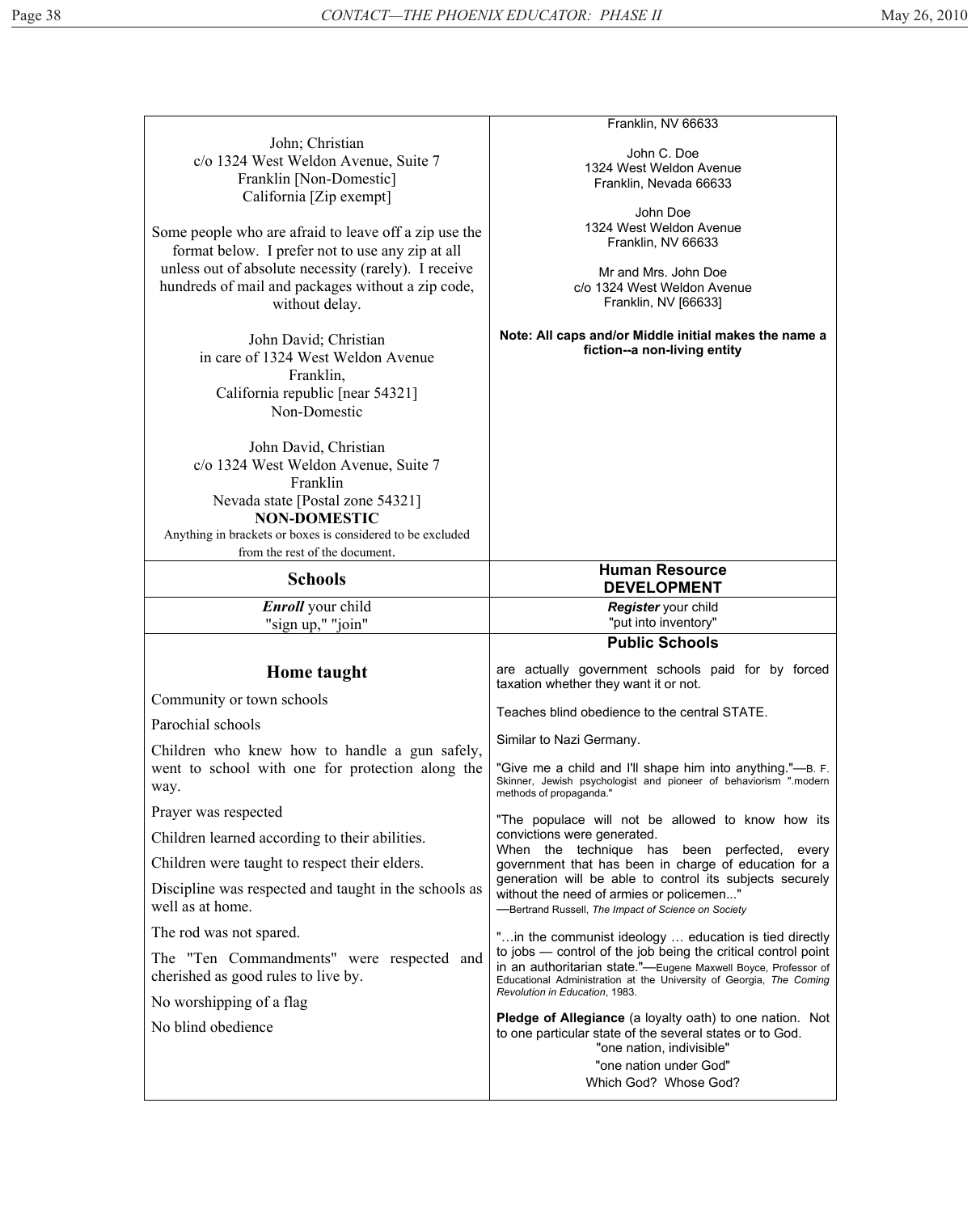|                                                                                                                                                                                                                                  | Individualism and the love of liberty of the American<br>founding fathers would always stand in the way of<br>achieving the socialist utopia.                                                                                                                                                                                                                                                                                                                                                                                                                                                                                                                                                        |  |
|----------------------------------------------------------------------------------------------------------------------------------------------------------------------------------------------------------------------------------|------------------------------------------------------------------------------------------------------------------------------------------------------------------------------------------------------------------------------------------------------------------------------------------------------------------------------------------------------------------------------------------------------------------------------------------------------------------------------------------------------------------------------------------------------------------------------------------------------------------------------------------------------------------------------------------------------|--|
|                                                                                                                                                                                                                                  | "National Public School Celebration" in 1892 was the first<br>national propaganda campaign.                                                                                                                                                                                                                                                                                                                                                                                                                                                                                                                                                                                                          |  |
|                                                                                                                                                                                                                                  | Originally, "students were taught to recite the Pledge with<br>their arms outstretched, palms up, similar to how Roman<br>citizens were required to hail Caesar, and not too different<br>from the way in which Nazi soldiers saluted their Führer.<br>This was the custom in United States public schools from<br>the turn of the twentieth century until around 1950, when<br>it was apparently decided by public school officials that<br>the Nazi-like salute was in bad taste."-Thomas J. DiLorenzo<br>author of The Real Lincoln: A New Look at Abraham Lincoln, His<br>Agenda, and an Unnecessary War (Forum/Random House, 2002) and<br>professor of economics at Loyola College in Maryland. |  |
|                                                                                                                                                                                                                                  | The origin of this practice was instituted by <b>Pharaoh</b><br>Akhenaten in his worship of the glory of Aten/Aton, the<br>Sun Disc (the Sun god).                                                                                                                                                                                                                                                                                                                                                                                                                                                                                                                                                   |  |
| No government bureaucracy<br>No bureaucratic costs<br>No additional overhead cost<br>No government control<br>No superfluous costs or spending<br>No government influence programming children's<br>minds and belief system.     | In 1867, President Andrew Johnson signed legislation<br>creating the first Department of Education.<br>Its main<br>purpose was to collect information and statistics about the<br>However, many people feared the<br>nation's schools.<br>Department would exercise too much control over local<br>schools and called for its abolition.<br>Thus, the new<br>Department was demoted to an Office of Education in<br>In 1979, Congress passed Public Law 96-88<br>1868.<br>creating the Department of Education.                                                                                                                                                                                      |  |
| No Secret Society hidden agenda<br>No special interests hidden agenda<br>Freedom to teach without government influence or<br>intervention                                                                                        | In the 1860's, a budget of \$15,000 and four employees<br>handled education fact-finding. By 1965, the Office of<br>Education employed more than 2,113 persons with a<br>budget of \$1.5 billion. As of early 2002, the U.S.<br>Department of Education has about 4,800 employees and                                                                                                                                                                                                                                                                                                                                                                                                                |  |
|                                                                                                                                                                                                                                  | a budget of \$54.5 billion.                                                                                                                                                                                                                                                                                                                                                                                                                                                                                                                                                                                                                                                                          |  |
|                                                                                                                                                                                                                                  |                                                                                                                                                                                                                                                                                                                                                                                                                                                                                                                                                                                                                                                                                                      |  |
| <b>Private Schools</b><br>Colleges and universities were originally privately<br>owned and run by religious groups. Usually opened<br>and closed with prayer to God.                                                             | Colleges and universities changed over to government<br>control through grants and other privileges such as<br>accreditation.                                                                                                                                                                                                                                                                                                                                                                                                                                                                                                                                                                        |  |
| <b>Guns</b>                                                                                                                                                                                                                      | <b>GUNS</b>                                                                                                                                                                                                                                                                                                                                                                                                                                                                                                                                                                                                                                                                                          |  |
| Sovereigns have a right to own and use guns—<br>"Right to bear arms" against "enemies foreign and<br>domestic".<br>The founding fathers knew the importance of<br>protecting themselves from governments who get<br>out of hand. | This government wants to disarm the Citizens so as to<br>have complete control and power. Every tyrannical<br>government in the past has taken away the guns to<br>prevent any serious opposition or rebellion.<br><b>History</b><br>continues to repeat itself because the new generations<br>who come along don't know or tend to forget about the<br>past and will say it will not happen here.                                                                                                                                                                                                                                                                                                   |  |
| 2nd Amendment                                                                                                                                                                                                                    | Disregards the 2nd Amendment or justifies what                                                                                                                                                                                                                                                                                                                                                                                                                                                                                                                                                                                                                                                       |  |
| "the right of the people to keep and bear arms,<br>shall not be infringed."                                                                                                                                                      | weapons should not be legal. Ever changing and ever<br>restrictive.                                                                                                                                                                                                                                                                                                                                                                                                                                                                                                                                                                                                                                  |  |
| "Those who hammer their guns into plows will plow                                                                                                                                                                                | The corporate government system requires:                                                                                                                                                                                                                                                                                                                                                                                                                                                                                                                                                                                                                                                            |  |
| for those who do not."-Thomas Jefferson                                                                                                                                                                                          | Registration of guns.                                                                                                                                                                                                                                                                                                                                                                                                                                                                                                                                                                                                                                                                                |  |
| "Those who trade liberty for security"<br>have<br>neither."-John Adams                                                                                                                                                           | Means to bring them into the corporate registrar.<br>Then becomes the property of the corporate government,<br>and that is why they can take them at any time.                                                                                                                                                                                                                                                                                                                                                                                                                                                                                                                                       |  |